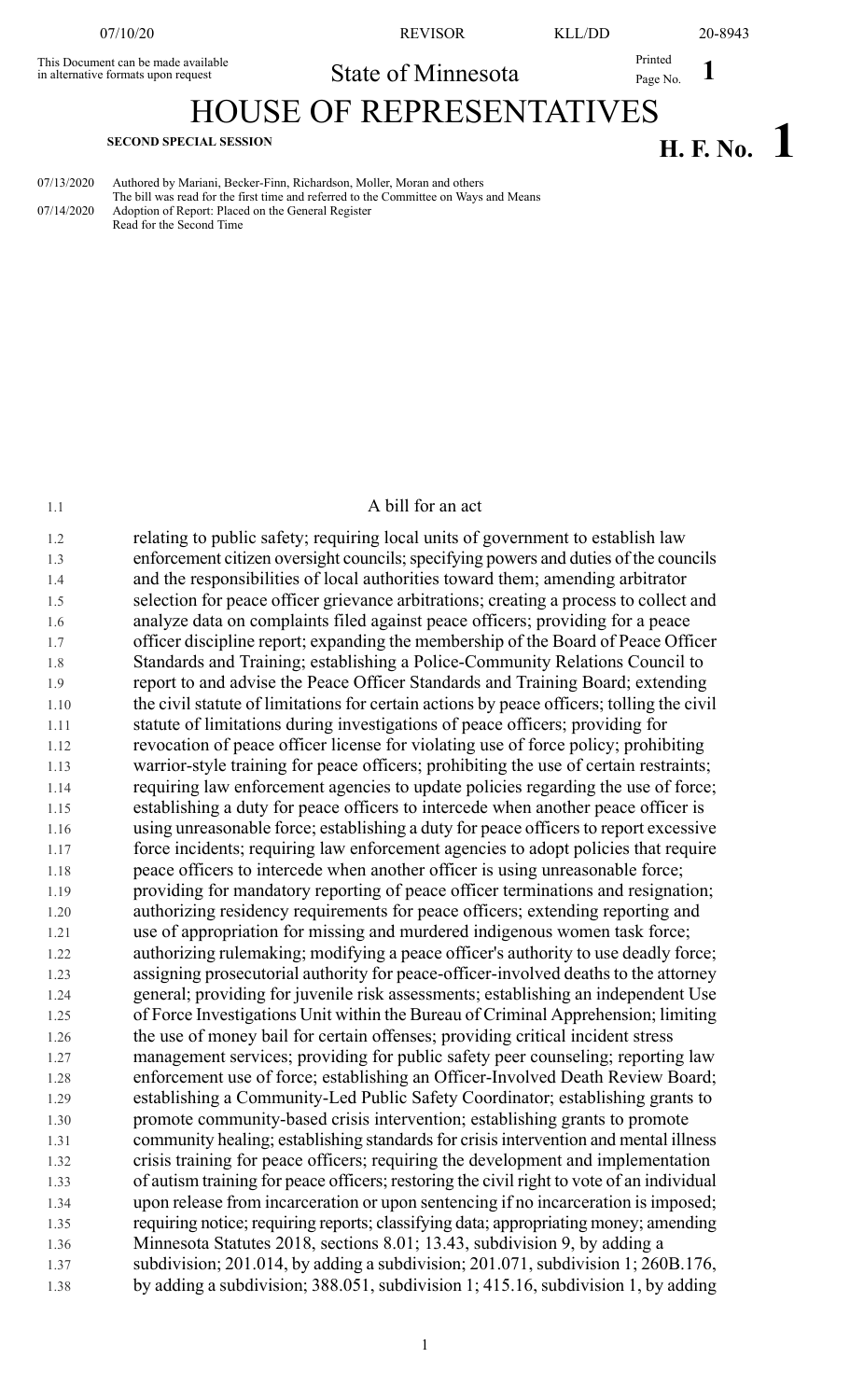| 2.1<br>2.2<br>2.3<br>2.4<br>2.5<br>2.6<br>2.7<br>2.8<br>2.9 | a subdivision; $541.073$ , subdivision 2; $573.02$ , subdivision 1; 609.06, subdivision<br>1, by adding a subdivision; 609.066, subdivision 2, by adding a subdivision;<br>609.165, subdivision 1; 626.841; 626.8432, subdivision 2; 626.8452, subdivisions<br>1, 2, by adding a subdivision; 626.8457, subdivision 1; 626.8469; 626.89,<br>subdivisions 2, 17; 629.53; Minnesota Statutes 2019 Supplement, section 204C.10;<br>Laws 2019, First Special Session chapter 5, article 1, section 12, subdivision 7;<br>article 2, section 28, subdivisions 4, 5; proposing coding for new law in Minnesota<br>Statutes, chapters 8; 181; 201; 243; 299A; 299C; 541; 626; repealing Minnesota<br>Statutes 2018, section 181.973. |
|-------------------------------------------------------------|-------------------------------------------------------------------------------------------------------------------------------------------------------------------------------------------------------------------------------------------------------------------------------------------------------------------------------------------------------------------------------------------------------------------------------------------------------------------------------------------------------------------------------------------------------------------------------------------------------------------------------------------------------------------------------------------------------------------------------|
| 2.10                                                        | BE IT ENACTED BY THE LEGISLATURE OF THE STATE OF MINNESOTA:                                                                                                                                                                                                                                                                                                                                                                                                                                                                                                                                                                                                                                                                   |
| 2.11                                                        | <b>ARTICLE 1</b>                                                                                                                                                                                                                                                                                                                                                                                                                                                                                                                                                                                                                                                                                                              |
| 2.12                                                        | <b>LAW ENFORCEMENT OVERSIGHT</b>                                                                                                                                                                                                                                                                                                                                                                                                                                                                                                                                                                                                                                                                                              |
| 2.13                                                        | Section 1. Minnesota Statutes 2018, section 626.841, is amended to read:                                                                                                                                                                                                                                                                                                                                                                                                                                                                                                                                                                                                                                                      |
| 2.14                                                        | 626.841 BOARD; MEMBERS.                                                                                                                                                                                                                                                                                                                                                                                                                                                                                                                                                                                                                                                                                                       |
| 2.15                                                        | The Board of Peace Officer Standards and Training shall be composed of the following                                                                                                                                                                                                                                                                                                                                                                                                                                                                                                                                                                                                                                          |
| 2.16                                                        | 15 19 members:                                                                                                                                                                                                                                                                                                                                                                                                                                                                                                                                                                                                                                                                                                                |
| 2.17                                                        | (1) two members to be appointed by the governor from among the county sheriffs in                                                                                                                                                                                                                                                                                                                                                                                                                                                                                                                                                                                                                                             |
| 2.18                                                        | Minnesota;                                                                                                                                                                                                                                                                                                                                                                                                                                                                                                                                                                                                                                                                                                                    |
| 2.19                                                        | (2) four members to be appointed by the governor from among peace officers in                                                                                                                                                                                                                                                                                                                                                                                                                                                                                                                                                                                                                                                 |
| 2.20                                                        | Minnesota municipalities, at least two of whom shall be chiefs of police;                                                                                                                                                                                                                                                                                                                                                                                                                                                                                                                                                                                                                                                     |
| 2.21                                                        | (3) two members to be appointed by the governor from among peace officers, at least                                                                                                                                                                                                                                                                                                                                                                                                                                                                                                                                                                                                                                           |
| 2.22                                                        | one of whom shall be a member of the Minnesota State Patrol Association;                                                                                                                                                                                                                                                                                                                                                                                                                                                                                                                                                                                                                                                      |
| 2.23                                                        | (4) the superintendent of the Minnesota Bureau of Criminal Apprehension or a designee;                                                                                                                                                                                                                                                                                                                                                                                                                                                                                                                                                                                                                                        |
| 2.24                                                        | (5) two members appointed by the governor from among peace officers, or former peace                                                                                                                                                                                                                                                                                                                                                                                                                                                                                                                                                                                                                                          |
| 2.25                                                        | officers, who are currently employed on a full-time basis in a professional peace officer                                                                                                                                                                                                                                                                                                                                                                                                                                                                                                                                                                                                                                     |
| 2.26                                                        | education program;                                                                                                                                                                                                                                                                                                                                                                                                                                                                                                                                                                                                                                                                                                            |
| 2.27                                                        | (6) two members to be appointed by the governor, one member to be appointed from                                                                                                                                                                                                                                                                                                                                                                                                                                                                                                                                                                                                                                              |
| 2.28                                                        | among administrators of Minnesota colleges or universities that offer professional peace                                                                                                                                                                                                                                                                                                                                                                                                                                                                                                                                                                                                                                      |
| 2.29                                                        | officer education, and one member to be appointed from among the elected city officials in                                                                                                                                                                                                                                                                                                                                                                                                                                                                                                                                                                                                                                    |
| 2.30                                                        | statutory or home rule charter cities of under 5,000 population outside the metropolitan                                                                                                                                                                                                                                                                                                                                                                                                                                                                                                                                                                                                                                      |
| 2.31                                                        | area, as defined in section 473.121, subdivision 2; and                                                                                                                                                                                                                                                                                                                                                                                                                                                                                                                                                                                                                                                                       |
| 2.32                                                        | (7) two four members appointed by the governor from among the general public, of                                                                                                                                                                                                                                                                                                                                                                                                                                                                                                                                                                                                                                              |
| 2.33                                                        | which at least one member must be a representative of a statewide crime victim coalition,                                                                                                                                                                                                                                                                                                                                                                                                                                                                                                                                                                                                                                     |
| 2.34                                                        | at least one member must be a person of color, and at least one member must be a resident                                                                                                                                                                                                                                                                                                                                                                                                                                                                                                                                                                                                                                     |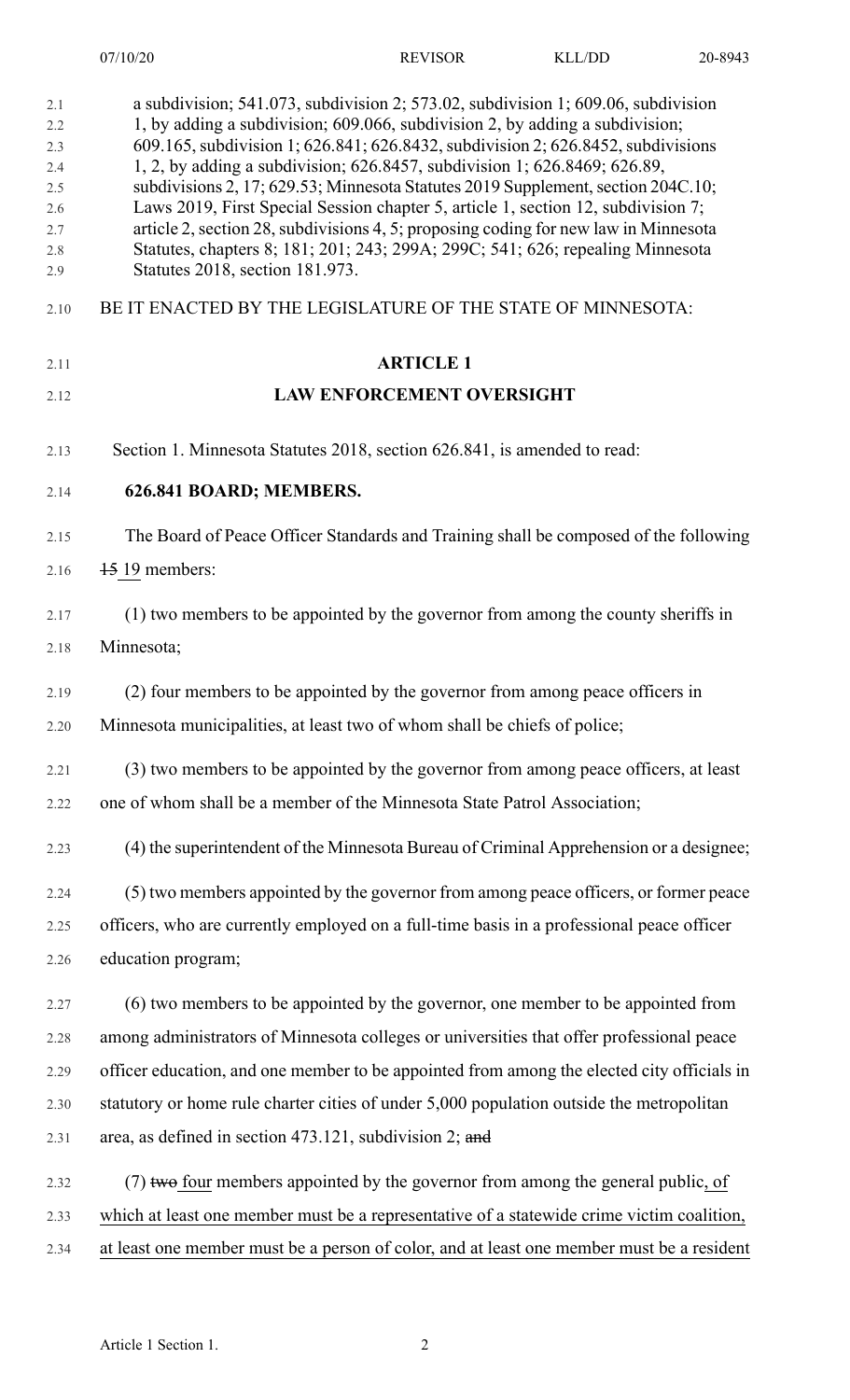| 3.1  | of a county other than a metropolitan county as defined in section 473.121, subdivision 4;  |
|------|---------------------------------------------------------------------------------------------|
| 3.2  | and                                                                                         |
| 3.3  | (8) two members appointed by the commissioner of human rights from the general              |
| 3.4  | public, of which one member must be a community organizer nominated by an organization      |
| 3.5  | that organizes direct action campaigns and one member must have experience serving on       |
| 3.6  | a law enforcement agency's civilian review board.                                           |
| 3.7  | A chair shall be appointed by the governor from among the members. In making                |
| 3.8  | appointments the governor shall strive to achieve representation from among the geographic  |
| 3.9  | areas of the state.                                                                         |
| 3.10 | Sec. 2. [626.8434] POLICE-COMMUNITY RELATIONS COUNCIL.                                      |
| 3.11 | Subdivision 1. Establishment and membership. The Police-Community Relations                 |
| 3.12 | Council is established under the Peace Officer Standards and Training Board. The council    |
| 3.13 | consists of the following 15 members:                                                       |
| 3.14 | (1) the superintendent of the Bureau of Criminal Apprehension, or a designee;               |
| 3.15 | (2) the executive director of the Peace Officer Standards and Training Board, or a          |
| 3.16 | designee;                                                                                   |
| 3.17 | (3) the executive director of the Minnesota Police and Peace Officers Association, or a     |
| 3.18 | designee;                                                                                   |
| 3.19 | (4) the executive director of the Minnesota Sheriff's Association, or a designee;           |
| 3.20 | (5) the executive director of the Minnesota Chiefs of Police Association, or a designee;    |
| 3.21 | and                                                                                         |
| 3.22 | (6) ten community members, of which:                                                        |
| 3.23 | (i) four members shall represent the community-specific boards established under section    |
| 3.24 | 257.0768, reflecting one appointment made by each board;                                    |
| 3.25 | (ii) two members shall be mental health advocates, of which one member shall be             |
| 3.26 | appointed by the Minnesota chapter of the National Alliance on Mental Illness and the other |
| 3.27 | appointed by the governor's Council on Mental Health;                                       |
| 3.28 | (iii) two members shall be advocates for victims, of which one member shall be appointed    |
| 3.29 | by the Violence Free Minnesota and the other appointed by the Minnesota Coalition Against   |
| 3.30 | Sexual Assault;                                                                             |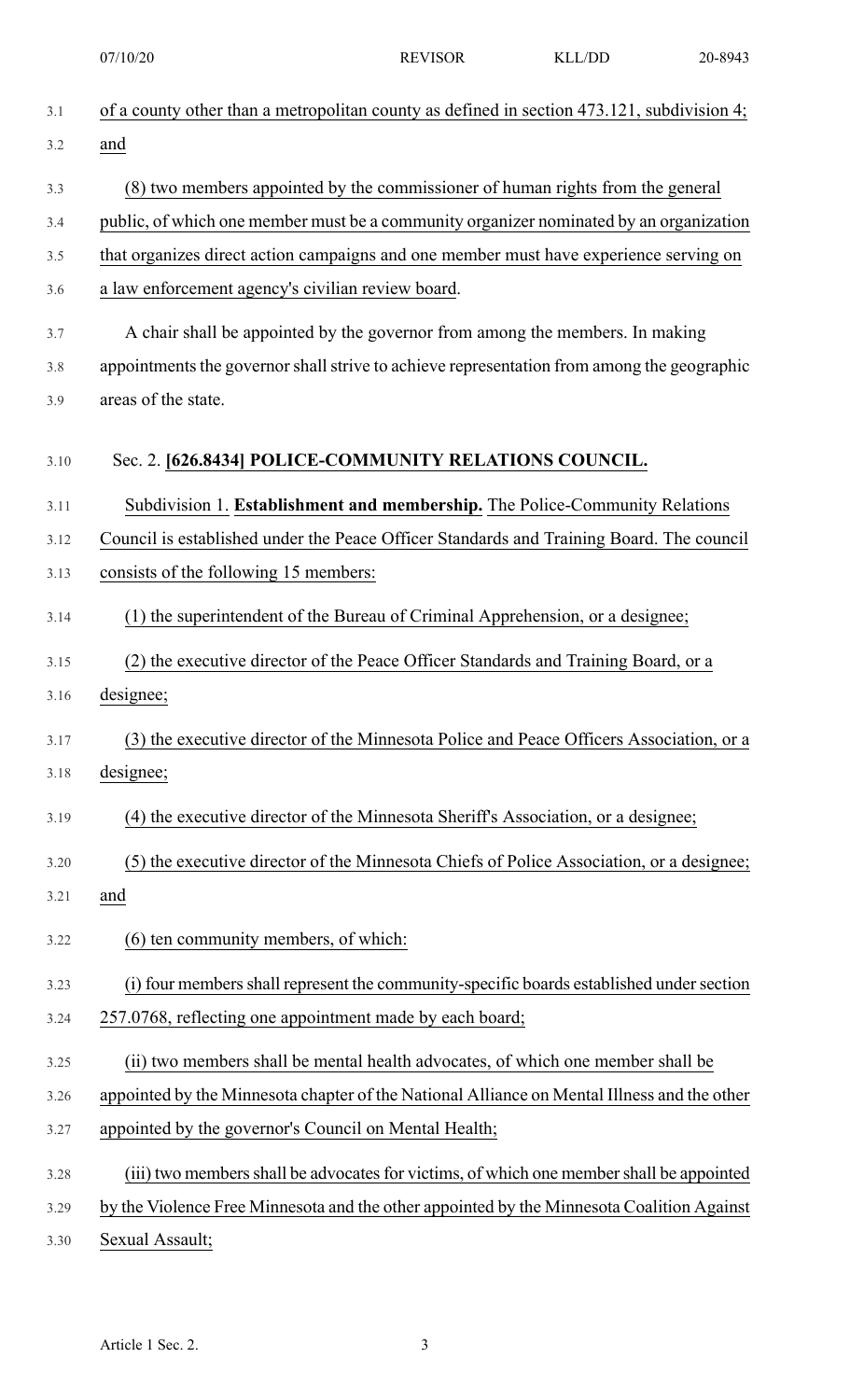| 4.1  | (iv) one member shall represent a community organization that organizes direct action       |
|------|---------------------------------------------------------------------------------------------|
| 4.2  | campaigns and shall be appointed by the commissioner of human rights; and                   |
| 4.3  | (v) one member shall have experience serving on a law enforcement agency's civilian         |
| 4.4  | review board and shall be appointed by the commissioner of human rights.                    |
| 4.5  | Subd. 2. Duties. (a) The council shall:                                                     |
| 4.6  | (1) make recommendations on police-community relations to the board;                        |
| 4.7  | (2) review and make disciplinary and policy recommendations to the board on civilian        |
| 4.8  | initiated police misconduct complaints filed with the board;                                |
| 4.9  | (3) send written notice and a recommendation for intervention to a chief law enforcement    |
| 4.10 | officer when notified that a peace officer under the command of the chief is determined to  |
| 4.11 | have a pattern of complaints or incidents of excessive use of force under section 626.8435; |
| 4.12 | and                                                                                         |
| 4.13 | (4) monitor and make recommendations on peace officer community policing excellence         |
| 4.14 | data collected under section 626.8435.                                                      |
| 4.15 | (b) The council's recommendations to the board under paragraph (a), clause (2), must        |
| 4.16 | be implemented by the board unless two-thirds of the members vote to reject a               |
| 4.17 | recommendation within three months of receiving the recommendation from the council.        |
| 4.18 | Subd. 3. Organization. The council shall be organized and administered under section        |
| 4.19 | 15.059, except that subdivision 2 shall not apply. Council members serve at the pleasure of |
| 4.20 | the appointing authority. The council shall select a chairperson from among the members     |
| 4.21 | by majority vote at its first meeting. The chair may serve in that role for a period of two |
| 4.22 | years. The executive director of the board shall serve as the council's executive secretary |
| 4.23 | and is an ex officio, nonvoting member. The council does not expire.                        |
| 4.24 | Subd. 4. Meetings. The council must meet at least quarterly. Meetings of the council        |
| 4.25 | are governed by chapter 13D.                                                                |
| 4.26 | Subd. 5. Office support. The executive director of the board shall provide the council      |
| 4.27 | with the necessary office space, supplies, equipment, and clerical support to effectively   |
| 4.28 | perform the duties imposed.                                                                 |
| 4.29 | <b>EFFECTIVE DATE.</b> This section is effective the day following final enactment.         |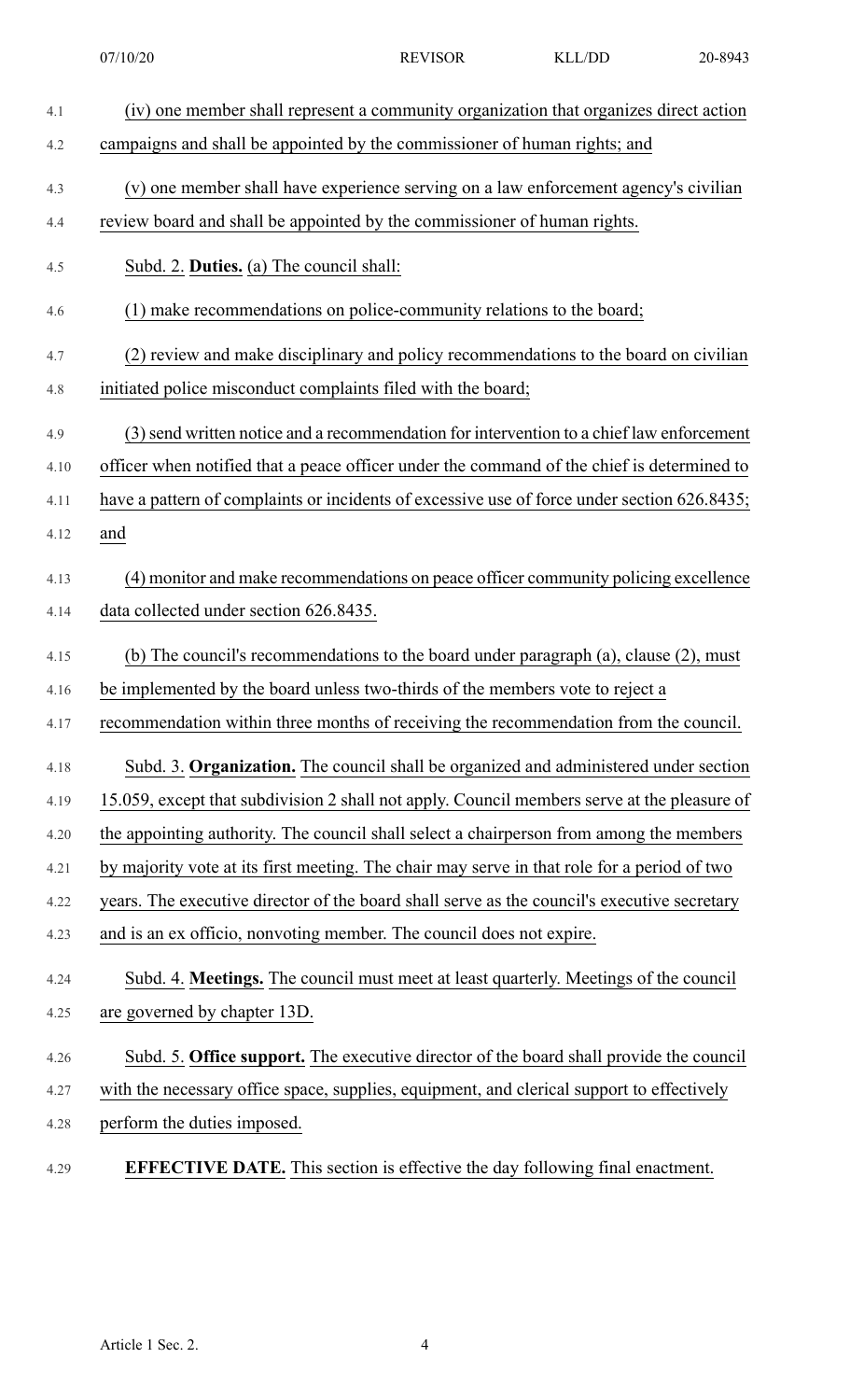07/10/20 REVISOR KLL/DD 20-8943

| 5.1  | Sec. 3. [626.8435] PEACE OFFICER COMMUNITY POLICING EXCELLENCE                               |
|------|----------------------------------------------------------------------------------------------|
| 5.2  | DATA.                                                                                        |
| 5.3  | Subdivision 1. Purpose. The purpose of this section is:                                      |
| 5.4  | (1) to create data profiles for stakeholders to conduct needs assessments and make           |
| 5.5  | appropriate recommendations to drive improvements in police effectiveness, efficiency,       |
| 5.6  | training, supervision, procedural justice, accountability, and community relations;          |
| 5.7  | (2) for police departments to more effectively manage their risks and improve                |
| 5.8  | transparency; and                                                                            |
| 5.9  | (3) for community members and advocates, as well as policy makers, decision makers,          |
| 5.10 | and funders, to have access to accurate relevant information to help improve policing        |
| 5.11 | practices in Minnesota.                                                                      |
| 5.12 | Subd. 2. Data submission. (a) Beginning January 15, 2021, a chief law enforcement            |
| 5.13 | officer of a law enforcement agency shall submit the following data regarding peace officers |
| 5.14 | employed by the law enforcement agency to a designated community-based research              |
| 5.15 | organization that has contracted with the Department of Public Safety to monitor the data,   |
| 5.16 | compile the report, and provide the notifications required by this section:                  |
| 5.17 | (1) the existence and status of a complaint made against an employed peace officer           |
| 5.18 | including:                                                                                   |
| 5.19 | (i) the peace officer's unique identifier;                                                   |
| 5.20 | (ii) the nature of the complaint;                                                            |
| 5.21 | (iii) whether the complaint was filed by a member of the public, a law enforcement           |
| 5.22 | agency, or another source;                                                                   |
| 5.23 | (iv) whether the complaint resulted in disciplinary action;                                  |
| 5.24 | (v) the final disposition of a complaint when disciplinary action was taken including:       |
| 5.25 | (A) the specific reason for the action taken; and                                            |
| 5.26 | (B) data documenting the basis of the action taken, except that data that would identify     |
| 5.27 | confidential sources who are employees of the public body shall not be disclosed; and        |
| 5.28 | (vi) the final disposition of any complaint:                                                 |
| 5.29 | (A) determined to be unfounded or otherwise not sustained;                                   |
| 5.30 | (B) for which a peace officer was later exonerated; or                                       |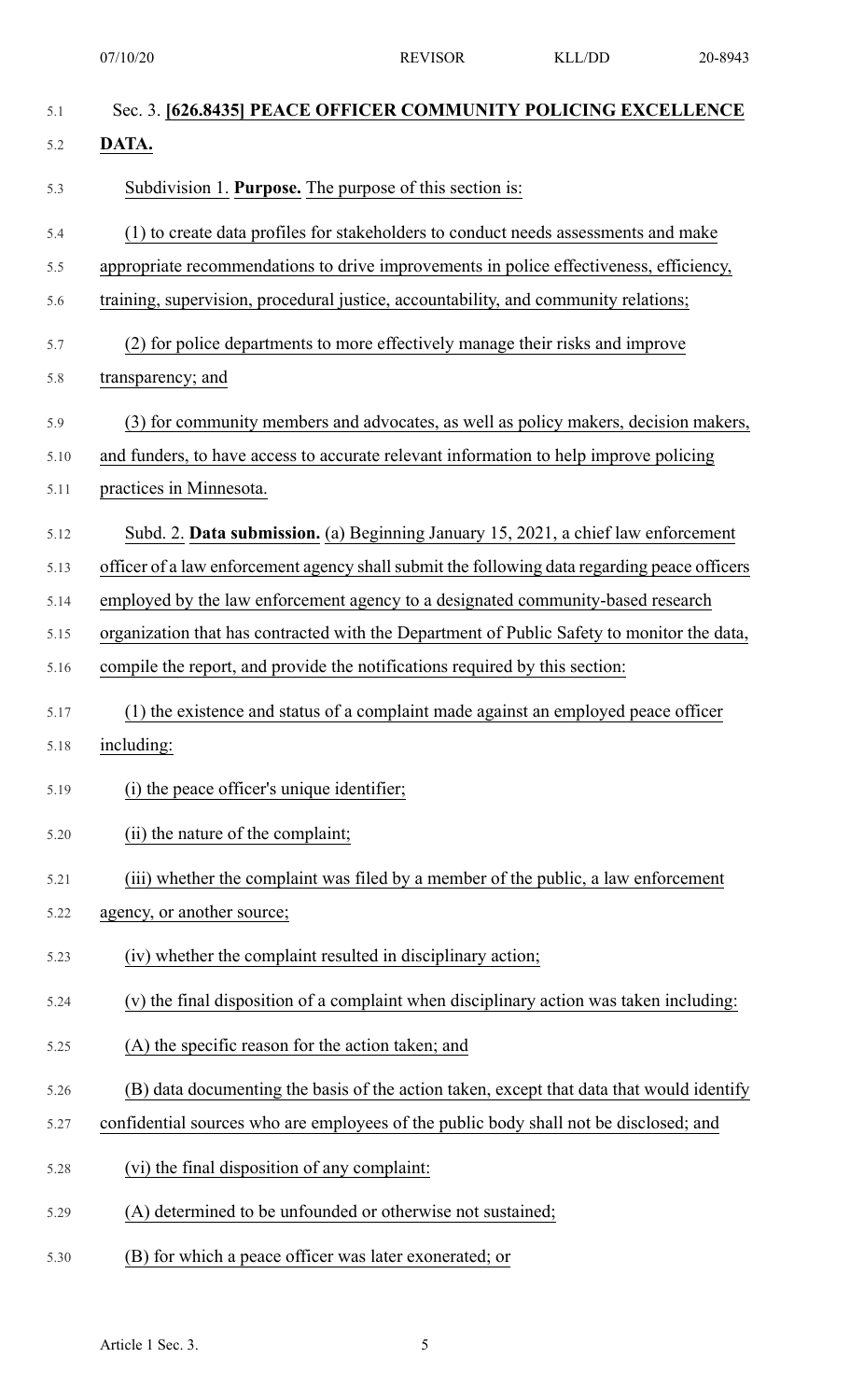6.1 (C) which resulted in a nondisciplinary resolution including, but not limited to, employee 6.2 counseling; 6.3 (2) the unique identifier of any peace officer pending criminal prosecution, excluding 6.4 traffic violations; 6.5 (3) the unique identifier of any peace officer who was terminated due to substantiated 6.6 findings of officer misconduct and a summary of the basis for that termination; 6.7 (4) the unique identifier of any peace officer whose employment was terminated by 6.8 resignation in lieu of termination as a result of officer misconduct, and a summary of the 6.9 basis for the action; and 6.10 (5) the unique identifier of any peace officer involved in a use of force incident. 6.11 (b) For purposes of this section "complaint" means all formally filed allegations involving: 6.12 (1) public reported misconduct; 6.13 (2) excessive force; 6.14 (3) the integrity or truthfulness of an officer; 6.15 (4) violations of the law; or 6.16 (5) sexual misconduct or harassment. 6.17 (c) The board shall establish and publish guidelines, in consultation with the designated 6.18 community-based research organization, that are consistent with paragraph (b) on what 6.19 constitutes a valid complaint that must be reported under this section. 6.20 (d) The reporting requirements in paragraph (a) are in addition to any other officer 6.21 discipline reporting requirements established in law. Failure of a chief law enforcement 6.22 officer to comply with the reporting requirements established under this section is a violation 6.23 of the peace officer professional code of conduct established pursuant to section 626.8457. 6.24 Subd. 3. **Data storage and access.** (a) The designated community-based research 6.25 organization shall maintain the data collected under this section subject to the provisions 6.26 of chapter 13, including but not limited to section 13.05, subdivision 5. The civil remedies 6.27 and penalties under sections 13.08 and 13.09 may be applied against the designated 6.28 community-based research organization if the organization releases not public data in 6.29 violation of this section or other applicable provisions of chapter 13. 6.30 (b) The designated community-based research organization must establish written 6.31 procedures to ensure individuals have access to not public data maintained by the organization 07/10/20 REVISOR KLL/DD 20-8943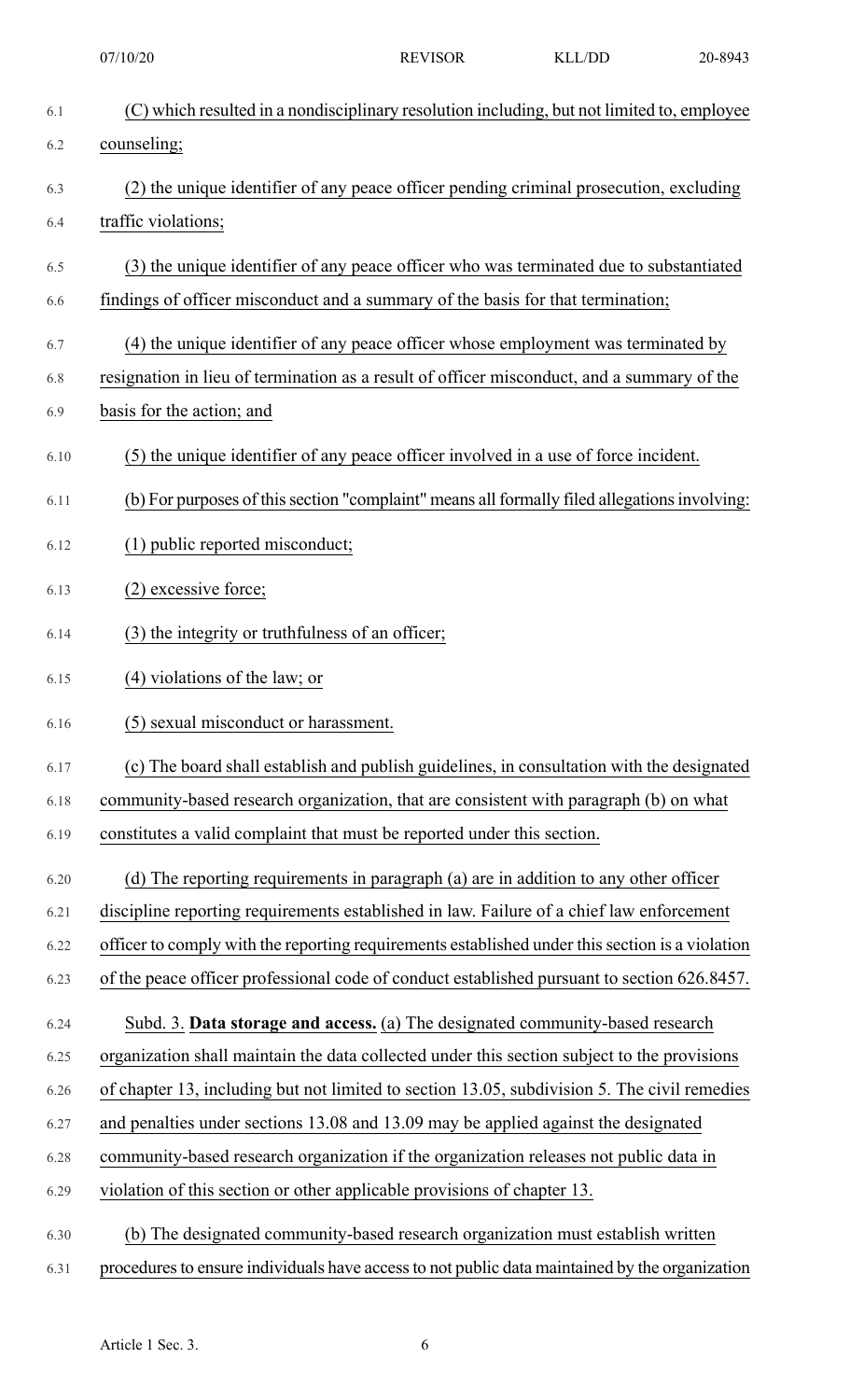7.3 through the use of role-based access that corresponds to the official duties or training level 7.4 of the individual and the statutory authorization that grants access for a purpose authorized

- 7.5 by this section. All queries and responses, and all actions in which data are entered, updated,
- 7.6 accessed, shared, or disseminated, must be recorded in a data audit trail. Data contained in
- 7.7 the audit trail are public, to the extent that the data are not otherwise classified by law, and
- 7.8 must be made available upon request to the Peace Officer Standards and Training Board,
- 7.9 the Police-Community Relations Council, a law enforcement agency, or the subject of the
- 7.10 underlying data.
- 7.11 (c) The Peace Officer Standards and Training Board and the Police-Community Relations 7.12 Council must have direct access to both summary and individual data collected under this
- 7.13 section.
- 7.14 Subd. 4. **Updated data.** Within 30 days of final disposition of a complaint, as defined 7.15 in section 13.43, subdivision 2, paragraph (b), the chief law enforcement officer of the law 7.16 enforcement agency that employs the officer shall submit a supplemental report containing 7.17 the information identified in subdivision 2, clauses (1) to (5).
- 7.18 Subd. 5. **Monitoring data; pattern of misconduct.** The designated community-based 7.19 research organization must monitor the data on an ongoing basis to collect data on officers 7.20 subject to multiple complaints and excessive use of force incidents and, in consultation with 7.21 the Police-Community Relations Council, establish criteria for notifying the council when 7.22 an officer has been determined to have an excessive number of complaints. If the criteria 7.23 for notifying the Police-Community Relations Council are met, the designated 7.24 community-based research organization shall notify the council and suggest the need for 7.25 an intervention. A notice sent under this subdivision is not available to the public. 7.26 Subd. 6. **Confidentiality agreement prohibited.** Law enforcement agencies and political

7.27 subdivisions are prohibited from entering into a confidentiality agreement that would prevent

- 7.28 disclosure of the data identified in subdivision 2 to the board. Any such confidentiality 7.29 agreement is void as to the requirements of this section.
- 7.30 Subd. 7. **Data classification.** Data received by the designated community-based research 7.31 organization pursuant to subdivisions 2 and 3 is private data on individuals as defined in 7.32 section 13.02, subdivision 12, and the data must be maintained according to the statutory 7.33 provisions applicable to the data. This classification does not restrict the organization's
- 7.34 authority to publish summary data as defined in section 13.02, subdivision 19.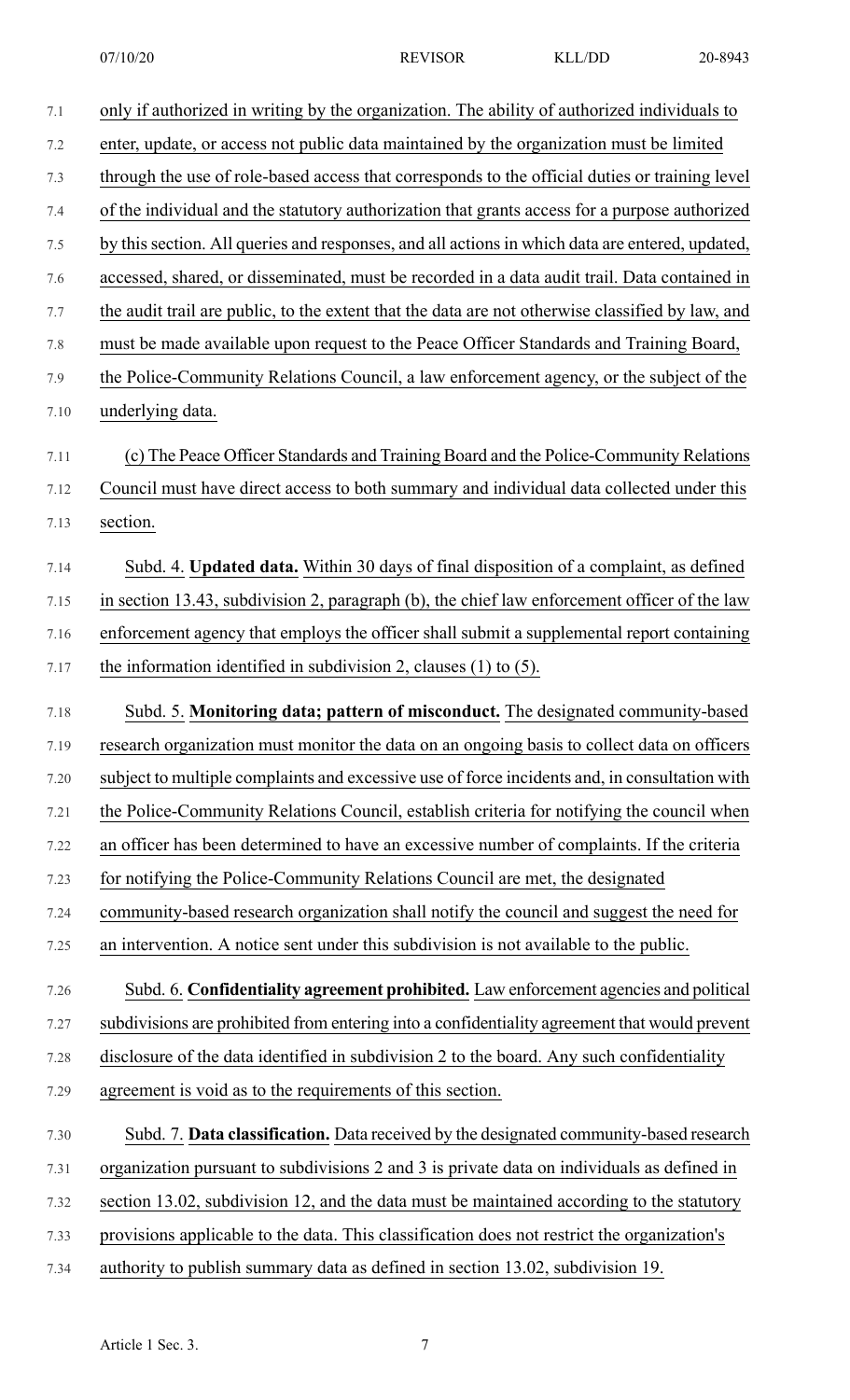- 8.1 Subd. 8. **Public report.** At least annually, the designated community-based research 8.2 organization shall publish a summary of data submitted pursuant to subdivisions 1 and 2. 8.3 The board shall make the summary available on the board's website. The summary shall 8.4 exclude peace officers' names and license numbers and any other not public data as defined 8.5 by section 13.02, subdivision 8a. 8.6 Sec. 4. Minnesota Statutes 2018, section 626.8457, subdivision 1, is amended to read: 8.7 Subdivision 1. **Model policy to be developed.** By March 1, 1996, the Peace Officer 8.8 Standards and Training Board shall develop and distribute to all chief law enforcement 8.9 officers a model policy regarding the professional conduct of peace officers. The policy 8.10 must address issues regarding professional conduct not addressed by the standards of conduct 8.11 under Minnesota Rules, part 6700.1600. The policy must define unprofessional conduct to 8.12 include, but not be limited to, conduct prohibited by section 609.43, including timely 8.13 submission of peace officer misconduct data under section 626.8435, whether or not there 8.14 has been a conviction for a violation of that section. The policy must also describe the 8.15 procedures that a local law enforcement agency may follow in investigating and disciplining 8.16 peace officers alleged to have behaved unprofessionally.
- 8.17 Sec. 5. Minnesota Statutes 2018, section 626.89, subdivision 2, is amended to read:

8.18 Subd. 2. **Applicability.** The procedures and provisions of this section apply to law 8.19 enforcement agencies and government units. The procedures and provisions of this section 8.20 do not apply to:

### 8.21 (1) investigations and proceedings of a citizen oversight council described in section 8.22 626.99; or

8.23 (2) investigations of criminal charges against an officer.

8.24 Sec. 6. Minnesota Statutes 2018, section 626.89, subdivision 17, is amended to read:

8.25 Subd. 17. **Civilian review Citizen oversight.** A civilian review board, commission, or 8.26 other oversight body shall not have the authority to make a finding of fact or determination 8.27 regarding a complaint against an officer or impose discipline on an officer. A civilian review 8.28 board, commission, or other oversight body may make a recommendation regarding the 8.29 merits of a complaint, however, the recommendation shall be advisory only and shall not 8.30 be binding on nor limit the authority of the chief law enforcement officer of any unit of 8.31 government The powers and duties of citizen oversight councils for law enforcement agencies 8.32 are established under section 626.99.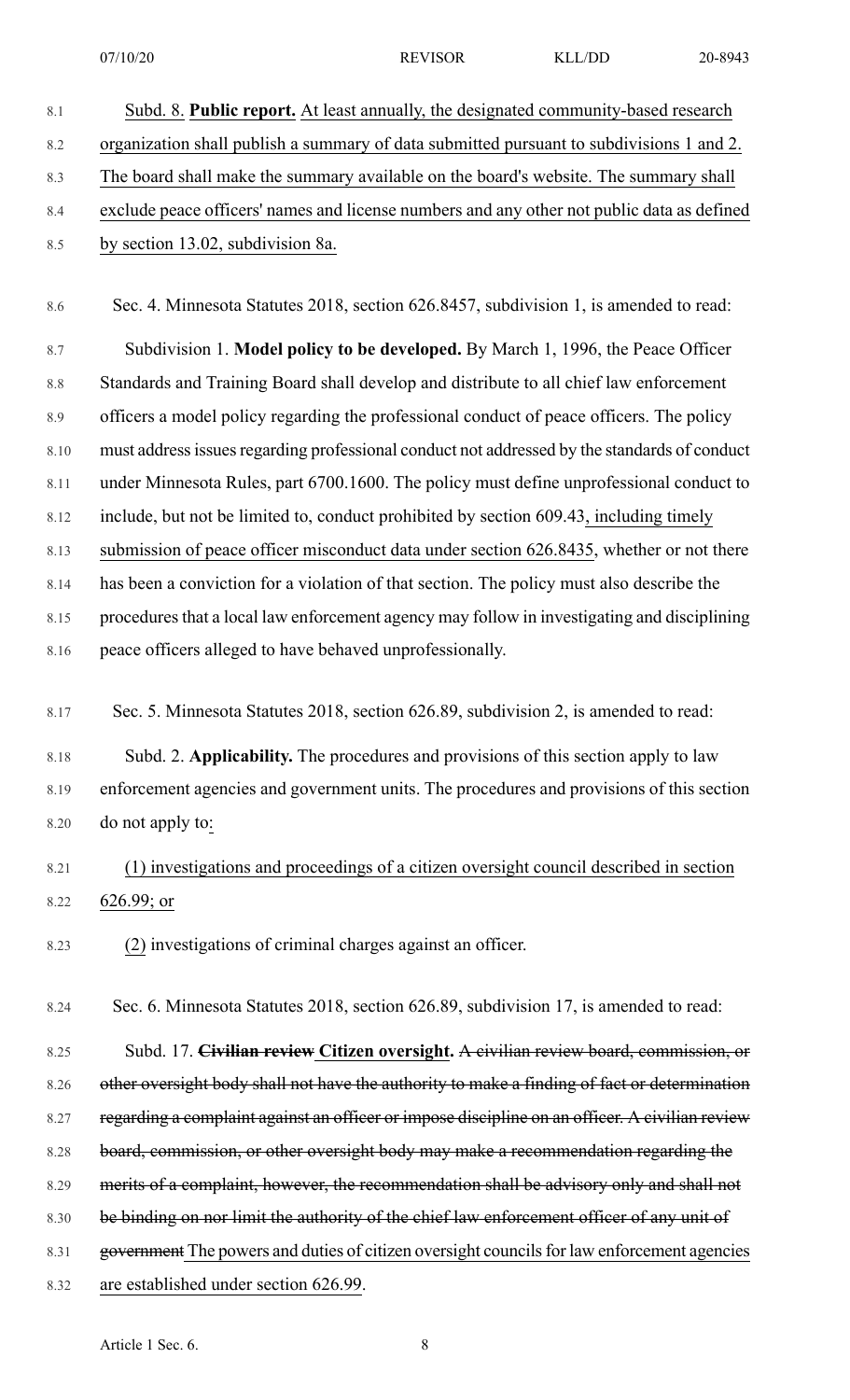| 9.1  | Sec. 7. [626.99] LOCAL CITIZEN OVERSIGHT COUNCILS FOR LAW                                       |
|------|-------------------------------------------------------------------------------------------------|
| 9.2  | ENFORCEMENT AGENCIES.                                                                           |
| 9.3  | Subdivision 1. Definition. As used in this section, "law enforcement agency" has the            |
| 9.4  | meaning given in section 626.84, subdivision 1, paragraph (f), but does not include state-level |
| 9.5  | law enforcement agencies.                                                                       |
| 9.6  | Subd. 2. Councils required. The governing body of each local unit of government that            |
| 9.7  | oversees a law enforcement agency that employs 50 or more peace officers shall establish        |
| 9.8  | a citizen oversight council in compliance with this section.                                    |
| 9.9  | Subd. 3. Council membership. The membership of a citizen oversight council must                 |
| 9.10 | reflect a broad cross section of the community it represents, including the community's         |
| 9.11 | minority and youth populations. The membership must also include individuals who often          |
| 9.12 | come into contact with, or who are affected by, the peace officers of the law enforcement       |
| 9.13 | agency that the council oversees, other than suspects who are in criminal investigations.       |
| 9.14 | The membership of the majority of a council must be weighted toward citizen members.            |
| 9.15 | However, a council may also include members that reflect other specific viewpoints, such        |
| 9.16 | as law enforcement, prosecutors, educators, mental health professionals, clergy, and business   |
| 9.17 | and commercial leaders. A council shall elect a chair from among its members at its first       |
| 9.18 | meeting. The board must develop and publish guidance on the best practices for selecting,       |
| 9.19 | training, and educating oversight council members.                                              |
| 9.20 | Subd. 4. Operation of council; powers and duties. (a) A citizen oversight council shall         |
| 9.21 | meet on a regular basis. Meetings are open to the public and public testimony may be taken.     |
| 9.22 | (b) A council's purpose is to encourage and provide community participation in the              |
| 9.23 | operation of the law enforcement agency it oversees. A council shall work collaboratively       |
| 9.24 | with the governing body of the local unit of government with authority over the agency and      |
| 9.25 | the agency's chief law enforcement officer.                                                     |
| 9.26 | (c) A council may make recommendations and provide assessments relating to any facet            |
| 9.27 | of the operation of the agency, including but not limited to:                                   |
| 9.28 | (1) law enforcement tactics and strategies, such as community policing;                         |
| 9.29 | (2) the budget for the agency, including priorities on where money should be spent;             |
| 9.30 | (3) training of the agency's peace officers;                                                    |
| 9.31 | (4) employment policies, such as residency requirements and minority hiring;                    |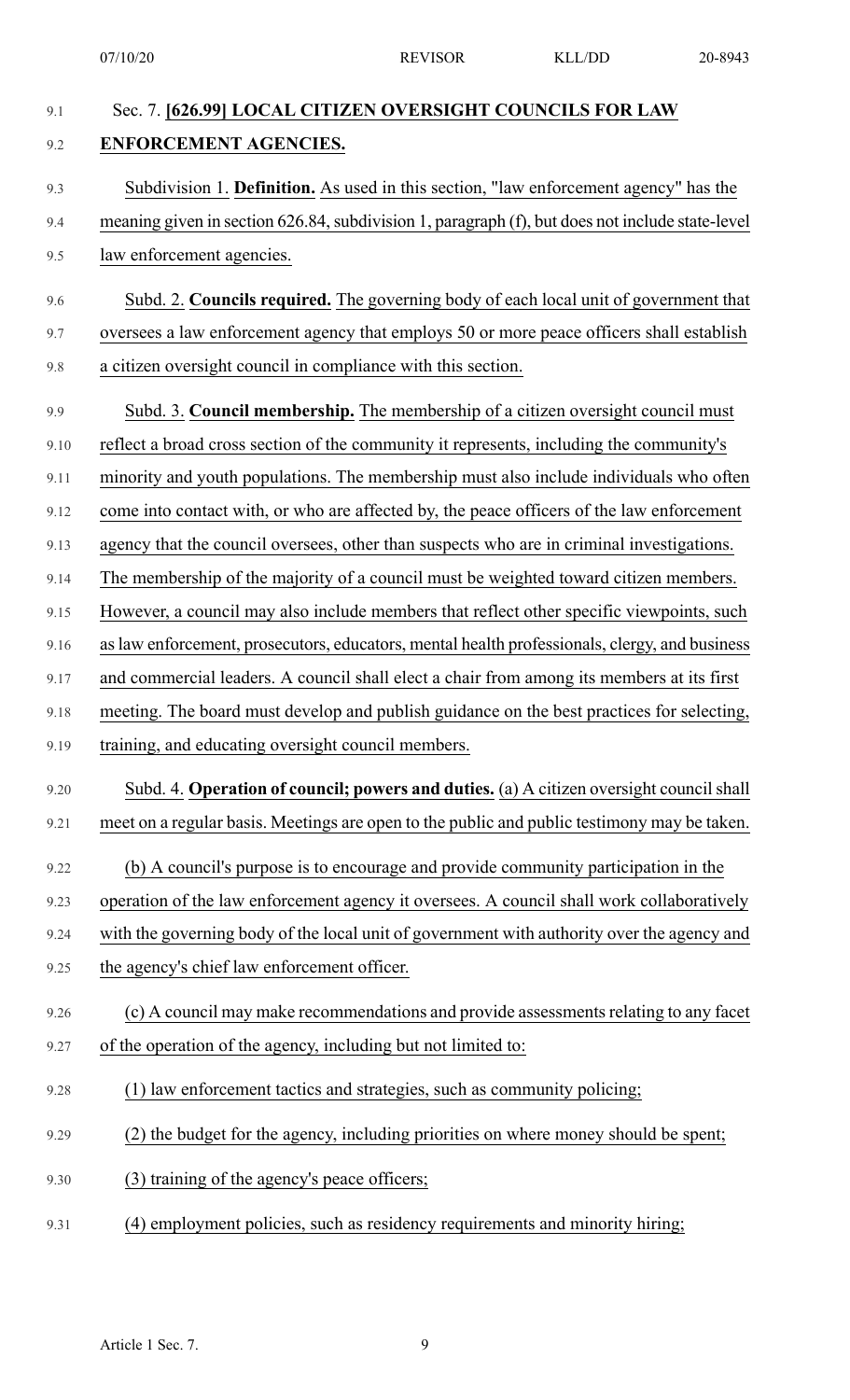10.1 (5) the substantive operation of the agency relating to such matters as use of force,

- 
- 10.2 profiling, diversion, data collection, equipment, militarization, general investigatory practices, 10.3 officer-initiated use of force investigations, and cooperation with other law enforcement 10.4 agencies; and 10.5 (6) personnel decisions. 10.6 In addition, a council may evaluate the performance of the agency and the agency's chief 10.7 law enforcement officer. A council may recommend whether to extend the chief's term and 10.8 on hiring a successor to the chief when a vacancy occurs. 10.9 Subd. 5. **Investigations into police misconduct.** (a) At the conclusion of any criminal 10.10 investigation or prosecution, if any, a citizen oversight council may conduct an investigation 10.11 into allegations of peace officer misconduct and retain an investigator to facilitate an 10.12 investigation. Subject to other applicable law, a council may subpoena or compel testimony 10.13 and documents in an investigation. Upon completion of an investigation, a council may 10.14 make a finding of misconduct and recommend appropriate discipline against peace officers 10.15 employed by the agency. If the governing body grants a council the authority, the council 10.16 may impose discipline on peace officers employed by the agency. A council shall submit 10.17 investigation reports that contain findings of peace officer misconduct to the chief law 10.18 enforcement officer and the Peace Officer Standards and Training Board's complaint 10.19 committee. A council may also make policy recommendations to the chief law enforcement 10.20 officer and the Peace Officer Standards and Training Board. For purposes of this section, 10.21 "misconduct" means a violation of law, standards promulgated by the Peace Officer Standards 10.22 and Training Board, or agency policy. 10.23 (b) Peace officer discipline decisions imposed pursuant to the authority granted under 10.24 this subdivision shall be subject to the applicable grievance procedure established or agreed 10.25 to under chapter 179A. 10.26 Subd. 6. **Duties of chief law enforcement officer.** The chief law enforcement officer 10.27 of a law enforcement agency under the jurisdiction of a citizen oversight council shall 10.28 cooperate with the council and facilitate the council's achievement of its goals. However, 10.29 the officer is under no obligation to agree with individual recommendations of the council 10.30 and may oppose a recommendation. If the officer fails to implement a recommendation that 10.31 is within the officer's authority, the officer shall inform the council of the failure along with 10.32 the officer's underlying reasons.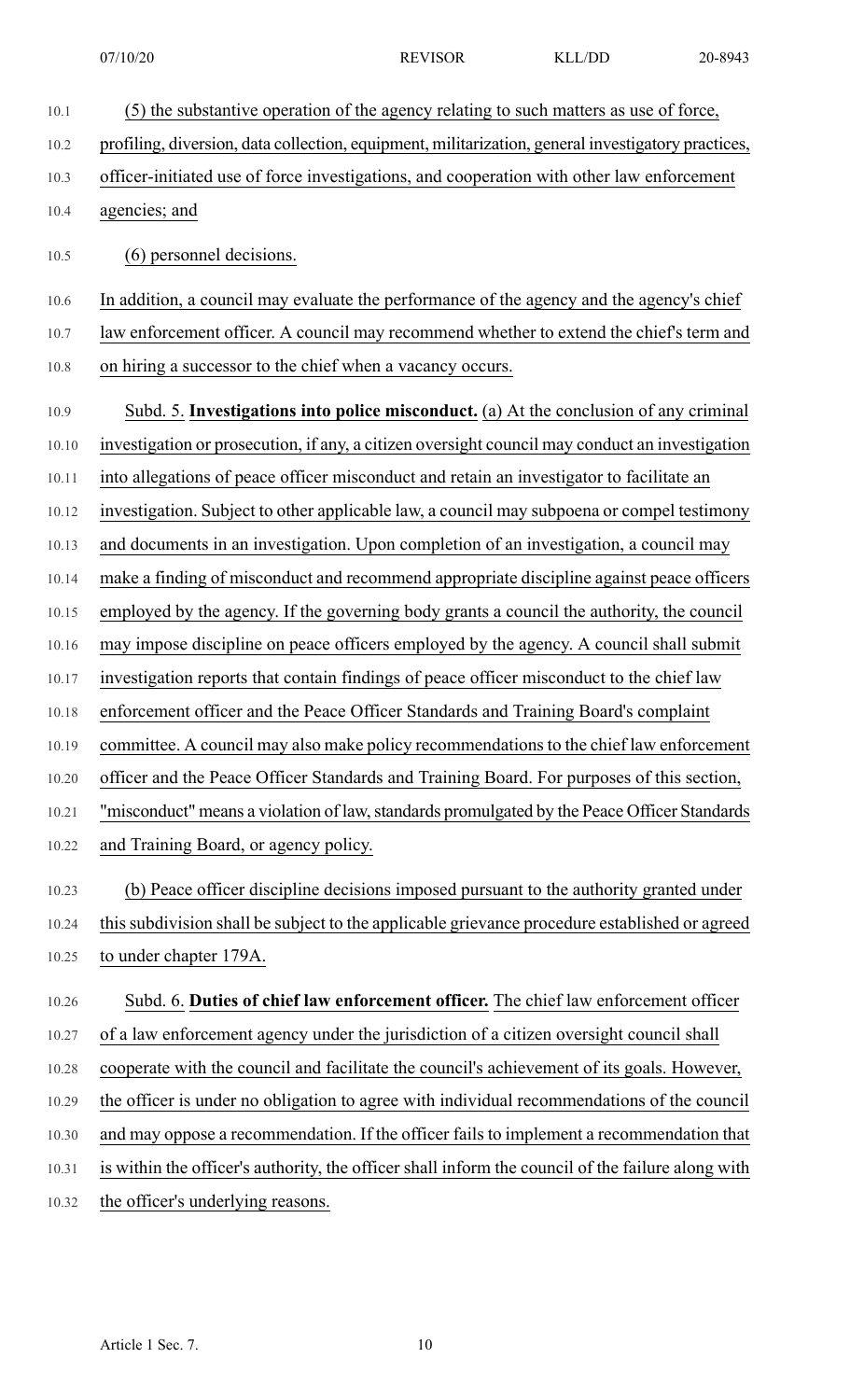11.1 Subd. 7. **Duties of governing body.** A governing body shall ensure that a council is 11.2 given the opportunity to comment in a meaningful way on any matter within itsjurisdiction. 11.3 This opportunity must occur with sufficient time before action on the matter is required. 11.4 Subd. 8. **Other applicable law.** Chapters 13 and 13D apply to oversight councils under 11.5 this section. 11.6 Subd. 9. **Annual report.** A citizen oversight council shall release an annual report that 11.7 addresses its activities. At a minimum, the report must summarize the council's activities 11.8 for the past year; recommendations made by the council, including what actions, if any, 11.9 were taken by other entities in response to the recommendations; and the amount of money 11.10 spent for the council's operation and the money's source. 11.11 **EFFECTIVE DATE.** This section is effective the day following final enactment. 11.12 Sec. 8. **TIMING.** 11.13 Governing bodies of local units of government shall comply with Minnesota Statutes, 11.14 section 626.99, by September 1, 2020. A citizen oversight council shall conduct its first 11.15 meeting by October 1, 2020. 11.16 **EFFECTIVE DATE.** This section is effective the day following final enactment. 11.17 Sec. 9. **COMPLIANCE REVIEWS.** 11.18 Local units of government required to create a citizen oversight council under Minnesota 11.19 Statutes, section 626.99, shall demonstrate compliance with the statute to the state auditor 11.20 in a form determined by the state auditor. Citizen oversight councils shall provide a copy 11.21 of the annual reports required under Minnesota Statutes, section 626.99, subdivision 9, to 11.22 the state auditor upon issuance. By March 15 of each year, the state auditor shall report on 11.23 compliance of citizen oversight councils to the chairs and ranking minority members of the 11.24 legislative committees with jurisdiction over public safety finance and policy. 11.25 **EFFECTIVE DATE.** This section is effective the day following final enactment. 11.26 Sec. 10. **INITIAL APPOINTMENTS; PROPOSED MEETING.** 11.27 Initial appointments to the Police-Community Relations Council established in section 11.28 2 must be made no later than August 1, 2020. The executive director of the Peace Officer 11.29 Standards and Training Board must convene the council's first meeting no later than 11.30 September 1, 2020. 11.31 **EFFECTIVE DATE.** This section is effective the day following final enactment.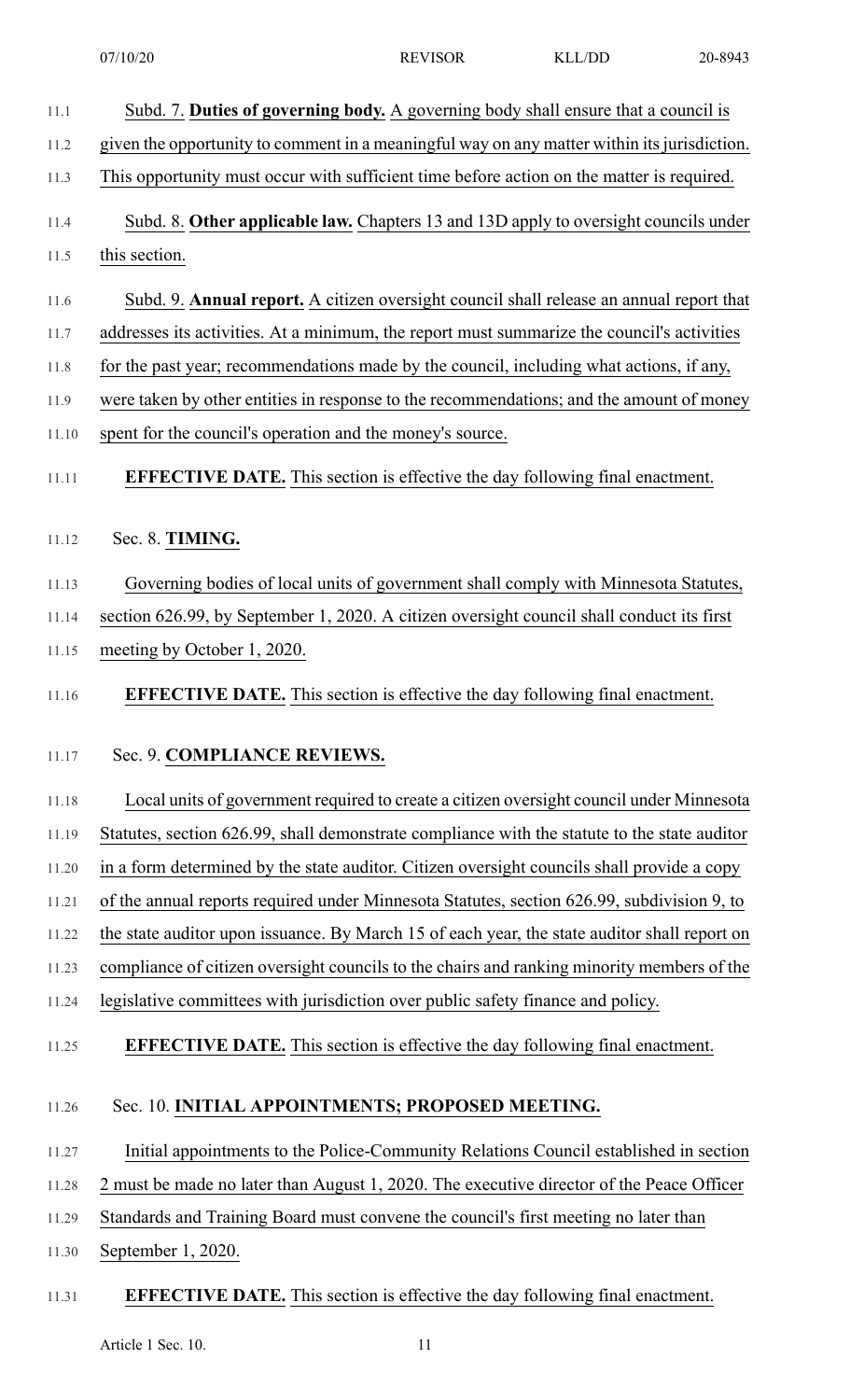# 12.1 Sec. 11. **APPROPRIATION; PEACE OFFICER COMMUNITY POLICING** 12.2 **EXCELLENCE REPORT DATABASE.** 12.3 (a) \$475,000 in fiscal year 2021 is appropriated from the general fund to the Office of 12.4 Justice Programs for a grant to a qualified community-based research organization to develop 12.5 a system to classify and report peace officer discipline by category, severity, type, and 12.6 demographic data of those involved in the incident. This appropriation is onetime. The 12.7 executive director of the Office of Justice Programs must consult with the Police-Community 12.8 Relations Council before selecting a community-based research organization to receive the 12.9 grant. As part of the system, the grant recipient must develop and incorporate: 12.10 (1) a protocol to assign a unique identifier for each peace officer; and 12.11 (2) safeguards to protect personal identifying information of peace officers. 12.12 (b) The grant recipient, in consultation with the stakeholder group identified in paragraph 12.13 (c), may recommend changes on how to adapt the system under paragraph (a) to collect 12.14 additional policing data that corresponds with peace officer interactions with the public 12.15 generally and suspects, arrests, and victims specifically. 12.16 (c) In developing the system described in paragraph (a), the grant recipient shall consult 12.17 with the Police-Community Relations Council established under Minnesota Statutes, section 12.18 626.8434. 12.19 Sec. 12. **APPROPRIATION; CITIZEN OVERSIGHT COUNCILS.** 12.20 \$1,900,000 in fiscal year 2021 is appropriated from the general fund to the commissioner 12.21 of public safety for grants to local units of government to establish and maintain citizen 12.22 oversight councils. Up to 2.5 percent of the appropriation may be used by the commissioner 12.23 to administer the program. 12.24 **ARTICLE 2** 12.25 **POLICIES, TRAINING, REPORTING, APPROPRIATIONS** 12.26 Section 1. Minnesota Statutes 2018, section 415.16, subdivision 1, is amended to read: 12.27 Subdivision 1. **No exception for on-premises residence.** Except as provided in 12.28 subdivision 1a, notwithstanding any contrary provision of other law, home rule charter, 12.29 ordinance or resolution, no statutory or home rule charter city or county shall require that 12.30 a person be a resident of the city or county as a condition of employment by the city or 12.31 county except for positions which by their duties require the employee to live on the premises 07/10/20 REVISOR KLL/DD 20-8943

12.32 of the person's place of employment.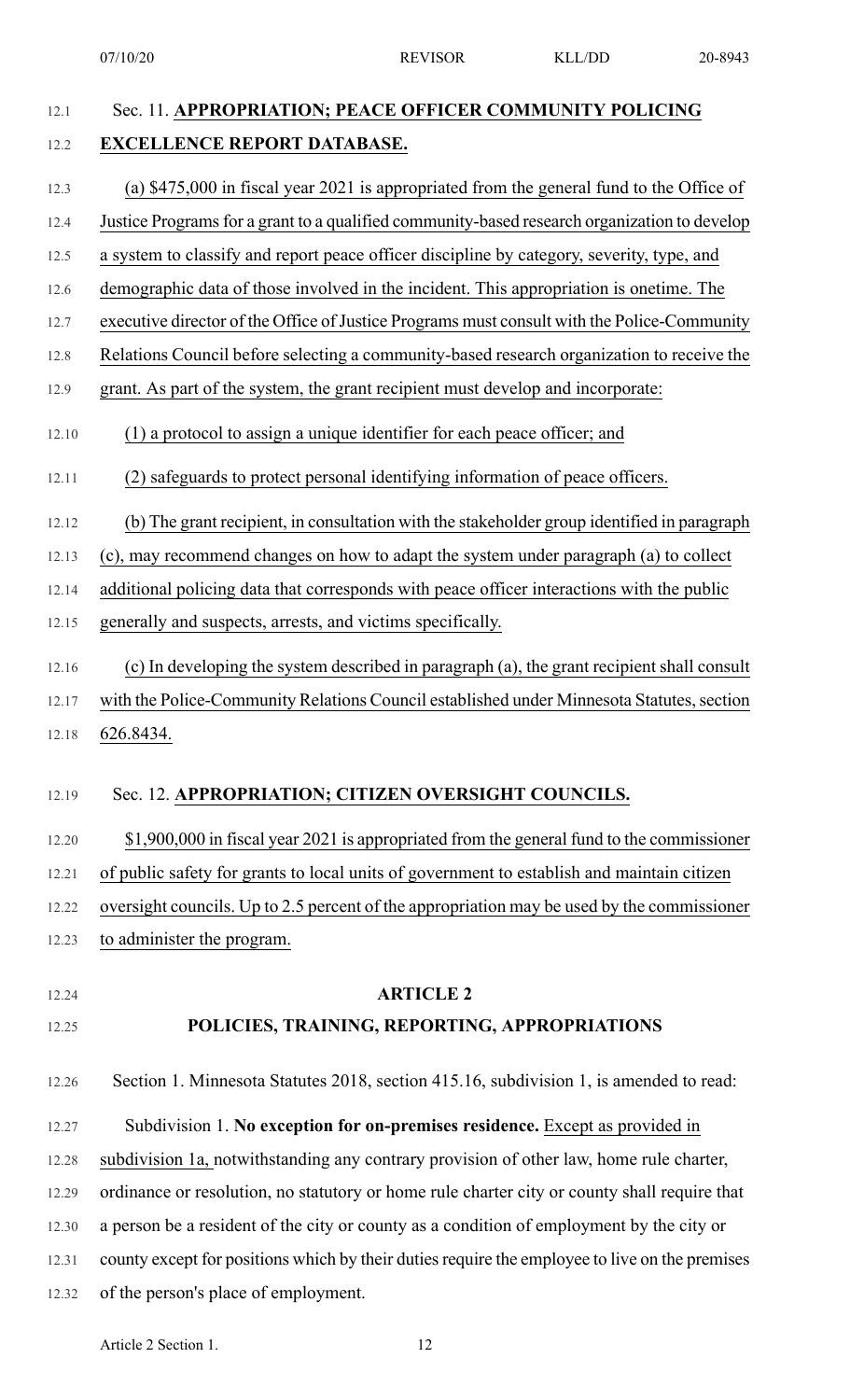- 13.1 Sec. 2. Minnesota Statutes 2018, section 415.16, is amended by adding a subdivision to 13.2 read:
- 13.3 Subd. 1a. **Residency requirements for peace officers; hires made on or after July**
- 13.4 **1, 2020.** A statutory or home rule charter city or county may require that a person hired as

13.5 a peace officer, as defined by section 626.84, subdivision 1, paragraph (c), on or after July

- 13.6 1, 2020, be a resident of the city or county as a condition of employment by the city or
- 13.7 county.

#### 13.8 **EFFECTIVE DATE.** This section is effective July 1, 2020.

13.9 Sec. 3. Minnesota Statutes 2018, section 541.073, subdivision 2, is amended to read:

13.10 Subd. 2. **Limitations period.** (a) Except as provided in paragraph (b), an action for 13.11 damages based on sexual abuse: (1) must be commenced within six years of the alleged 13.12 sexual abuse in the case of alleged sexual abuse of an individual 18 years or older; (2) may 13.13 be commenced at any time in the case of alleged sexual abuse of an individual under the 13.14 age of 18, except as provided for in subdivision 4; and (3) must be commenced before the 13.15 plaintiff is 24 years of age in a claim against a natural person alleged to have sexually abused 13.16 a minor when that natural person was under 14 years of age.

13.17 (b) An action for damages based on sexual abuse may be commenced at any time in the 13.18 case of alleged sexual abuse by a peace officer, as defined in section 626.84, subdivision 13.19 1, paragraph (c).

- 13.20  $\left(\frac{b}{c}\right)$  (c) The plaintiff need not establish which act in a continuous series of sexual abuse 13.21 acts by the defendant caused the injury.
- 13.22  $\left(\mathbf{e}\right)$  (d) This section does not affect the suspension of the statute of limitations during a 13.23 period of disability under section 541.15.
- 13.24 **EFFECTIVE DATE.** This section is effective the day following final enactment and 13.25 applies to causes of action that arise on or after that date; causes of action that arose before 13.26 that date if the limitations period has not expired; and, notwithstanding any statutory or
- 13.27 common law to the contrary, retroactively to any causes of action that arose before that 13.28 date.

### 13.29 Sec. 4. **[541.155] PERIODS OF INVESTIGATION OF PEACE OFFICER NOT** 13.30 **COUNTED.**

13.31 (a) For purposes of this section, "peace officer" has the meaning given in section 626.84, 13.32 subdivision 1, paragraph (c).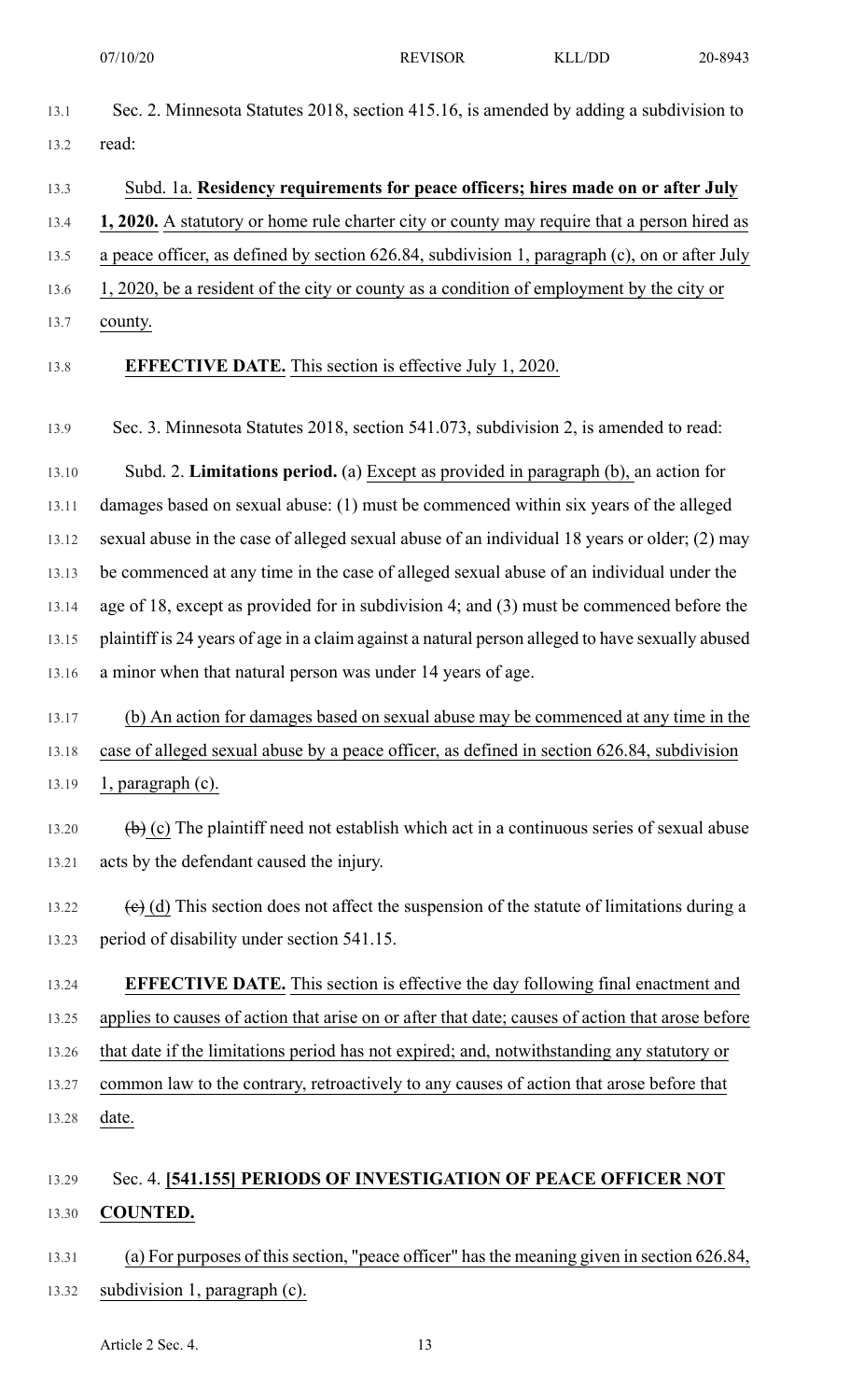| 14.1  | (b) Any of the following, arising any time after a cause of action accrued and during the        |
|-------|--------------------------------------------------------------------------------------------------|
| 14.2  | period of limitation, shall suspend the running of the period of limitation until the same is    |
| 14.3  | removed:                                                                                         |
| 14.4  | (1) a criminal investigation of a peace officer for any conduct giving rise to the cause         |
| 14.5  | of action;                                                                                       |
| 14.6  | (2) a criminal prosecution of a peace officer for any conduct giving rise to the cause of        |
| 14.7  | action; or                                                                                       |
| 14.8  | (3) investigation by any political subdivision, state law enforcement agency, or the Board       |
| 14.9  | of Peace Officer Standards and Training into allegations of misconduct by a peace officer        |
| 14.10 | giving rise to the cause of action.                                                              |
| 14.11 | <b>EFFECTIVE DATE.</b> This section is effective the day following final enactment and           |
| 14.12 | applies to causes of action that arise on or after that date; causes of action that arose before |
| 14.13 | that date if the limitations period has not expired; and, not with standing any statutory or     |
| 14.14 | common law to the contrary, retroactively to any causes of action that arose before that         |
| 14.15 | date.                                                                                            |

14.16 Sec. 5. Minnesota Statutes 2018, section 573.02, subdivision 1, is amended to read:

14.17 Subdivision 1. **Death action.** When death is caused by the wrongful act or omission of 14.18 any person or corporation, the trustee appointed as provided in subdivision 3 may maintain 14.19 an action therefor if the decedent might have maintained an action, had the decedent lived, 14.20 for an injury caused by the wrongful act or omission. An action to recover damages for a 14.21 death caused by the alleged professional negligence of a physician, surgeon, dentist, hospital 14.22 or sanitarium, or an employee of a physician, surgeon, dentist, hospital or sanitarium shall 14.23 be commenced within three years of the date of death, but in no event shall be commenced 14.24 beyond the time set forth in section 541.076. An action to recover damages for a death 14.25 caused by an intentional act constituting murder may be commenced at any time after the 14.26 death of the decedent. An action to recover damages for a death caused by a peace officer, 14.27 as defined in section 626.84, subdivision 1, paragraph (c), may be commenced at any time 14.28 after the death of the decedent. Any other action under this section may be commenced 14.29 within three years after the date of death provided that the action must be commenced within 14.30 six years after the act or omission. The recovery in the action is the amount the jury deems 14.31 fair and just in reference to the pecuniary loss resulting from the death, and shall be for the 14.32 exclusive benefit of the surviving spouse and next of kin, proportionate to the pecuniary 14.33 loss severally suffered by the death. The court then determines the proportionate pecuniary 14.34 loss of the persons entitled to the recovery and orders distribution accordingly. Funeral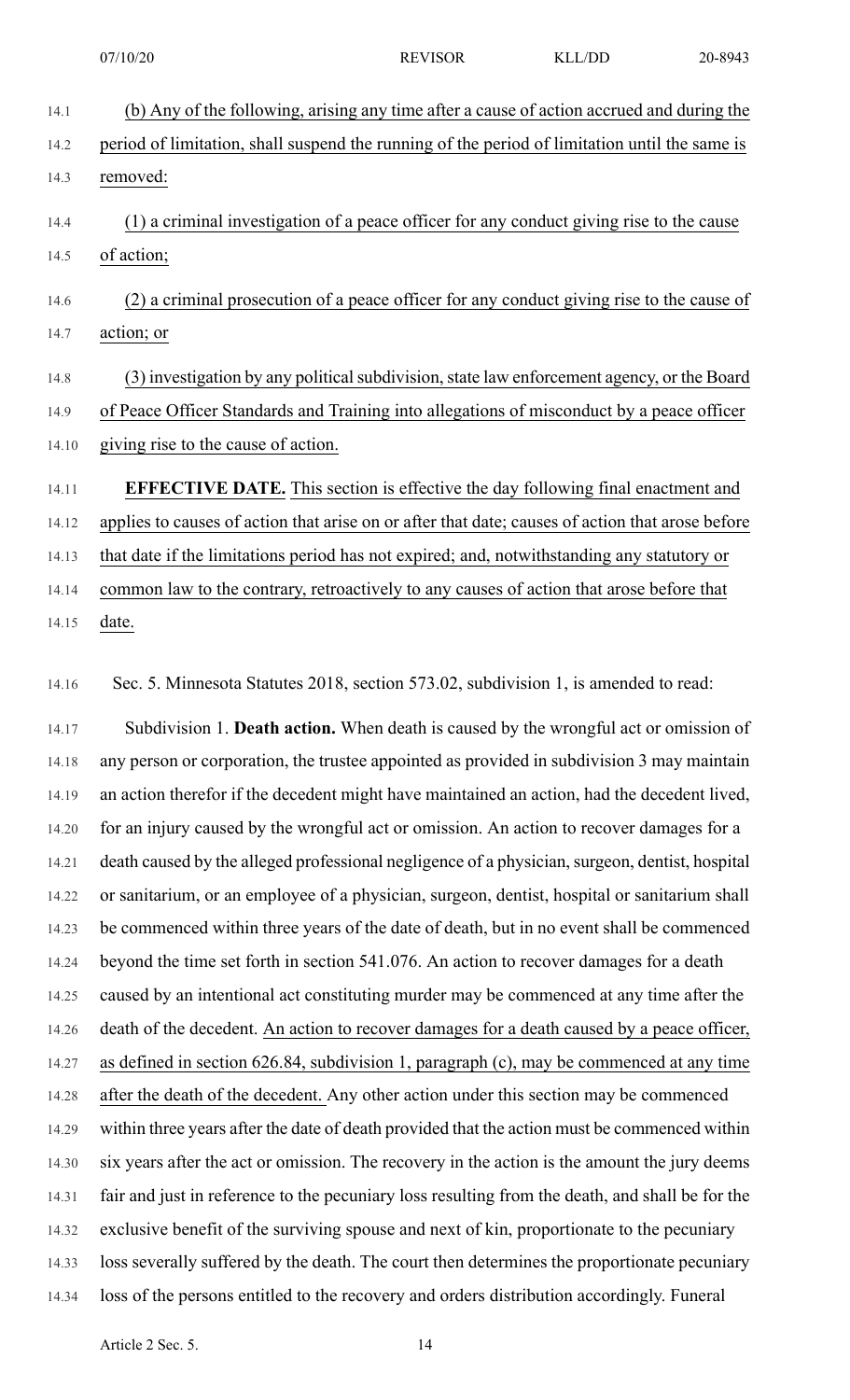15.1 expenses and any demand for the support of the decedent allowed by the court having 15.2 jurisdiction of the action, are first deducted and paid. Punitive damages may be awarded as 15.3 provided in section 549.20.

15.4 If an action for the injury was commenced by the decedent and not finally determined 15.5 while living, it may be continued by the trustee for recovery of damages for the exclusive 15.6 benefit of the surviving spouse and next of kin, proportionate to the pecuniary loss severally 15.7 suffered by the death. The court on motion shall make an order allowing the continuance 15.8 and directing pleadings to be made and issues framed as in actions begun under this section.

15.9 **EFFECTIVE DATE.** This section is effective the day following final enactment and 15.10 applies to causes of action that arise on or after that date; causes of action that arose before

15.11 that date if the limitations period has not expired; and, notwithstanding any statutory or

15.12 common law to the contrary, retroactively to any causes of action that arose before that 15.13 date.

15.14 Sec. 6. Minnesota Statutes 2018, section 609.06, subdivision 1, is amended to read:

15.15 Subdivision 1. **When authorized.** Except as otherwise provided in subdivision

15.16 subdivisions 2 and 3, reasonable force may be used upon or toward the person of another

15.17 without the other's consent when the following circumstances exist or the actor reasonably 15.18 believes them to exist:

15.19 (1) when used by a public officer or one assisting a public officer under the public 15.20 officer's direction:

15.21 (a) in effecting a lawful arrest; or

15.22 (b) in the execution of legal process; or

15.23 (c) in enforcing an order of the court; or

15.24 (d) in executing any other duty imposed upon the public officer by law; or

15.25 (2) when used by a person not a public officer in arresting another in the cases and in 15.26 the manner provided by law and delivering the other to an officer competent to receive the 15.27 other into custody; or

15.28 (3) when used by any person in resisting or aiding another to resist an offense against 15.29 the person; or

15.30 (4) when used by any person in lawful possession of real or personal property, or by 15.31 another assisting the person in lawful possession, in resisting a trespass upon or other

15.32 unlawful interference with such property; or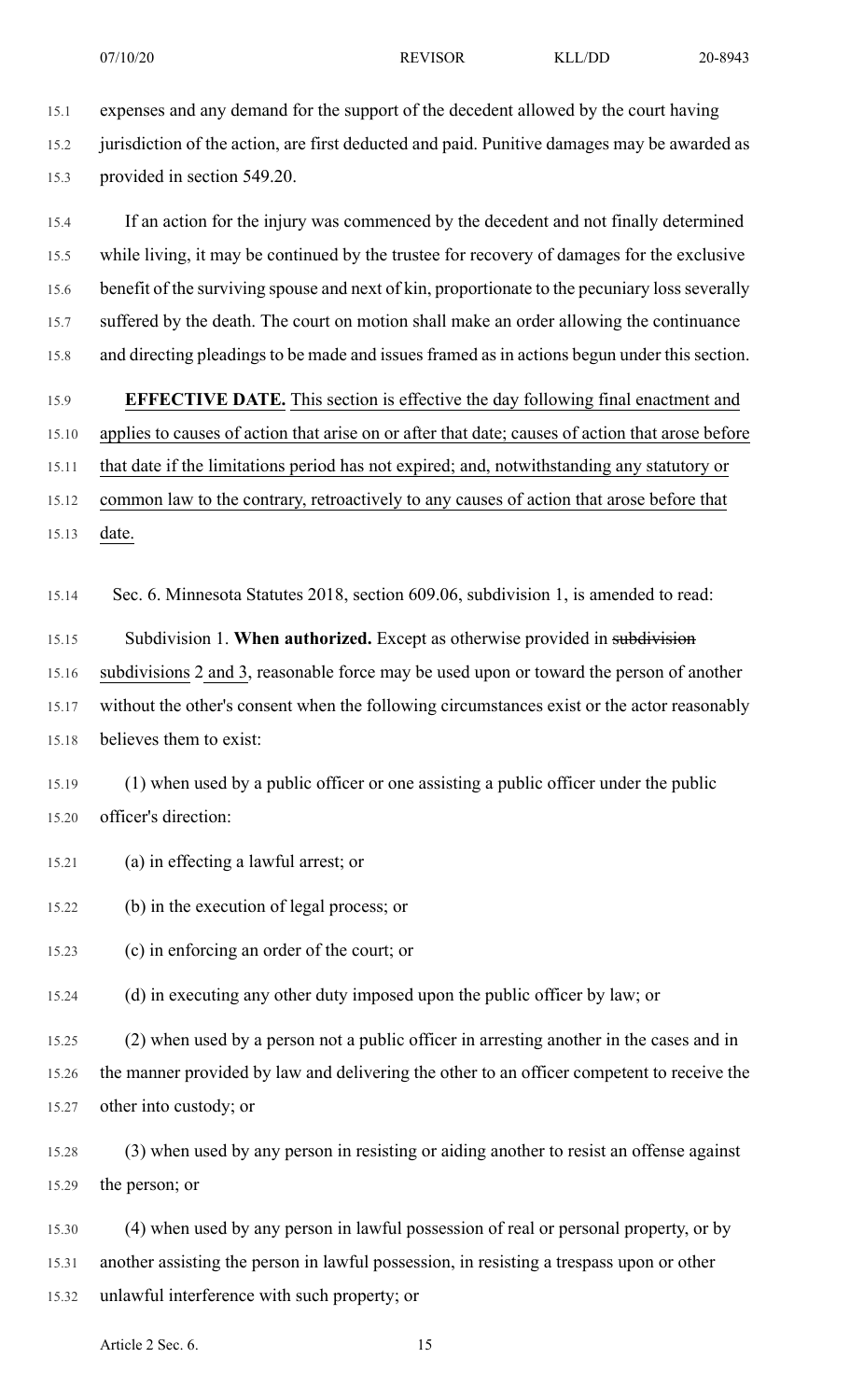16.1 (5) when used by any person to prevent the escape, or to retake following the escape, 16.2 of a person lawfully held on a charge or conviction of a crime; or 16.3 (6) when used by a parent, guardian, teacher, or other lawful custodian of a child or 16.4 pupil, in the exercise of lawful authority, to restrain or correct such child or pupil; or 16.5 (7) when used by a school employee or school bus driver, in the exercise of lawful 16.6 authority, to restrain a child or pupil, or to prevent bodily harm or death to another; or 16.7 (8) when used by a common carrier in expelling a passenger who refusesto obey a lawful 16.8 requirement for the conduct of passengers and reasonable care is exercised with regard to 16.9 the passenger's personal safety; or 16.10 (9) when used to restrain a person with a mental illness or a person with a developmental 16.11 disability from self-injury or injury to another or when used by one with authority to do so 16.12 to compel compliance with reasonable requirements for the person's control, conduct, or 16.13 treatment; or 16.14 (10) when used by a public or private institution providing custody or treatment against 16.15 one lawfully committed to it to compel compliance with reasonable requirements for the 16.16 control, conduct, or treatment of the committed person. 16.17 Sec. 7. Minnesota Statutes 2018, section 609.06, is amended by adding a subdivision to 16.18 read: 16.19 Subd. 3. **Limitations on the use of certain restraints.** (a) A peace officer may not use 16.20 any of the following restraints unless section 609.066 authorizes the use of deadly force: 16.21 (1) a chokehold; 16.22 (2) tying all of a person's limbs together behind the person's back to render the person 16.23 immobile; or 16.24 (3) securing a person in any way that results in transporting the person face down in a 16.25 vehicle.

- 16.26 (b) For the purposes of thissubdivision, "chokehold" means a method by which a person 16.27 applies sufficient pressure to a person to make breathing difficult or impossible, and includes 16.28 but is not limited to any pressure to the neck, throat, or windpipe that may prevent or hinder 16.29 breathing, or reduce intake of air. Chokehold also means applying pressure to a person's 16.30 neck on either side of the windpipe, but not to the windpipe itself, to stop the flow of blood
- 16.31 to the brain via the carotid arteries.

#### 16.32 **EFFECTIVE DATE.** This section is effective the day following final enactment.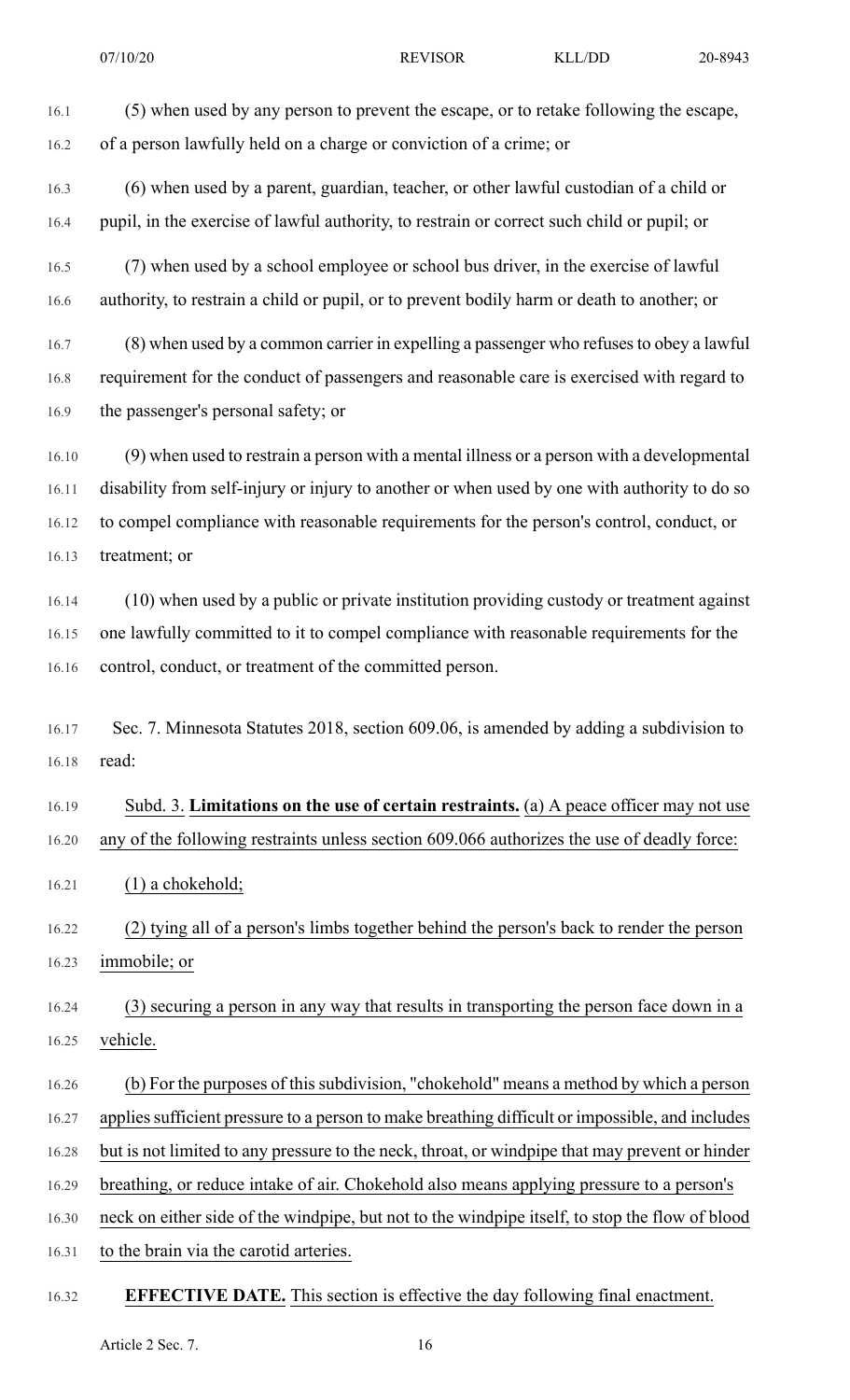| 17.1  | Sec. 8. Minnesota Statutes 2018, section 626.8432, subdivision 2, is amended to read:               |
|-------|-----------------------------------------------------------------------------------------------------|
| 17.2  | Subd. 2. Revocation; discovery of disqualifying conviction after licensure;                         |
| 17.3  | termination for wrongful use of force. (a) The board may suspend or revoke shall review             |
| 17.4  | for possible suspension or revocation a peace officer or part-time peace officer license when       |
| 17.5  | the licensee:                                                                                       |
| 17.6  | (1) has been convicted of a crime recognized by the board as a crime that would disqualify          |
| 17.7  | the licensee from participating in a professional peace officer education course, taking the        |
| 17.8  | peace officer licensing examination or the part-time peace officer licensing examination,           |
| 17.9  | or maintaining eligibility for licensure under Minnesota Rules, chapter 6700; or                    |
| 17.10 | (2) is terminated for a violation of the agency's use of force policy, unless the officer's         |
| 17.11 | termination was ordered by a citizen oversight council pursuant to section 626.99, subdivision      |
| 17.12 | $\underline{5}$ .                                                                                   |
| 17.13 | (b) The authority to suspend or revoke a license shall include all individuals who have             |
| 17.14 | been granted a license when a disqualifying conviction that would have precluded eligibility        |
| 17.15 | for licensure is discovered after licensure.                                                        |
| 17.16 | (c) If the board revokes the license of an officer under paragraph (a), clause (1), and the         |
| 17.17 | officer is later reinstated after an appeal of the officer's termination, the board must reconsider |
| 17.18 | the decision to revoke the officer's license. If a court orders that the board reinstate an         |
| 17.19 | officer's license, the board shall comply with the court's order unless the attorney general        |
| 17.20 | appeals the court's ruling on behalf of the board.                                                  |
| 17.21 | Sec. 9. [626.8434] WARRIOR-STYLE TRAINING PROHIBITED.                                               |
| 17.22 | Subdivision 1. Definition. For purposes of this section, "warrior-style training" means             |
| 17.23 | training for peace officers that is intended to increase a peace officer's likelihood or            |
| 17.24 | willingness to use deadly force in encounters with community members.                               |
| 17.25 | Subd. 2. No continuing education credits or tuition reimbursement. (a) The board                    |
| 17.26 | may not certify a continuing education course that includes warrior-style training.                 |
| 17.27 | (b) The board may not grant continuing education credit to a peace officer for a course             |
| 17.28 | that includes warrior-style training.                                                               |
| 17.29 | (c) The board may not reimburse a law enforcement agency or a peace officer for a                   |
| 17.30 | course that includes warrior-style training.                                                        |
| 17.31 | Subd. 3. Training prohibited. A law enforcement agency may not provide warrior-style                |
| 17.32 | training, directly or through a third party, to a peace officer.                                    |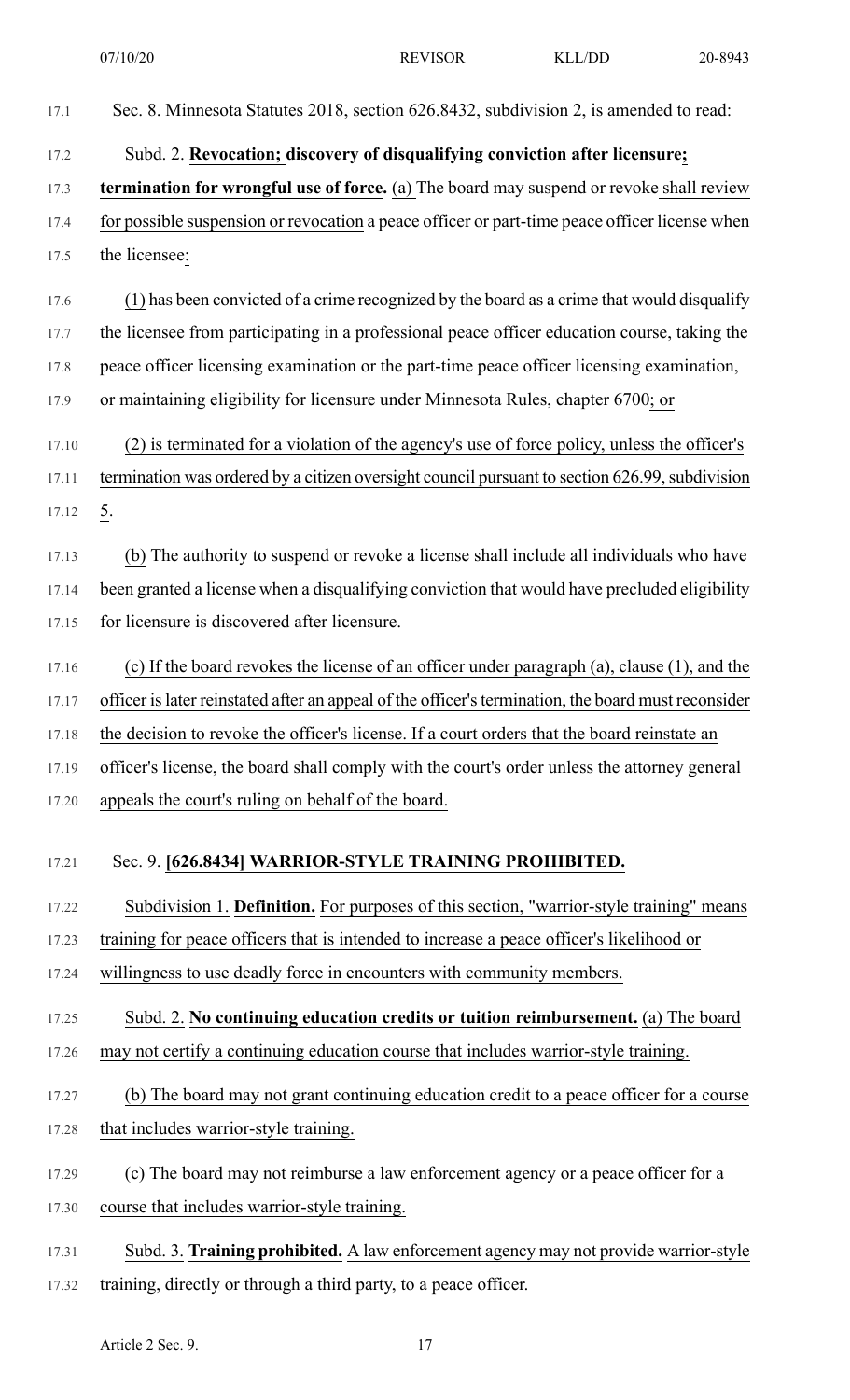07/10/20 REVISOR KLL/DD 20-8943

### 18.1 Sec. 10. **[626.8435] MANDATORY REPORTING PEACE OFFICER**

### 18.2 **TERMINATIONS AND RESIGNATIONS.**

- 18.3 A chief law enforcement officer must report to the Peace Officer Standards and Training 18.4 Board when a peace officer is discharged or resigns from employment due to misconduct 18.5 or when a peace officer is suspended or resigns while a misconduct investigation is pending. 18.6 The report must be made to the board within ten days after the discharge, suspension, or 18.7 resignation has occurred. The board must investigate the report for and the reporting agency 18.8 must cooperate in the investigation. Notwithstanding any provision in chapter 13 or any 18.9 law to the contrary, upon written request from the board, the law enforcement agency shall 18.10 provide the board with information about the peace officer from the agency's files, any 18.11 termination or disciplinary proceeding, any settlement or compromise, or any investigative 18.12 file. 18.13 Sec. 11. Minnesota Statutes 2018, section 626.8452, subdivision 1, is amended to read: 18.14 Subdivision 1. **Deadly force policy.** By January 1, 1992, the head of every local and 18.15 state law enforcement agency shall establish and enforce a written policy governing: 18.16 (1) the use of force, including deadly force, as defined in section 609.066,; 18.17 (2) conflict de-escalation; and 18.18 (3) interceding when another peace officer is using unreasonable force,by peace officers 18.19 and part-time peace officers employed by the agency. The policy must be consistent with 18.20 the provisions of section 609.066, subdivision 2, and may not prohibit the use of deadly 18.21 force under circumstances in which that force is justified under section 609.066, subdivision 18.22 2. 18.23 Sec. 12. Minnesota Statutes 2018, section 626.8452, is amended by adding a subdivision 18.24 to read: 18.25 Subd. 1a. **Prohibition on use of certain restraints.** (a) By January 1, 2021, the head 18.26 of every local and state law enforcement agency shall update and enforce the written policy 18.27 described in subdivision 1 to prohibit: 18.28 (1) the use of a chokehold; 18.29 (2) tying all of a person's limbs together behind the person's back to render the person 18.30 immobile; and
- 18.31 (3) transporting a person face down in a vehicle.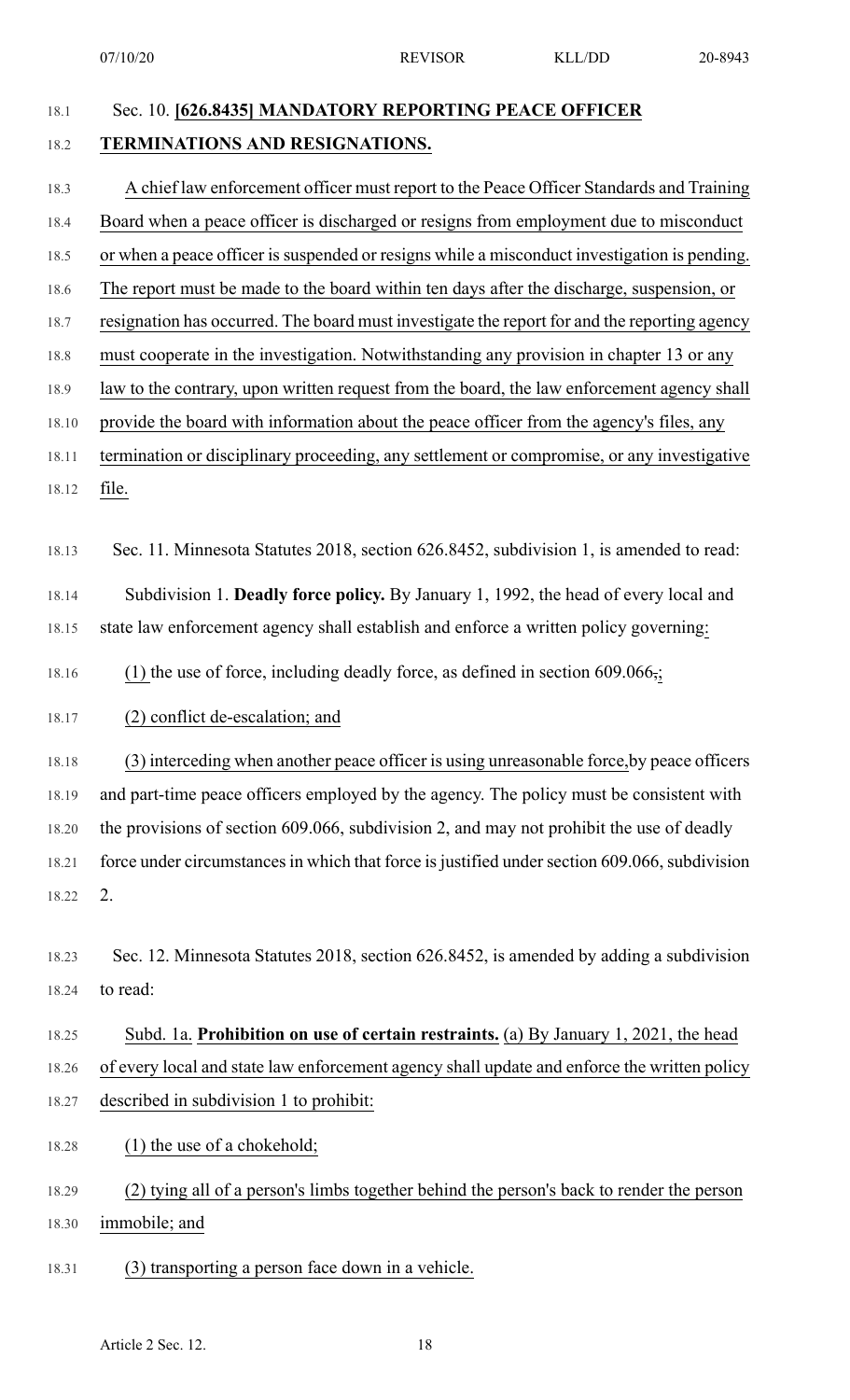| 19.1  | (b) For the purposes of this subdivision, "chokehold" means a method by which a person          |
|-------|-------------------------------------------------------------------------------------------------|
| 19.2  | applies sufficient pressure to a person to make breathing difficult or impossible, and includes |
| 19.3  | but is not limited to any pressure to the neck, throat, or windpipe that may prevent or hinder  |
| 19.4  | breathing, or reduce intake of air. Chokehold also means applying pressure to a person's        |
| 19.5  | neck on either side of the windpipe, but not to the windpipe itself, to stop the flow of blood  |
| 19.6  | to the brain via the carotid arteries.                                                          |
| 19.7  | <b>EFFECTIVE DATE.</b> This section is effective the day following final enactment.             |
| 19.8  | Sec. 13. Minnesota Statutes 2018, section 626.8452, subdivision 2, is amended to read:          |
| 19.9  | Subd. 2. Deadly force and firearms use; initial instruction. Beginning January 1,               |
| 19.10 | 1992, the head of every local and state law enforcement agency shall provide instruction        |
| 19.11 | on the use of force, deadly force, and the use of firearms, conflict de-escalation, and         |
| 19.12 | interceding when another peace officer is using excessive or unreasonable force to every        |
| 19.13 | peace officer and part-time peace officer newly appointed by or beginning employment            |
| 19.14 | with the agency. This instruction must occur before the agency head issues a firearm to the     |
| 19.15 | officer or otherwise authorizes the officer to carry a firearm in the course of employment.     |
| 19.16 | The instruction must be based on the agency's written policy required in subdivision 1 and      |
| 19.17 | on the instructional materials required by the board for peace officer and part-time peace      |
| 19.18 | officer licensure.                                                                              |
| 19.19 | Sec. 14. [626.8475] DUTY TO INTERCEDE AND REPORT; POLICIES REQUIRED.                            |
| 19.20 | Subdivision 1. Duties; discipline. (a) Regardless of tenure or rank, a peace officer must       |
| 19.21 | intercede when:                                                                                 |
| 19.22 | (1) present and observing another peace officer using force in violation of section 609.066,    |
| 19.23 | subdivision 2, or otherwise beyond that which is objectively reasonable under the               |
| 19.24 | circumstances; and                                                                              |
| 19.25 | (2) physically or verbally able to do so.                                                       |
| 19.26 | (b) A peace officer who observes another employee or peace officer use force that               |
| 19.27 | exceeds the degree of force permitted by law has the duty to report the incident in writing     |
| 19.28 | within 24 hours to the chief law enforcement officer of the agency that employs the reporting   |
| 19.29 | peace officer.                                                                                  |
| 19.30 | (c) A peace officer who breaches a duty established in this subdivision is subject to           |
| 19.31 | discipline by the board under Minnesota Rules, part 6700.1600.                                  |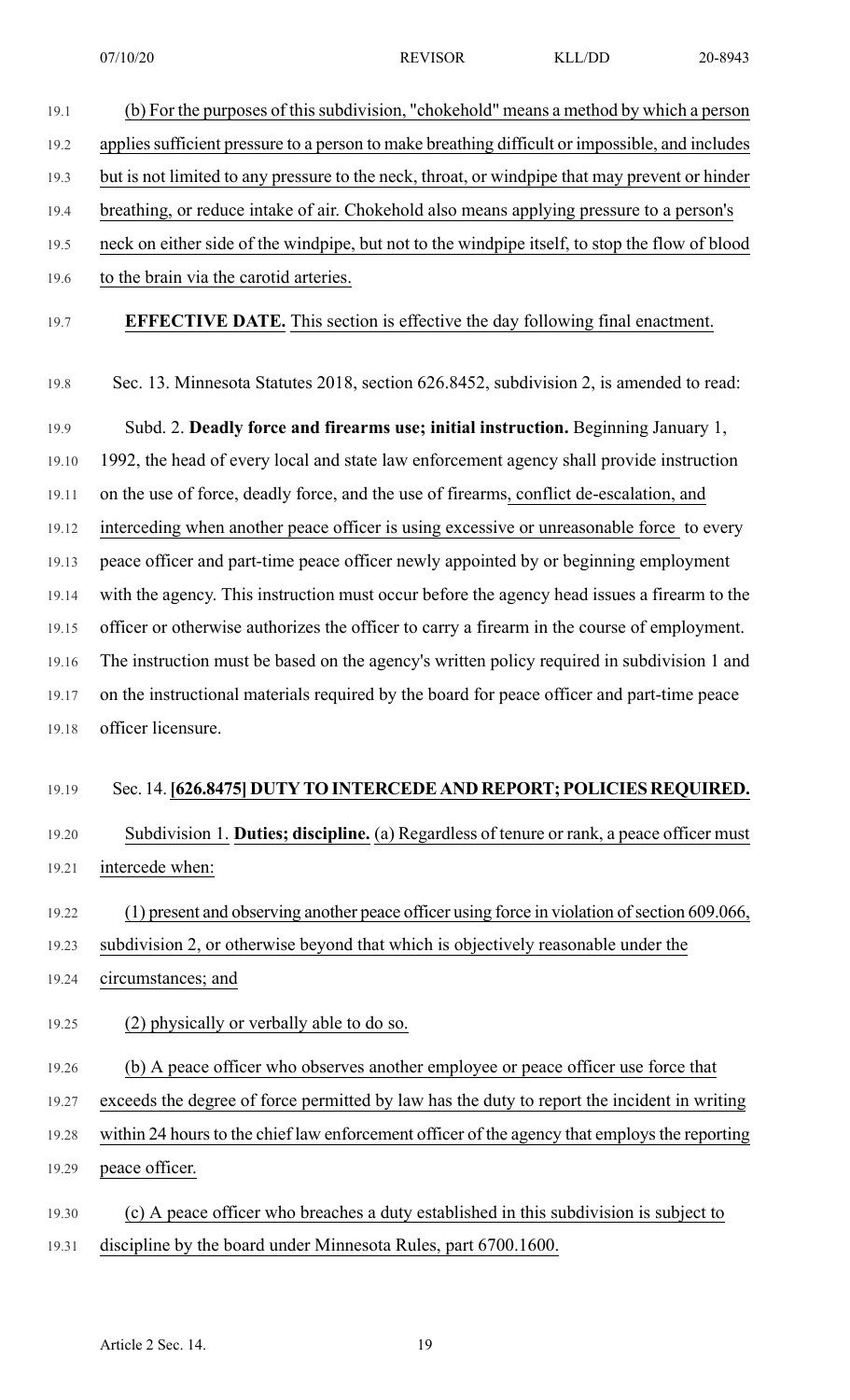| 20.1  | Subd. 2. Model policy required. By September 15, 2020, the commissioner of public            |
|-------|----------------------------------------------------------------------------------------------|
| 20.2  | safety, in consultation with the board, the attorney general, and other interested parties,  |
| 20.3  | must develop a comprehensive model policy to require peace officers to intercede to prevent  |
| 20.4  | the use of unreasonable force and report incidents of excessive use of force. The policy, at |
| 20.5  | a minimum, must be consistent with subdivision 1. The board must distribute the model        |
| 20.6  | policy to all chief law enforcement officers.                                                |
| 20.7  | Subd. 3. Agency policies required. (a) By December 15, 2020, the chief law enforcement       |
| 20.8  | officer of every state and local law enforcement agency must establish and enforce a written |
| 20.9  | policy requiring peace officers employed by the agency to intercede and report that is       |
| 20.10 | identical or substantially similar to the model policy developed under subdivision 2.        |
| 20.11 | (b) Every state and local law enforcement agency must certify to the board that it has       |
| 20.12 | adopted a written policy in compliance with this subdivision.                                |
| 20.13 | (c) The board must assist the chief law enforcement officer of each state and local law      |
| 20.14 | enforcement agency in developing and implementing policies under this subdivision.           |
| 20.15 | Subd. 4. Compliance reviews authorized. The board has authority to inspect state and         |
| 20.16 | local law enforcement agency policies to ensure compliance with subdivision 3. The board     |
| 20.17 | may conduct this inspection based upon a complaint it receives about a particular agency     |
| 20.18 | or through a random selection process. The board may impose licensing sanctions and seek     |
| 20.19 | injunctive relief under section 214.11 for an agency's failure to comply with subdivision 3. |
|       |                                                                                              |
| 20.20 | Sec. 15. [626.892] PEACE OFFICER GRIEVANCE ARBITRATION SELECTION                             |
| 20.21 | PROCEDURE.                                                                                   |
| 20.22 | Subdivision 1. Definitions. (a) For the purposes of this section, the terms defined in this  |
| 20.23 | section have the meanings given them.                                                        |
| 20.24 | (b) "Commissioner" means the commissioner of the Bureau of Mediation Services.               |
| 20.25 | (c) "Employer" means a political subdivision or law enforcement agency employing a           |
|       |                                                                                              |
| 20.26 | peace officer.                                                                               |

- 20.28 action, discharge, or termination decision of a peace officer arising under a collective
- 20.29 bargaining agreement covering peace officers.
- 20.30 (e) "Grievance arbitration" means binding arbitration of a grievance under the grievance
- 20.31 procedure in a collective bargaining agreement covering peace officers, as required by this

20.21 **PROCEDURE.**

20.26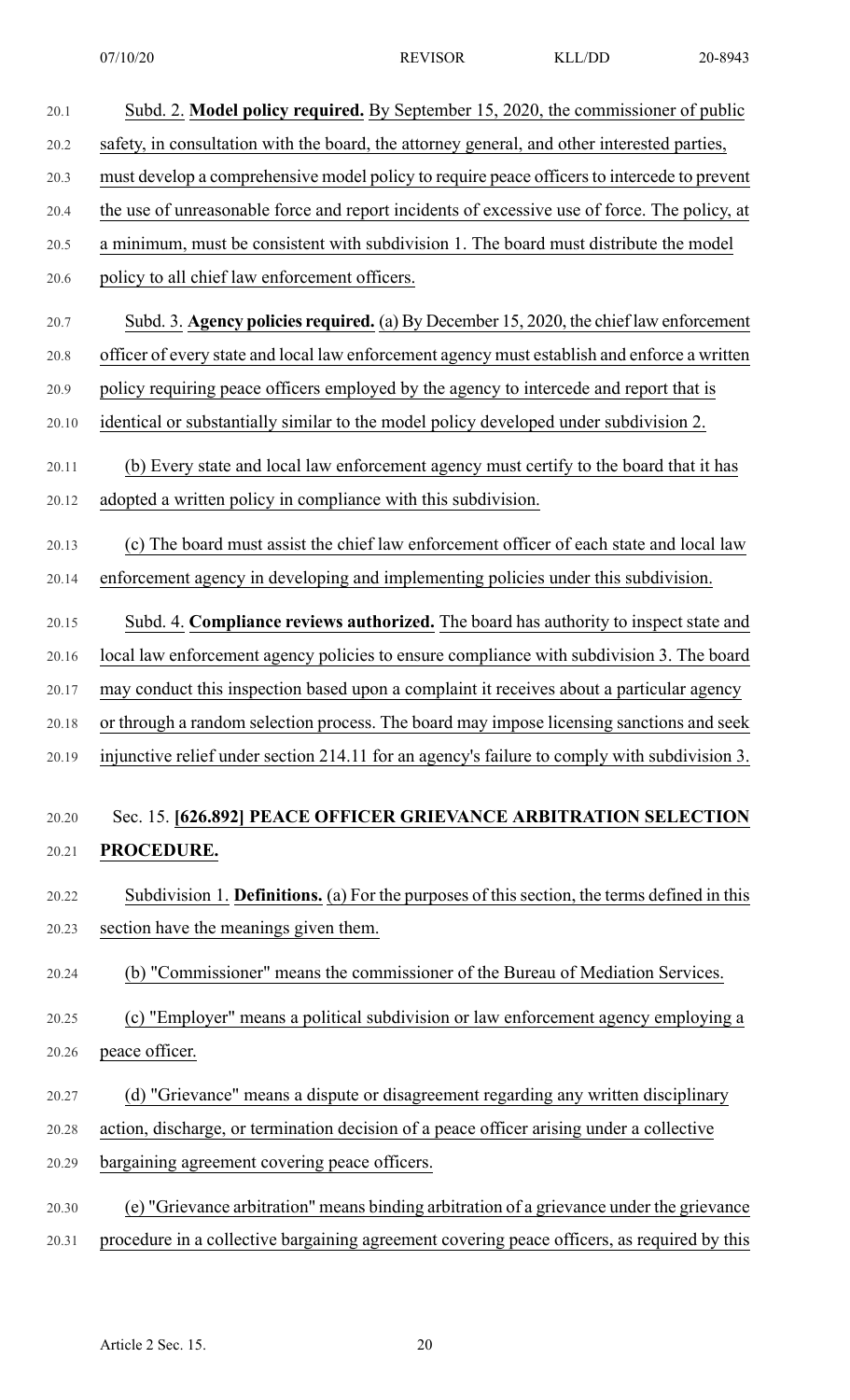07/10/20 REVISOR KLL/DD 20-8943

| 21.1  | section or sections 179A.04, 179A.20, and 179A.21, subdivision 3, to the extent those            |
|-------|--------------------------------------------------------------------------------------------------|
| 21.2  | sections are consistent with this section.                                                       |
| 21.3  | (f) "Grievance procedure" has the meaning given in section 179A.20, subdivision 4,               |
| 21.4  | except as otherwise provided in this section or to the extent inconsistent with this section.    |
| 21.5  | (g) "Peace officer" means a licensed peace officer or part-time peace officer subject to         |
| 21.6  | licensure under sections 626.84 to 626.863.                                                      |
| 21.7  | Subd. 2. Applicability. (a) Notwithstanding any contrary provision of law, home rule             |
| 21.8  | charter, ordinance, or resolution, the arbitrator selection procedure established under this     |
| 21.9  | section shall apply to all peace officer grievance arbitrations for written disciplinary action, |
| 21.10 | discharge, or termination heard on or after the effective date.                                  |
| 21.11 | (b) The grievance procedure for all collective bargaining agreements covering peace              |
| 21.12 | officers negotiated on or after the day following final enactment must include the arbitrator    |
| 21.13 | selection procedure established in this section.                                                 |
| 21.14 | (c) This section does not authorize arbitrators appointed under this section to hear             |
| 21.15 | arbitrations of public employees who are not peace officers.                                     |
| 21.16 | Subd. 3. Fees. All fees charged by arbitrators under this section shall be in accordance         |
| 21.17 | with a schedule of fees established by the commissioner on an annual basis.                      |
| 21.18 | Subd. 4. Roster of arbitrators. The governor, in consultation with community and law             |
| 21.19 | enforcement stakeholders, shall appoint a roster of no fewer than nine and no more than 15       |
| 21.20 | persons suited and qualified by training and experience to act as arbitrators for peace officer  |
| 21.21 | grievance arbitrations under this section. In making these appointments, and as applicable,      |
| 21.22 | the governor may consider the factors set forth in Minnesota Rules, parts 5530.0600 and          |
| 21.23 | 5530.0700, subpart 6, as well as a candidate's experience and training in cultural competency,   |
| 21.24 | racism, implicit bias, and recognizing and valuing community diversity and cultural              |
| 21.25 | differences. The governor's appointments are effective immediately upon filing with the          |
| 21.26 | secretary of state. Arbitrators on the roster created by this subdivision shall not serve as an  |
| 21.27 | arbitrator in a labor arbitration other than a grievance arbitration as defined in this section. |
| 21.28 | Subd. 5. Applications. The secretary of state shall solicit and accept applications in the       |
| 21.29 | same manner as for open appointments under section 15.0597.                                      |
| 21.30 | Subd. 6. Terms. (a) Initial appointments to the roster of arbitrators shall be made as           |
| 21.31 | follows:                                                                                         |
| 21.32 | (1) at least three, but no more than five, appointments to expire on the first Monday in         |

21.33 January 2023;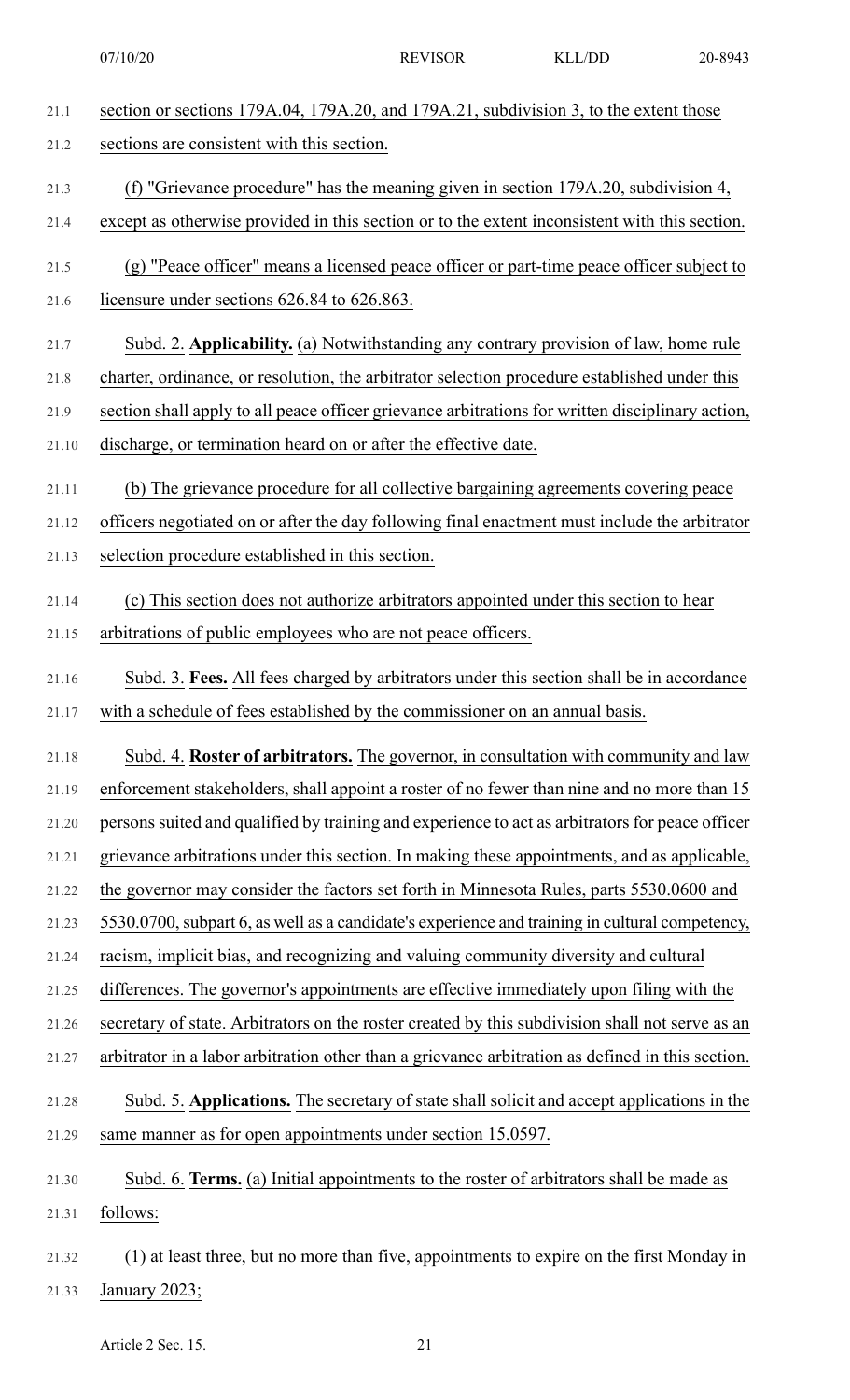| 22.1  | (2) at least three, but no more than five, appointments to expire on the first Monday in          |
|-------|---------------------------------------------------------------------------------------------------|
| 22.2  | January 2024; and                                                                                 |
| 22.3  | (3) at least three, but no more than five, appointments to expire on the first Monday in          |
| 22.4  | January 2025.                                                                                     |
| 22.5  | (b) Subsequent appointments to the roster of arbitrators shall be for three-year terms to         |
| 22.6  | expire on the first Monday in January, with the terms of no more than five arbitrators to         |
| 22.7  | expire in the same year.                                                                          |
| 22.8  | (c) An arbitrator may continue to serve until the arbitator's successor is appointed, but         |
| 22.9  | in no case later than July 1 of the year in which the arbitrator's term expires.                  |
| 22.10 | Subd. 7. Applicability of Minnesota Rules, chapter 5530. To the extent consistent                 |
| 22.11 | with this section, the following provisions of Minnesota Rules apply to arbitrators on the        |
| 22.12 | roster of arbitrators established under this section:                                             |
| 22.13 | $(1)$ part 5530.0500 (status of arbitrators);                                                     |
| 22.14 | (2) part 5530.0800 (arbitrator conduct and standards); and                                        |
| 22.15 | (3) part 5530.1000 (arbitration proceedings).                                                     |
| 22.16 | Subd. 8. Performance measures. To the extent applicable, the commissioner shall track             |
| 22.17 | the performance measures set forth in Minnesota Rules, part 5530.1200, and provide that           |
| 22.18 | data to the governor upon request.                                                                |
| 22.19 | Subd. 9. Removal; vacancies. An arbitrator appointed to the roster of arbitrators may             |
| 22.20 | be removed from the roster only by the commissioner in accordance with the procedures             |
| 22.21 | set forth in Minnesota Rules, part 5530.1300. A vacancy on the roster caused by a removal,        |
| 22.22 | a resignation, or another reason shall be filled by the governor as necessary to fill the         |
| 22.23 | remainder of the arbitrator's term. A vacancy on the roster occurring with less than six          |
| 22.24 | months remaining in the arbitrator's term shall be filled for the existing term and the following |
| 22.25 | three-year term.                                                                                  |
| 22.26 | Subd. 10. Training. (a) A person appointed to the arbitrator roster under this section            |
| 22.27 | must complete training on culture competency, racism, implicit bias, and recognizing and          |
| 22.28 | valuing community diversity and cultural differences, and must continue to complete the           |
| 22.29 | training as required by the commissioner during the person's appointment. The commissioner        |
| 22.30 | may adopt rules establishing training and requirements for this purpose.                          |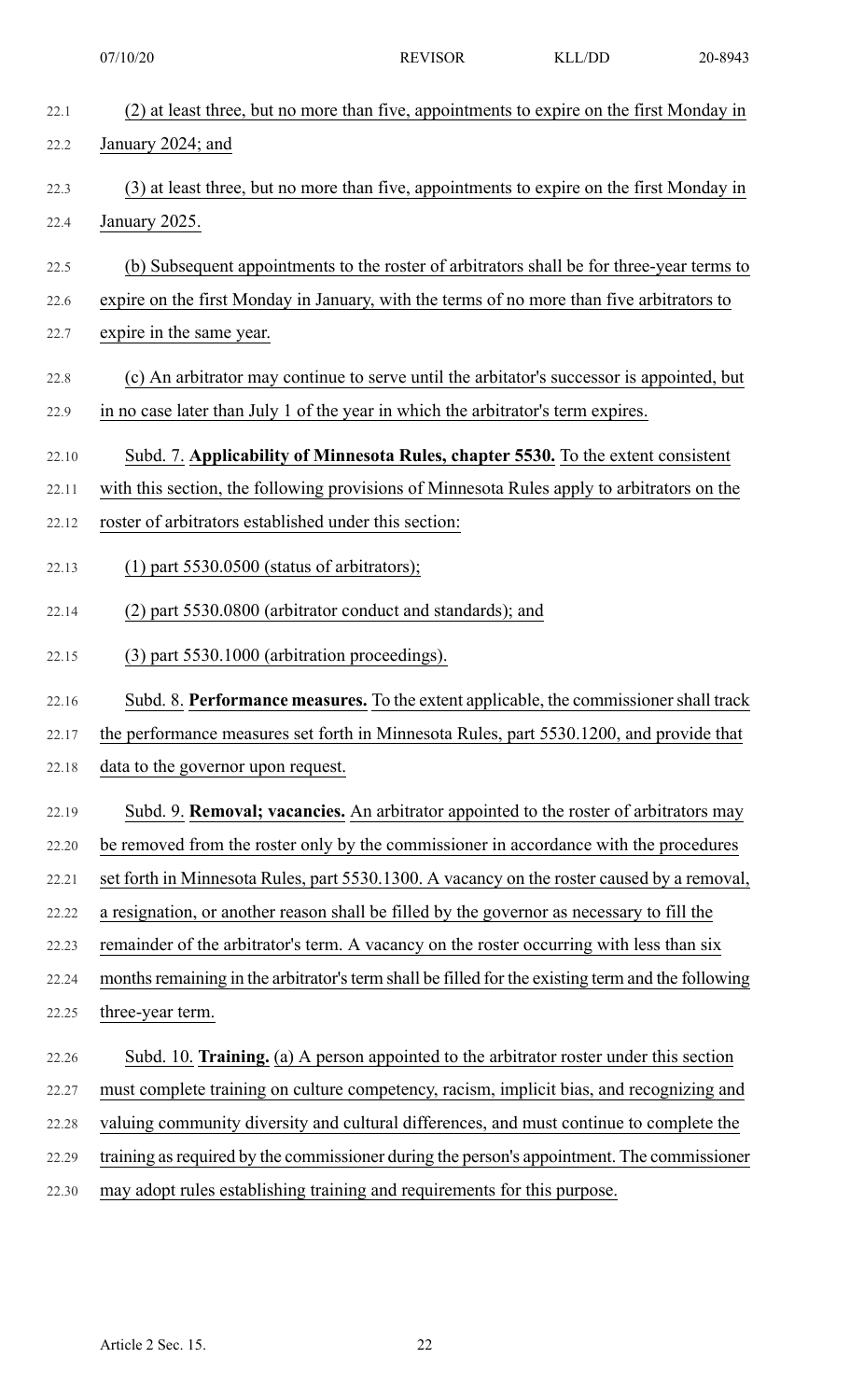| 23.1  | (b) An arbitrator appointed to the roster of arbitrators in 2020 must complete the required     |
|-------|-------------------------------------------------------------------------------------------------|
| 23.2  | training by July 1, 2021. An arbitrator appointed to the roster of arbitrators after 2020 must  |
| 23.3  | complete the required training within six months of the arbitrator's appointment.               |
| 23.4  | (c) All costs associated with the required training must be borne by the arbitrator.            |
| 23.5  | Subd. 11. Selection of arbitrators. The commissioner shall assign or appoint an arbitrator      |
| 23.6  | or panel of arbitrators from the roster to a peace officer grievance arbitration under this     |
| 23.7  | section on a random or rotating basis. The parties shall not participate in, negotiate for, or  |
| 23.8  | agree to the selection of an arbitrator or arbitration panel under this section. The arbitrator |
| 23.9  | or panel shall decide the grievance, and the decision is binding subject to the provisions of   |
| 23.10 | chapter 572B.                                                                                   |
| 23.11 | Subd. 12. Interaction with other laws. (a) Sections 179A.21, subdivision 2, and 572B.11,        |
| 23.12 | paragraph (a), and rules for arbitrator selection promulgated pursuant to section 179A.04       |
| 23.13 | shall not apply to a peace officer grievance arbitration under this section.                    |
| 23.14 | (b) Notwithstanding any contrary provision of law, home rule charter, ordinance, or             |
| 23.15 | resolution, peace officers, through their certified exclusive representatives, shall not have   |
| 23.16 | the right to negotiate for or agree to a collective bargaining agreement or a grievance         |
| 23.17 | arbitration selection procedure with their employers that is inconsistent with this section.    |
| 23.18 | (c) The arbitrator selection procedure for peace officer grievance arbitrations established     |
| 23.19 | under this section supersedes any inconsistent provisions in chapter 179A or 572B or in         |
| 23.20 | Minnesota Rules, chapters 5500 to 5530 and 7315 to 7325. Other arbitration requirements         |
| 23.21 | in those chapters remain in full force and effect for peace officer grievance arbitrations,     |
| 23.22 | except as provided in this section or to the extent inconsistent with this section.             |
| 23.23 | <b>EFFECTIVE DATE.</b> This section is effective September 1, 2020, except that subdivision     |
| 23.24 | 2, paragraph (b), is effective the day following final enactment.                               |
|       |                                                                                                 |
| 23.25 | Sec. 16. Laws 2019, First Special Session chapter 5, article 1, section 12, subdivision 7,      |
| 23.26 | is amended to read:                                                                             |
| 23.27 | 40,147,000<br>40,082,000<br>Subd. 7. Office of Justice Programs                                 |
| 23.28 | Appropriations by Fund                                                                          |
| 23.29 | 40,051,000<br>39,986,000<br>General                                                             |
| 23.30 | <b>State Government</b>                                                                         |
| 23.31 | 96,000<br>96,000<br><b>Special Revenue</b>                                                      |
| 23.32 | (a) Base Adjustment                                                                             |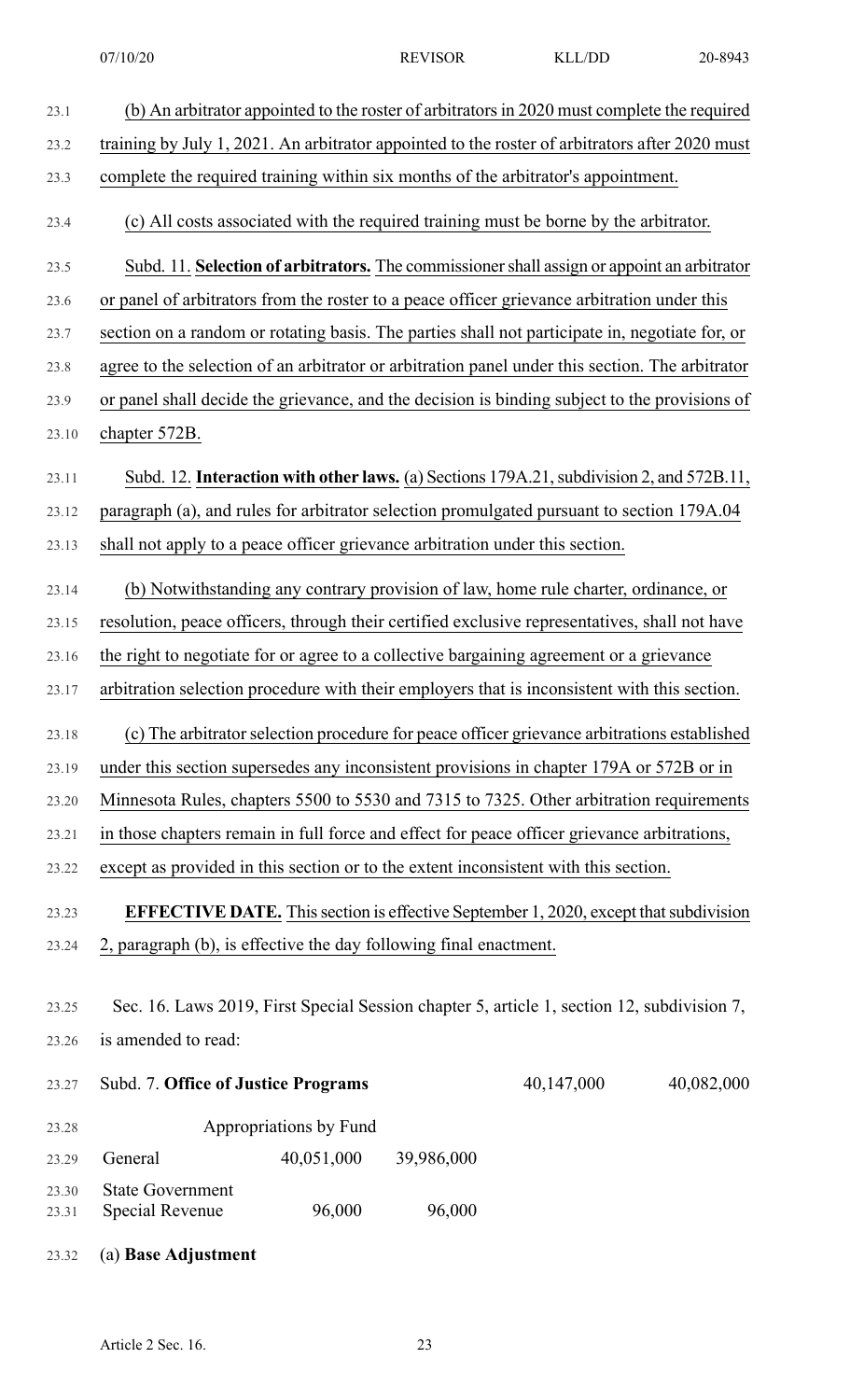- 24.1 To account for the base adjustments provided 24.2 in Laws 2018, chapter 211, article 21, section 24.3 1, paragraph (a), the general fund base is 24.4 increased by \$2,000 in fiscal years 2022 and 24.5 2023. 24.6 (b) **Administration Costs** 24.7 Up to 2.5 percent of the grant funds 24.8 appropriated in this subdivision may be used 24.9 by the commissioner to administer the grant 24.10 program. 24.11 (c) **Indigenous Women Task Force** 24.12 \$105,000 the first year and \$45,000 the second 24.13 year are for expenses related to the task force 24.14 on missing and murdered indigenous women. 24.15 This appropriation is available until June 30,
	- 24.16 2021. These are onetime appropriations.
	- 24.17 (d) **Domestic Abuse Prevention Grants**
- 24.18 \$200,000 each year isfor a grant to a domestic 24.19 abuse prevention program that provides 24.20 interdisciplinary, trauma-informed treatment 24.21 and evidence-informed intervention for 24.22 veterans and current or former service 24.23 members and their whole families affected by 24.24 domestic violence. The grantee must offer a 24.25 combination of services for perpetrators of 24.26 domestic violence and their families, including 24.27 individual and group therapy, evaluation and 24.28 research of programming, and short- and 24.29 long-term case management services to ensure 24.30 stabilization and increase in their overall 24.31 mental health functioning and well-being. 24.32 These appropriations are onetime.
- 24.33 (e) **Criminal Sexual Conduct Statutory**
- 24.34 **Reform Working Group**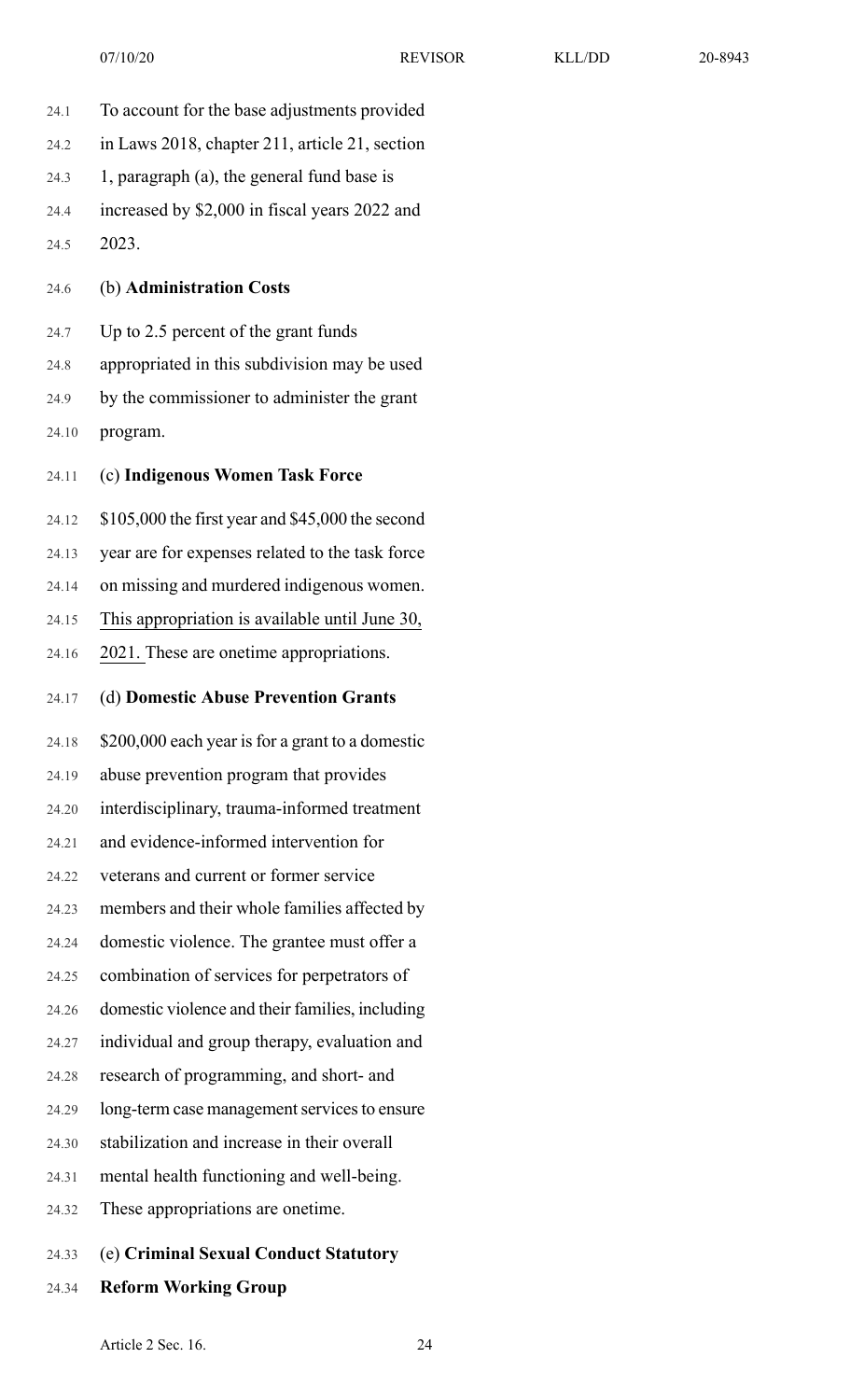- 25.1 \$20,000 the first year and \$14,000 the second
- 25.2 year are to convene, administer, and
- 25.3 implement the criminal sexual conduct
- 25.4 statutory reform working group. These
- 25.5 appropriations are onetime.
- 25.6 Sec. 17. Laws 2019, First Special Session chapter 5, article 2, section 28, subdivision 4, 25.7 is amended to read:
- 25.8 Subd. 4. **Report.** The task force shall report to the chairs and ranking minority members 25.9 of the legislative committees and divisions with jurisdiction over public safety, human 25.10 services, and state government on the work of the task force, including but not limited to 25.11 the issues to be examined in subdivision 1, and shall include in the report institutional 25.12 policies and practices or proposed institutional policies and practices that are effective in 25.13 reducing gender violence and increasing the safety of indigenous women and girls. The 25.14 report shall include recommendations to reduce and end violence against indigenous women 25.15 and girls and help victims and communities heal from gender violence and violence against 25.16 indigenous women and girls. The A report shall be submitted to the legislative committees 25.17 by December 15, 2020, and a final report shall be submitted by June 30, 2021.
- 25.18 Sec. 18. Laws 2019, First Special Session chapter 5, article 2, section 28, subdivision 5, 25.19 is amended to read:
- 25.20 Subd. 5. **Expiration.** Notwithstanding Minnesota Statutes, section 15.059, the task force 25.21 expires December 31, 2020 June 30, 2021.
- 25.22 Sec. 19. **APPROPRIATION.**

25.23 \$17,000 in fiscal year 2021 is appropriated from the general fund to the Peace Officer 25.24 Standards and Training Board for costs associated with this act. \$15,000 is added to the 25.25 board's base.

#### 25.26 Sec. 20. **APPROPRIATION; BUREAU OF MEDIATION SERVICES.**

25.27 \$120,000 in fiscal year 2021 is appropriated from the general fund to the Bureau of 25.28 Mediation Services for rulemaking, staffing, and other costs associated with peace officer 25.29 grievance procedures. \$47,000 is added to the bureau's base.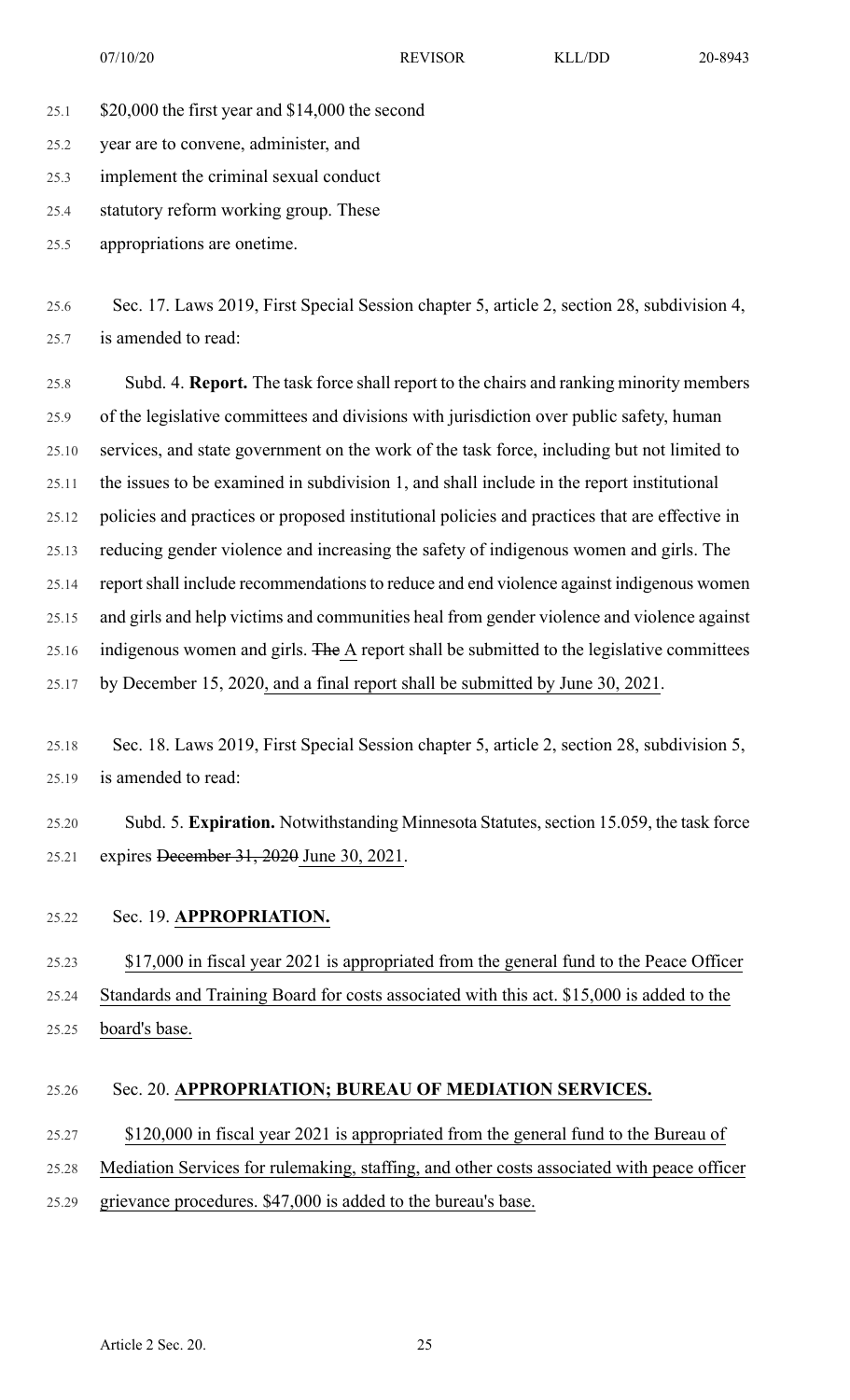### 26.1 **ARTICLE 3**

#### 26.2 **PEACE OFFICER USE OF FORCE AND PRETRIAL DETENTION**

26.3 Section 1. Minnesota Statutes 2018, section 8.01, is amended to read:

#### 26.4 **8.01 APPEARANCE.**

26.5 The attorney general shall appear for the state in all causes in the supreme and federal 26.6 courts wherein the state is directly interested; also in all civil causes of like nature in all 26.7 other courts of the state whenever, in the attorney general's opinion, the interests of the state 26.8 require it. Except as provided for in section 8.37, upon request of the county attorney, the 26.9 attorney general shall appear in court in such criminal cases as the attorney general deems 26.10 proper. Upon request of a county attorney, the attorney general may assume the duties of 26.11 the county attorney in sexual psychopathic personality and sexually dangerous person 26.12 commitment proceedings under chapter 253D. Whenever the governor shall so request, in 26.13 writing, the attorney general shall prosecute any person charged with an indictable offense, 26.14 and in all such cases may attend upon the grand jury and exercise the powers of a county 26.15 attorney.

#### 26.16 Sec. 2. **[8.37] PEACE-OFFICER-INVOLVED DEATHS.**

26.17 Subdivision 1. **Definitions.** (a) As used in this section, the following terms have the 26.18 meanings provided.

26.19 (b) "Law enforcement agency" has the meaning given in section 626.84, subdivision 1, 26.20 paragraph (f).

26.21 (c) "Officer-involved death" means the death of another that results from a peace officer's 26.22 use of force while the officer is on duty or off duty but performing activities that are within 26.23 the scope of the officer's law enforcement duties.

26.24 (d) "Peace officer" has the meaning given in section 626.84, subdivision 1, paragraph 26.25 (c).

- 26.26 Subd. 2. **Prosecution of officer-involved deaths.** (a) The attorney general has charge 26.27 of the prosecution of peace officers alleged to have caused an officer-involved death.
- 26.28 (b) When requested by the attorney general, a county attorney may appear for the state 26.29 in any case instituted under this section and assist in the preparation and trial.

26.30 Subd. 3. **Local assistance.** Each law enforcement agency with jurisdiction over the area

26.31 where an officer-involved death occurred must cooperate with the attorney general to the

26.32 same extent as if the county attorney had charge of the prosecution.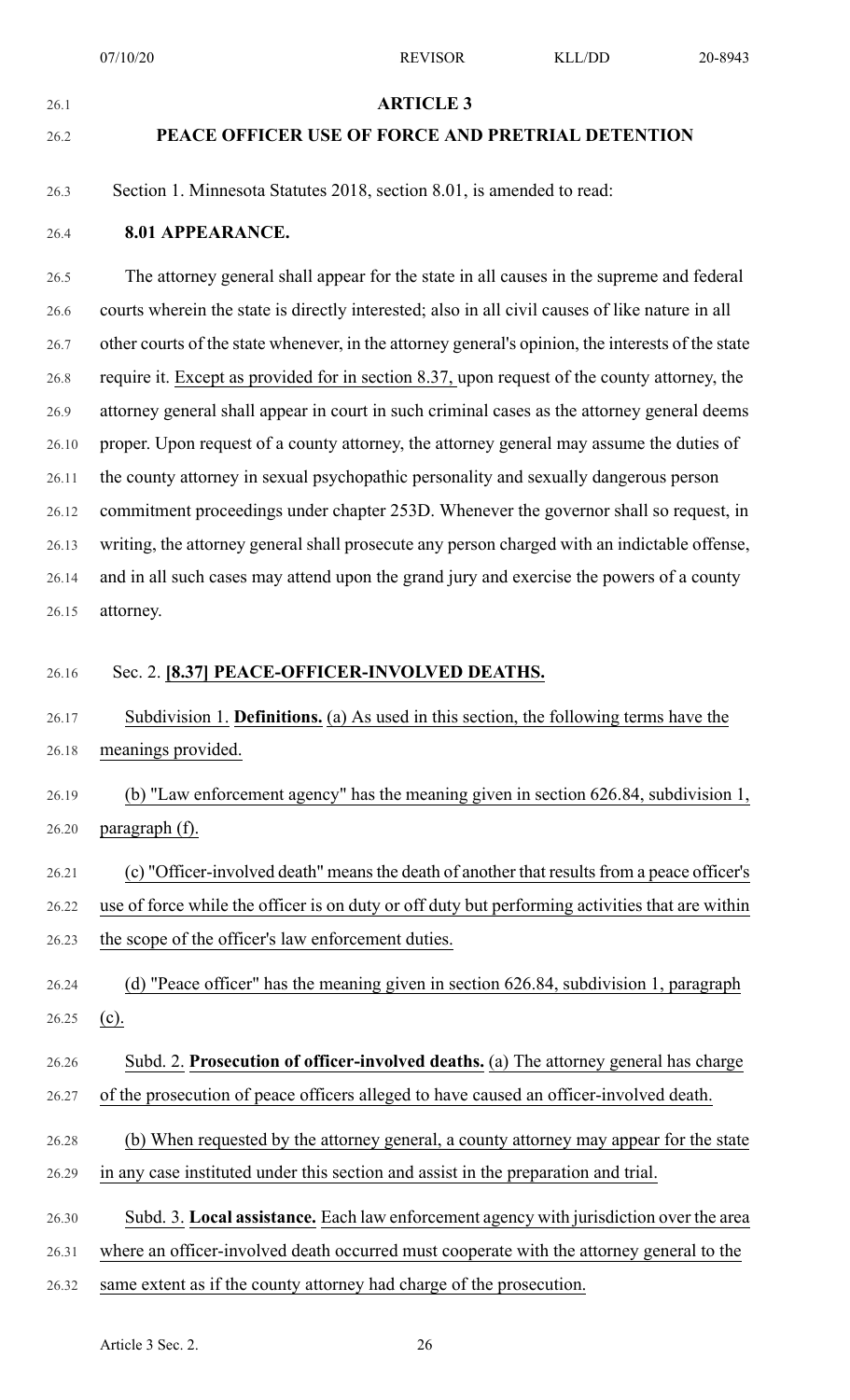| 27.1  | Sec. 3. Minnesota Statutes 2018, section 260B.176, is amended by adding a subdivision           |
|-------|-------------------------------------------------------------------------------------------------|
| 27.2  | to read:                                                                                        |
| 27.3  | Subd. 1a. Risk assessment instrument. If a peace officer or probation or parole officer         |
| 27.4  | who took a child into custody does not release the child as provided in subdivision 1, the      |
| 27.5  | peace officer or probation or parole officer shall communicate with or deliver the child to     |
| 27.6  | a juvenile secure detention facility to determine whether the child should be released or       |
| 27.7  | detained. Before detaining a child, the supervisor of the facility shall use an objective and   |
| 27.8  | racially, ethnically, and gender-responsive juvenile detention risk assessment instrument       |
| 27.9  | developed by the commissioner of corrections, county, group of counties, or judicial district,  |
| 27.10 | in consultation with the state coordinator or coordinators of the Minnesota Juvenile Detention  |
| 27.11 | Alternative Initiative. The risk assessment instrument must assess the likelihood that a child  |
| 27.12 | released from preadjudication detention under this section or section 260B.178 would            |
| 27.13 | endanger others or not return for a court hearing. The instrument must identify the appropriate |
| 27.14 | setting for a child who might endanger others or not return for a court hearing pending         |
| 27.15 | adjudication, with either continued detention or placement in a noncustodial                    |
| 27.16 | community-based supervision setting. The instrument must also identify the type of              |
| 27.17 | noncustodial community-based supervision setting necessary to minimize the risk that a          |
| 27.18 | child who is released from custody will endanger others or not return for a court hearing.      |
| 27.19 | If, after using the instrument, a determination is made that the child should be released, the  |
| 27.20 | person taking the child into custody or the supervisor of the facility shall release the child  |
| 27.21 | as provided in subdivision 1.                                                                   |
| 27.22 | <b>EFFECTIVE DATE.</b> This section is effective August 15, 2021.                               |
| 27.23 | Sec. 4. [299C.80] INDEPENDENT USE OF FORCE INVESTIGATIONS UNIT.                                 |
| 27.24 | Subdivision 1. Definitions. (a) As used in this section, the following terms have the           |
| 27.25 | meanings provided.                                                                              |
| 27.26 | (b) "Law enforcement agency" has the meaning given in section 626.84, subdivision 1,            |
| 27.27 | paragraph (f).                                                                                  |
| 27.28 | (c) "Officer-involved death" means the death of another that results from a peace officer's     |
| 27.29 | use of force while the officer is on duty or off duty but performing activities that are within |
| 27.30 | the scope of the officer's law enforcement duties.                                              |
| 27.31 | (d) "Peace officer" has the meaning given in section 626.84, subdivision 1, paragraph           |
| 27.32 | $(c)$ .                                                                                         |
| 27.33 | (e) "Superintendent" means the superintendent of the Bureau of Criminal Apprehension.           |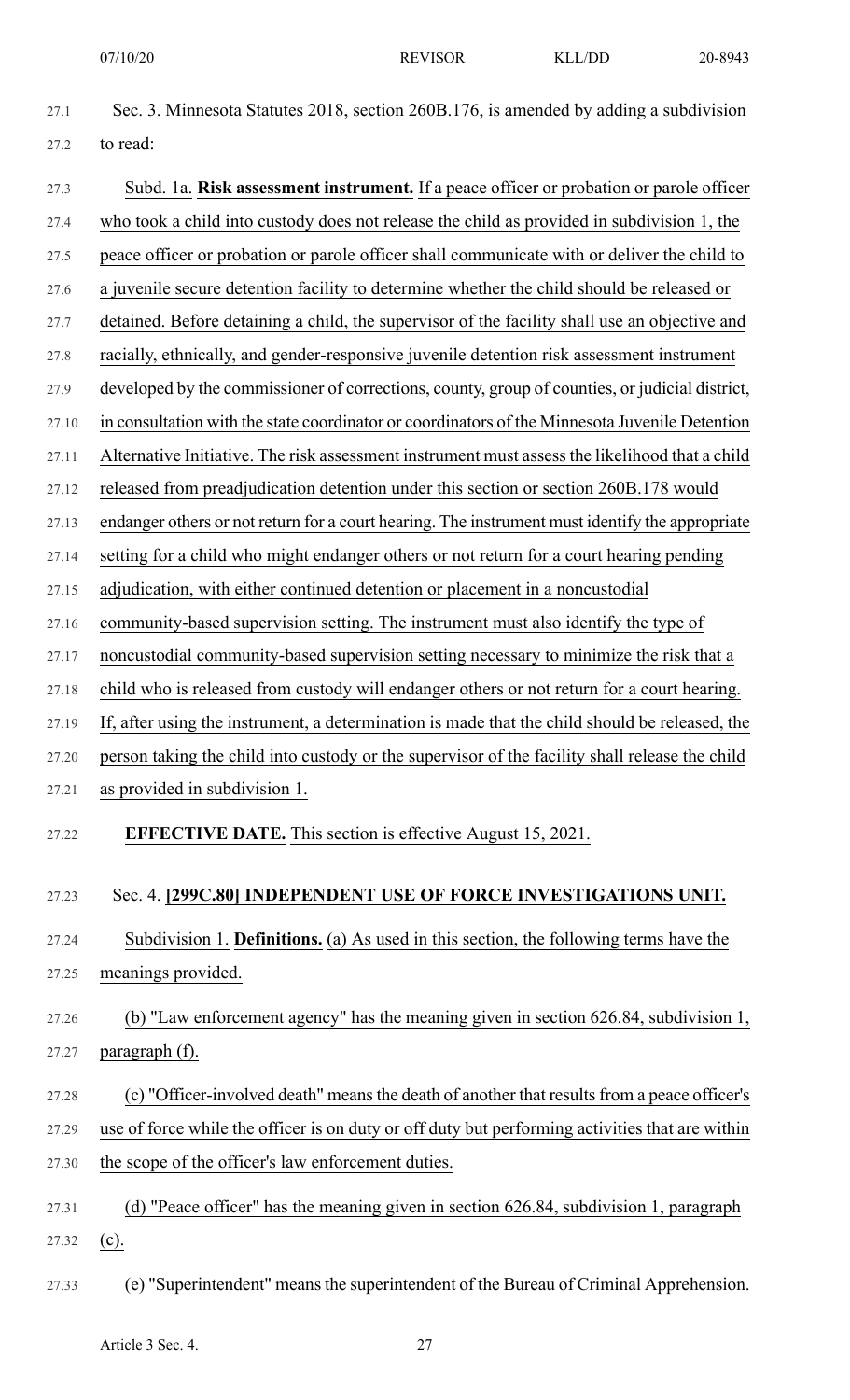| 28.1  | (f) "Unit" means the independent Use of Force Investigations Unit.                                  |
|-------|-----------------------------------------------------------------------------------------------------|
| 28.2  | Subd. 2. Formation; special agent in charge; duty. The superintendent shall form an                 |
| 28.3  | independent Use of Force Investigations Unit within the Bureau of Criminal Apprehension             |
| 28.4  | to conduct officer-involved death investigations. The superintendent, in consultation with          |
| 28.5  | the commissioner of public safety, shall select a special agent in charge of the unit.              |
| 28.6  | Subd. 3. Additional duty. The unit shall investigate all criminal sexual conduct cases              |
| 28.7  | involving peace officers, including criminal sexual conduct cases involving chief law               |
| 28.8  | enforcement officers. The unit may also investigate conflict of interest cases involving peace      |
| 28.9  | officers and other public officials accused of crimes                                               |
| 28.10 | Subd. 4. Staff; support. The unit shall employ peace officers and staff to conduct                  |
| 28.11 | investigations and the superintendent shall develop and implement policies and procedures           |
| 28.12 | to ensure no conflict of interest exists with agents assigned to investigate a particular incident. |
| 28.13 | The superintendent may permit bureau resources not directly assigned to this unit to be used        |
| 28.14 | to assist the unit in fulfilling the duties assigned in this section.                               |
| 28.15 | Subd. 5. Conflicts. When a peace officer employed by the Bureau of Criminal                         |
| 28.16 | Apprehension is the subject of an officer-involved death investigation, the investigation           |
| 28.17 | shall be conducted by an investigatory agency selected by the attorney general.                     |
| 28.18 | Subd. 6. Reporting. The superintendent must make all case files publicly available on               |
| 28.19 | the bureau's website within 30 days of the end of the last criminal appeal of a subject of an       |
| 28.20 | investigation, as provided for in chapter 13. By February 1 of each year, the superintendent        |
| 28.21 | shall report to the commissioner, the governor, and the chairs and ranking minority members         |
| 28.22 | of the legislative committees with jurisdiction over public safety finance and policy the           |
| 28.23 | following information about the unit: the number of investigations initiated; the number of         |
| 28.24 | incidents investigated; the outcomes or current status of each investigation; the charging          |
| 28.25 | decisions made by the prosecuting authority of incidents investigated by the unit; the number       |
| 28.26 | of plea agreements reached in incidents investigated by the unit; and any other information         |
| 28.27 | relevant to the unit's mission.                                                                     |
| 28.28 | Sec. 5. Minnesota Statutes 2018, section 388.051, subdivision 1, is amended to read:                |
| 28.29 | Subdivision 1. General provisions. The county attorney shall:                                       |
| 28.30 | (1) appear in all cases in which the county is a party;                                             |
| 28.31 | (2) give opinions and advice, upon the request of the county board or any county officer,           |
| 28.32 | upon all matters in which the county is or may be interested, or in relation to the official        |

28.33 duties of the board or officer;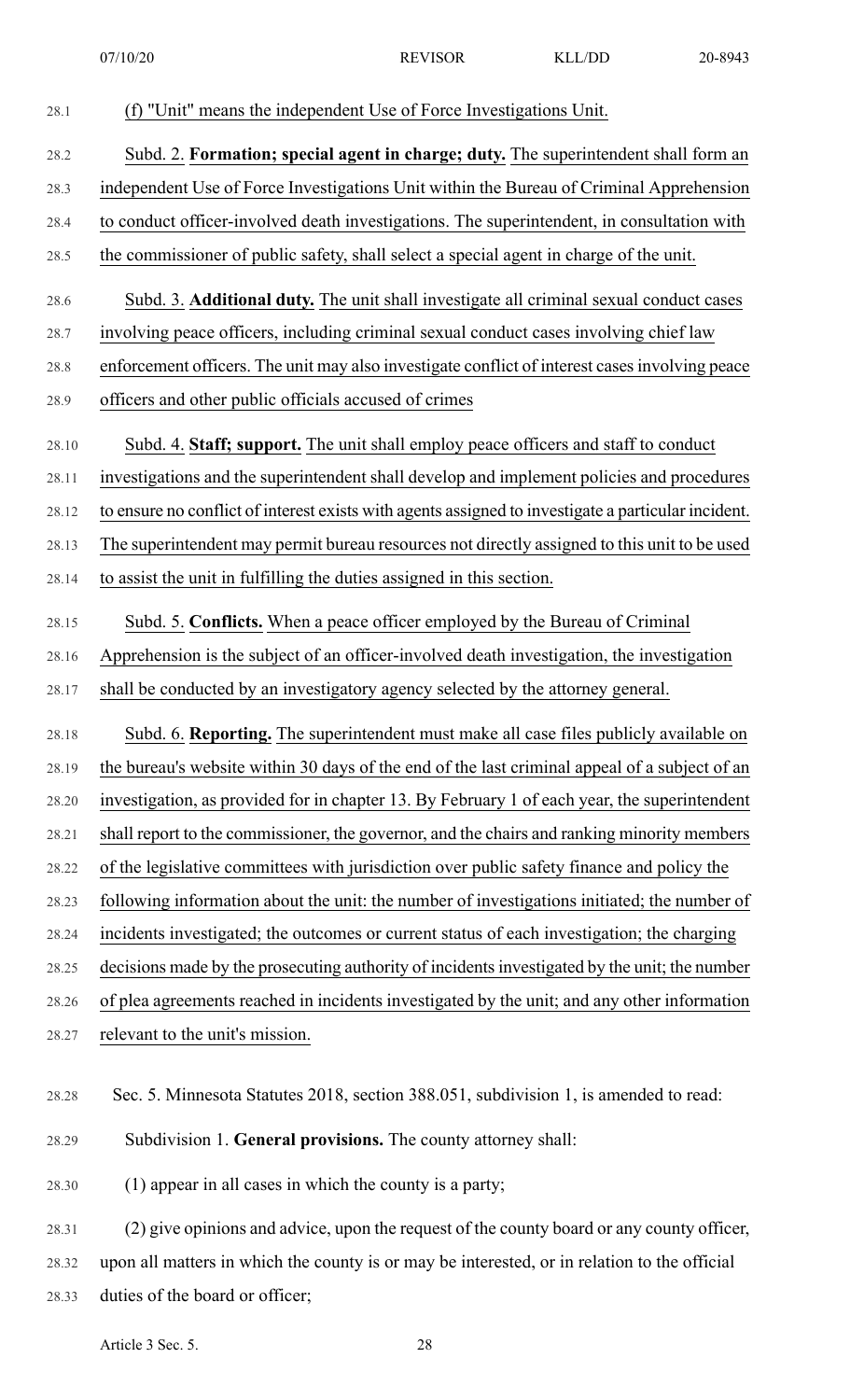29.1 (3) except as provided in section 8.37, prosecute felonies, including the drawing of

29.2 indictments found by the grand jury, and, to the extent prescribed by law, gross

29.3 misdemeanors, misdemeanors, petty misdemeanors, and violations of municipal ordinances,

29.4 charter provisions and rules or regulations;

29.5 (4) attend before the grand jury, give them legal advice, and examine witnesses in their 29.6 presence;

29.7 (5) request the court administrator to issue subpoenasto bring witnesses before the grand 29.8 jury or any judge or judicial officer before whom the county attorney is conducting a criminal 29.9 hearing;

29.10 (6) attend any inquest at the request of the coroner; and

29.11 (7) appear, when requested by the attorney general, for the state in any case instituted 29.12 by the attorney general in the county attorney's county or before the United States Land 29.13 Office in case of application to preempt or locate any public lands claimed by the state and 29.14 assist in the preparation and trial.

29.15 Sec. 6. Minnesota Statutes 2018, section 609.066, is amended by adding a subdivision to 29.16 read:

29.17 Subd. 1a. **Legislative intent.** The legislature hereby finds and declares the following:

29.18 (1) that the authority to use deadly force, conferred on peace officers by this section, is 29.19 a critical responsibility that shall be exercised judiciously and with respect for human rights 29.20 and dignity and for the sanctity of every human life. The legislature further finds and declares 29.21 that every person has a right to be free from excessive use of force by officers acting under 29.22 color of law;

29.23 (2) as set forth below, it is the intent of the legislature that peace officers use deadly

29.24 force only when necessary in defense of human life. In determining whether deadly force

29.25 is necessary, officers shall evaluate each situation in light of the particular circumstances

29.26 of each case and shall use other available resources and techniques if reasonably safe and

- 29.27 feasible to an objectively reasonable officer;
- 29.28 (3) that the decision by a peace officer to use deadly force shall be evaluated from the

29.29 perspective of a reasonable officer in the same situation, based on the totality of the

29.30 circumstances known to or perceived by the officer at the time, rather than with the benefit

29.31 of hindsight, and that the totality of the circumstances shall account for occasions when

29.32 officers may be forced to make quick judgments about using deadly force; and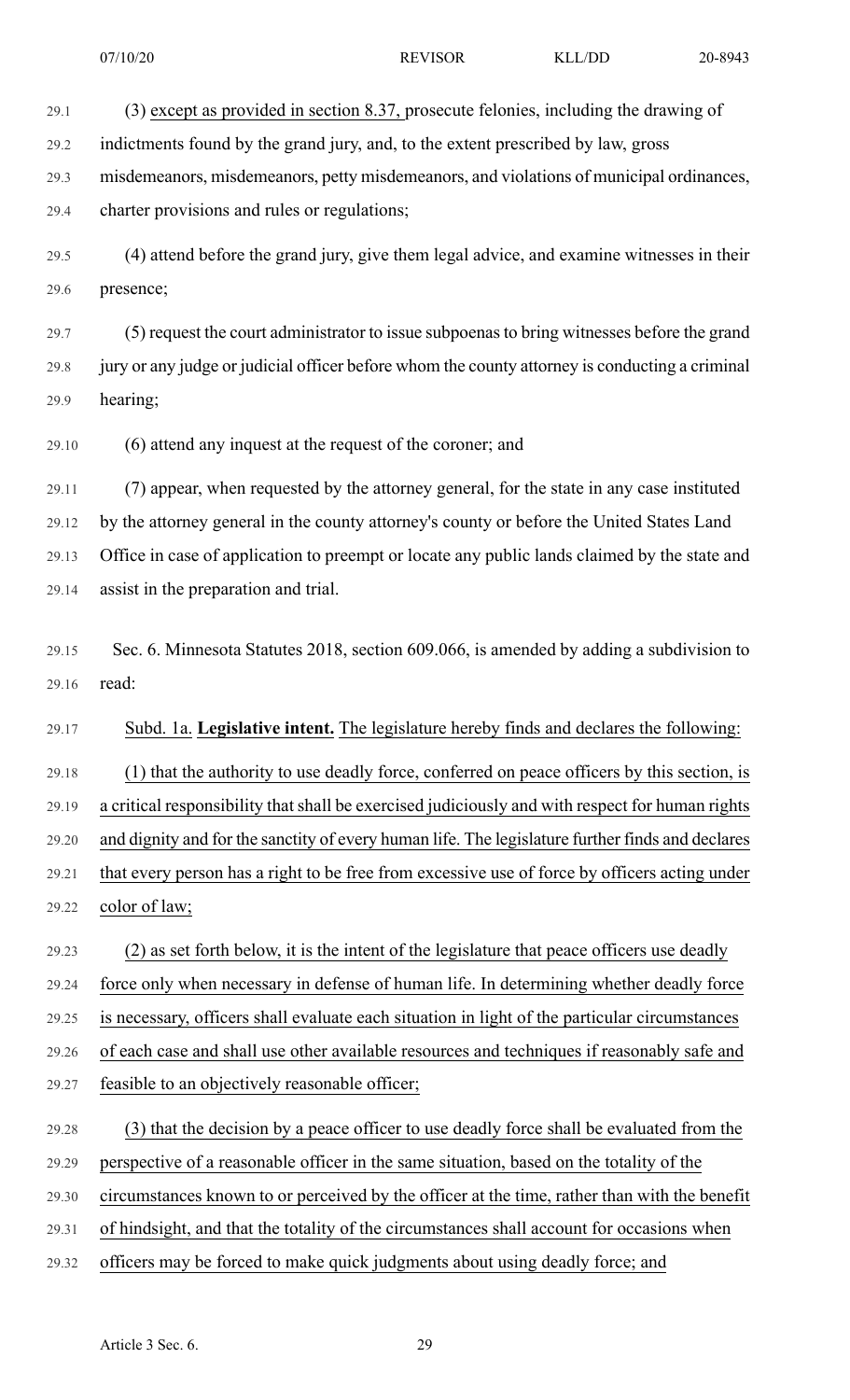30.1 (4) that peace officers should exercise special care when interacting with individuals 30.2 with physical, mental health, developmental, or intellectual disabilities as an individual's 30.3 disability may affect the individual's ability to understand or comply with commands from 30.4 peace officers.

30.5 Sec. 7. Minnesota Statutes 2018, section 609.066, subdivision 2, is amended to read:

30.6 Subd. 2. **Use of deadly force.** (a) Notwithstanding the provisions of section 609.06 or

30.7 609.065, the use of deadly force by a peace officer in the line of duty is justified only when 30.8 the officer reasonably believes, based on the totality of the circumstances, that such force 30.9 is necessary:

30.10 (1) to protect the peace officer or another from apparent imminent death or great bodily 30.11 harm; or

30.12 (2) to effect the arrest or capture, or prevent the escape, of a person whom the peace 30.13 officer knows or has reasonable grounds to believe has committed or attempted to commit 30.14 a felony involving the use or threatened use of deadly force; or and the officer reasonably 30.15 believes that the person will cause death or great bodily harm to another person unless 30.16 immediately apprehended.

30.17 (3) to effect the arrest or capture, or prevent the escape, of a person whom the officer 30.18 knows or has reasonable grounds to believe has committed or attempted to commit a felony 30.19 if the officer reasonably believes that the person will cause death or great bodily harm if 30.20 the person's apprehension is delayed.

30.21 (b) A peace officer shall not use deadly force against a person based on the danger the 30.22 person poses to self if an objectively reasonable officer would believe the person does not 30.23 pose an imminent threat of death or great bodily harm to the peace officer or to another 30.24 person.

30.25 Sec. 8. Minnesota Statutes 2018, section 626.8452, subdivision 1, is amended to read:

30.26 Subdivision 1. **Deadly force policy.** By January 1, 1992, the head of every local and 30.27 state law enforcement agency shall establish and enforce a written policy governing the use 30.28 of force, including deadly force, as defined in section 609.066, by peace officers and part-time 30.29 peace officers employed by the agency. The policy must be consistent with the provisions 30.30 of section 609.066, subdivision subdivisions 1a and 2, and may not prohibit the use of deadly 30.31 force under circumstances in which that force is justified under section 609.066, subdivision 30.32 2.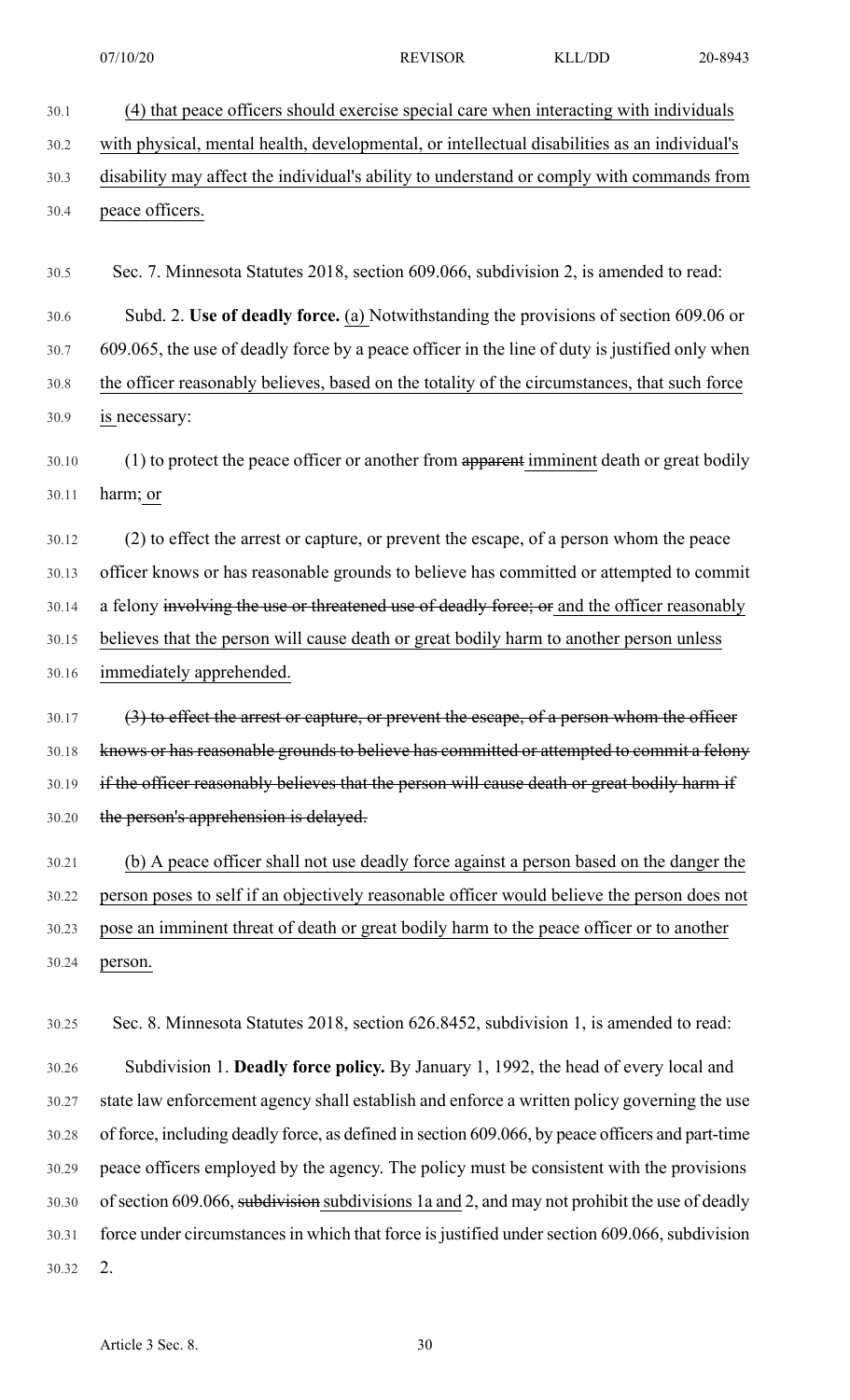07/10/20 REVISOR KLL/DD 20-8943

| 31.1  | Sec. 9. Minnesota Statutes 2018, section 629.53, is amended to read:                           |
|-------|------------------------------------------------------------------------------------------------|
| 31.2  | 629.53 PROVIDING RELEASE ON BAIL; COMMITMENT.                                                  |
| 31.3  | Subdivision 1. Pretrial release. A person charged with a criminal offense may be               |
| 31.4  | released with or without bail in accordance with rule 6.02 of the Rules of Criminal Procedure  |
| 31.5  | and this section. To the extent a court determines there is a conflict between rule 6.02 of    |
| 31.6  | the Rules of Criminal Procedure and this section, this section shall control.                  |
| 31.7  | Subd. 2. Release of a person charged with a misdemeanor offense. (a) A defendant               |
| 31.8  | charged with a misdemeanor offense, other than a violation identified in paragraph (e), must   |
| 31.9  | be released on personal recognizance unless the court determines that there is a substantial   |
| 31.10 | likelihood that the defendant will not appear at future court proceedings or poses a threat    |
| 31.11 | to a victim's safety.                                                                          |
| 31.12 | (b) If the court determines that there is a substantial likelihood that a defendant will not   |
| 31.13 | appear at future court appearances, the court must impose the least restrictive conditions of  |
| 31.14 | release that will reasonably assure the person's appearance as ordered. These conditions of    |
| 31.15 | release include but are not limited to an unsecured appearance bond or money bail on which     |
| 31.16 | the defendant may be released by posting cash or sureties. If the court sets conditions of     |
| 31.17 | release other than an unsecured appearance bond or money bail, it must also set money bail     |
| 31.18 | without other conditions on which the defendant may be released.                               |
| 31.19 | (c) The court must not impose a financial condition of release on a defendant subject to       |
| 31.20 | this subdivision that results in the pretrial detention of the defendant. Financial conditions |
| 31.21 | of release include but are not limited to money bail.                                          |
| 31.22 | (d) If a defendant subject to this subdivision remains in custody for more than 48 hours       |
| 31.23 | after the court imposes a financial condition of release, the court must review the conditions |
| 31.24 | of release and there exists a rebuttable presumption that the financial condition resulted in  |
| 31.25 | the pretrial detention of the defendant.                                                       |
| 31.26 | (e) This subdivision does not apply to violations of:                                          |
| 31.27 | $(1)$ section 169A.20;                                                                         |
| 31.28 | $(2)$ section 518B.01;                                                                         |
| 31.29 | $(3)$ section 609.224;                                                                         |
| 31.30 | $(4)$ section 609.2242;                                                                        |
| 31.31 | $(5)$ section 609.748;                                                                         |
| 31.32 | $(6)$ section 609.749; and                                                                     |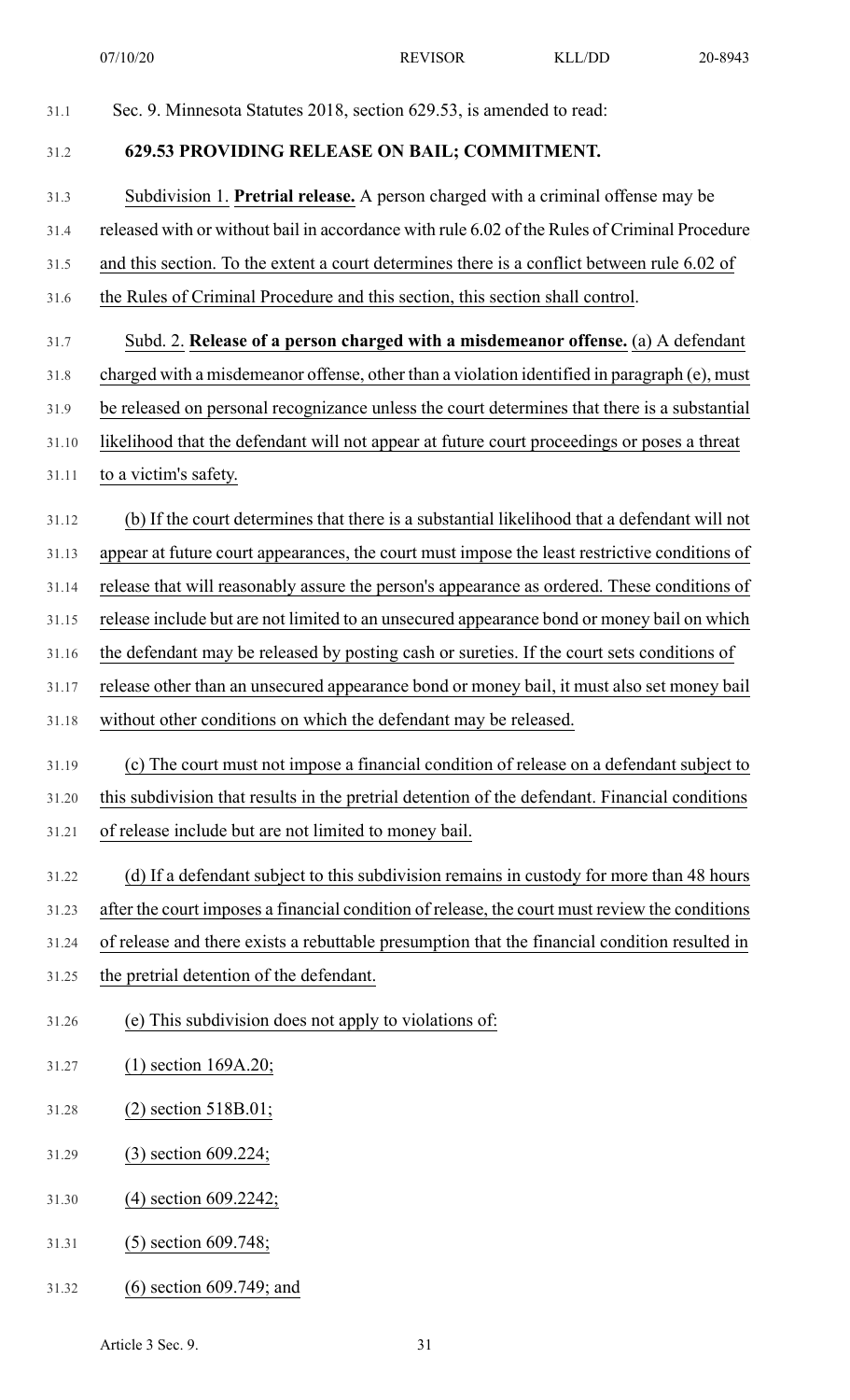## 32.1 (7) section 629.75. 32.2 (f) If a defendant released pursuant to paragraph (a) or (b) fails to appear at a required 32.3 court hearing, the court shall issue a summons or warrant directing that the defendant appear

- 32.4 in court pursuant to rule 6.03 of the Rules of Criminal Procedure.
- 32.5 Subd. 3. **Presumption of release on personal recognizance.** Except as described in
- 32.6 subdivision 2, on appearance before the court, a defendant charged with a misdemeanor
- 32.7 must be released on personal recognizance or an unsecured appearance bond unless otherwise
- 32.8 provided by law, or a court determines that release will endanger the public safety, a victim's
- 32.9 safety, or will not reasonably assure the defendant's appearance.

32.10 Subd. 4. **Money bail; disposition.** Money bail is the property of the accused, whether 32.11 deposited by that person or by a third person on the accused's behalf. When money bail is 32.12 accepted by a judge, that judge shall order it to be deposited with the court administrator. 32.13 The court administrator shall retain it until the final disposition of the case and the final 32.14 order of the court disposing of the case. Upon release, the amount released must be paid to 32.15 the accused personally or upon that person's written order. In case of conviction, the judge 32.16 may order the money bail deposit to be applied to any fine or restitution imposed on the 32.17 defendant by the court and, if the fine or restitution islessthan the deposit, order the balance 32.18 to be paid to the defendant. Money bail deposited with the court or any officer of it is exempt 32.19 from garnishment or levy under attachment or execution.

32.20 **EFFECTIVE DATE.** This section is effective August 1, 2020.

#### 32.21 Sec. 10. **ATTORNEY GENERAL; APPROPRIATION.**

32.22 \$1,636,000 in fiscal year 2021 is appropriated from the general fund to the attorney

32.23 general for conducting criminal prosecutions, including prosecution of peace-officer-involved 32.24 death cases pursuant to Minnesota Statutes, section 8.37. This amount is added to the agency's 32.25 base.

### 32.26 Sec. 11. **APPROPRIATION FOR INDEPENDENT USE OF FORCE** 32.27 **INVESTIGATIONS UNIT IN BCA.**

32.28 \$3,365,000 in fiscal year 2021 is appropriated from the general fund to the commissioner 32.29 of public safety to establish and operate the independent Use of Force Investigations Unit 32.30 in the Bureau of Criminal Apprehension. \$3,272,000 is added to the agency's base for this 32.31 purpose.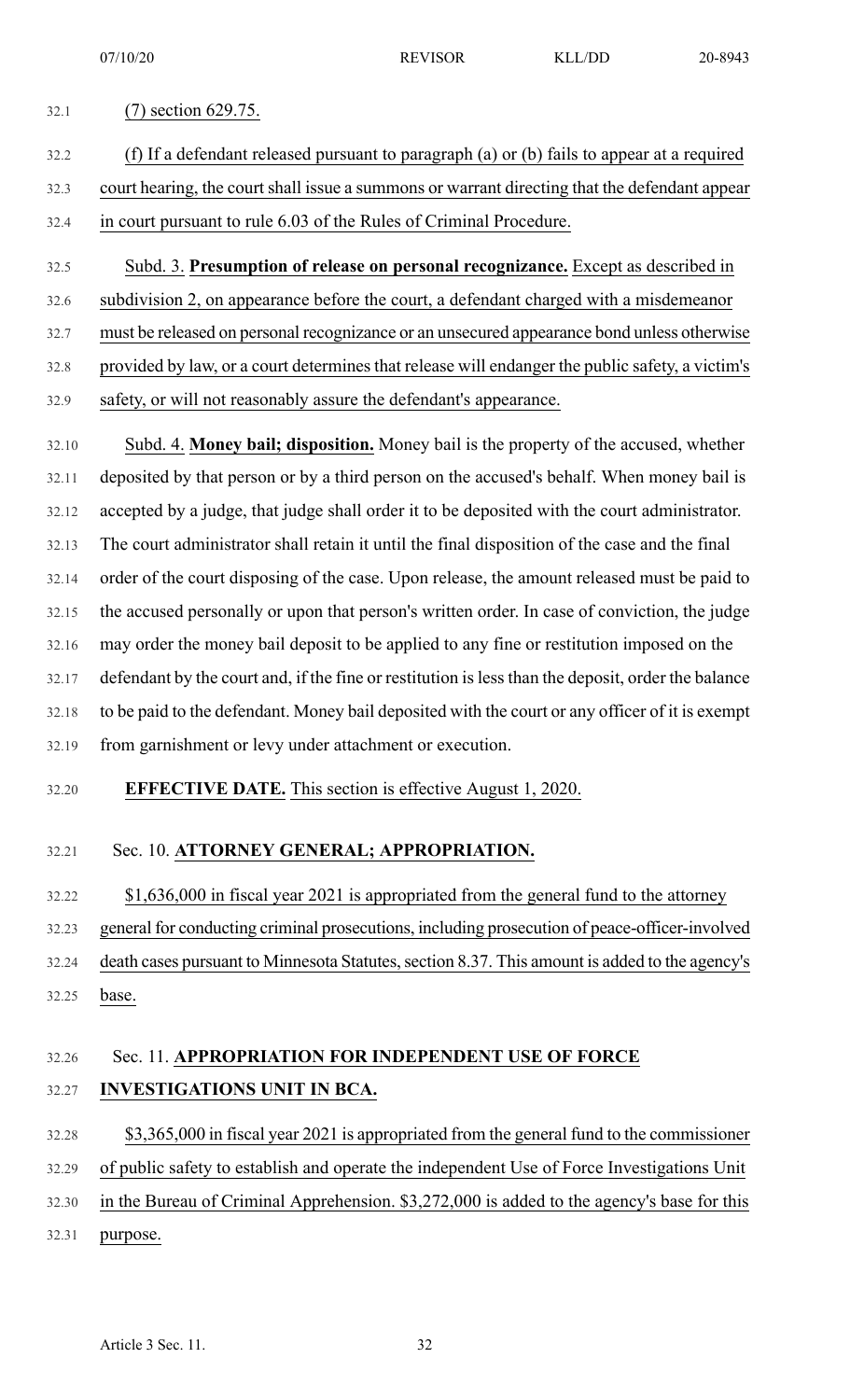| 33.1  | <b>ARTICLE 4</b>                                                                           |
|-------|--------------------------------------------------------------------------------------------|
| 33.2  | <b>COMMUNITY INVOLVEMENT IN PUBLIC SAFETY</b>                                              |
| 33.3  | Section 1. Minnesota Statutes 2018, section 13.43, subdivision 9, is amended to read:      |
| 33.4  | Subd. 9. Peer counseling debriefing data. (a) Data acquired by a peer group member         |
| 33.5  | in a support counselor when providing public safety peer counseling debriefing is private  |
| 33.6  | data on the person being debriefed are governed by section 181.9731.                       |
| 33.7  | (b) For purposes of this subdivision, "public safety peer counseling debriefing" means     |
| 33.8  | a group process oriented debriefing session held for peace officers, firefighters, medical |
| 33.9  | emergency persons, dispatchers, or other persons involved with public safety emergency     |
| 33.10 | services, that is established by any government entity providing public safety emergency   |
| 33.11 | services and is designed to help a person who has suffered an occupation-related traumatie |
| 33.12 | event begin the process of healing and effectively dealing with posttraumatic stress:      |
| 33.13 | (1) "peer support counselor" has the meaning given in section 181.9731, subdivision 1,     |
| 33.14 | paragraph (c); and                                                                         |
| 33.15 | (2) "public safety peer counseling" has the meaning given in section 181.9731, subdivision |
| 33.16 | $l$ , paragraph $(d)$ .                                                                    |
|       |                                                                                            |
| 33.17 | Sec. 2. Minnesota Statutes 2018, section 13.43, is amended by adding a subdivision to      |
| 33.18 | read:                                                                                      |
| 33.19 | Subd. 9a. Critical incident stress management data. (a) Data acquired by a critical        |
| 33.20 | incident stress management team member when providing critical incident stress management  |
| 33.21 | services are governed by section 181.9732.                                                 |
| 33.22 | (b) For purposes of this subdivision:                                                      |
| 33.23 | (1) "critical incident stress management services" has the meaning given in section        |
| 33.24 | 181.9732, subdivision 1, paragraph (c); and                                                |
| 33.25 | (2) "critical incident stress management team member" has the meaning given in section     |
| 33.26 | 181.9732, subdivision 1, paragraph (e).                                                    |
| 33.27 | Sec. 3. [181.9731] PUBLIC SAFETY PEER COUNSELING.                                          |
| 33.28 | Subdivision 1. Definitions. (a) For purposes of this section, the following terms have     |
| 33.29 | the meanings given.                                                                        |

33.30 (b) "Emergency service provider" includes a peace officer, correctional officer, probation 33.31 officer, supervision agent, firefighter, rescue squad member, dispatcher, hospital or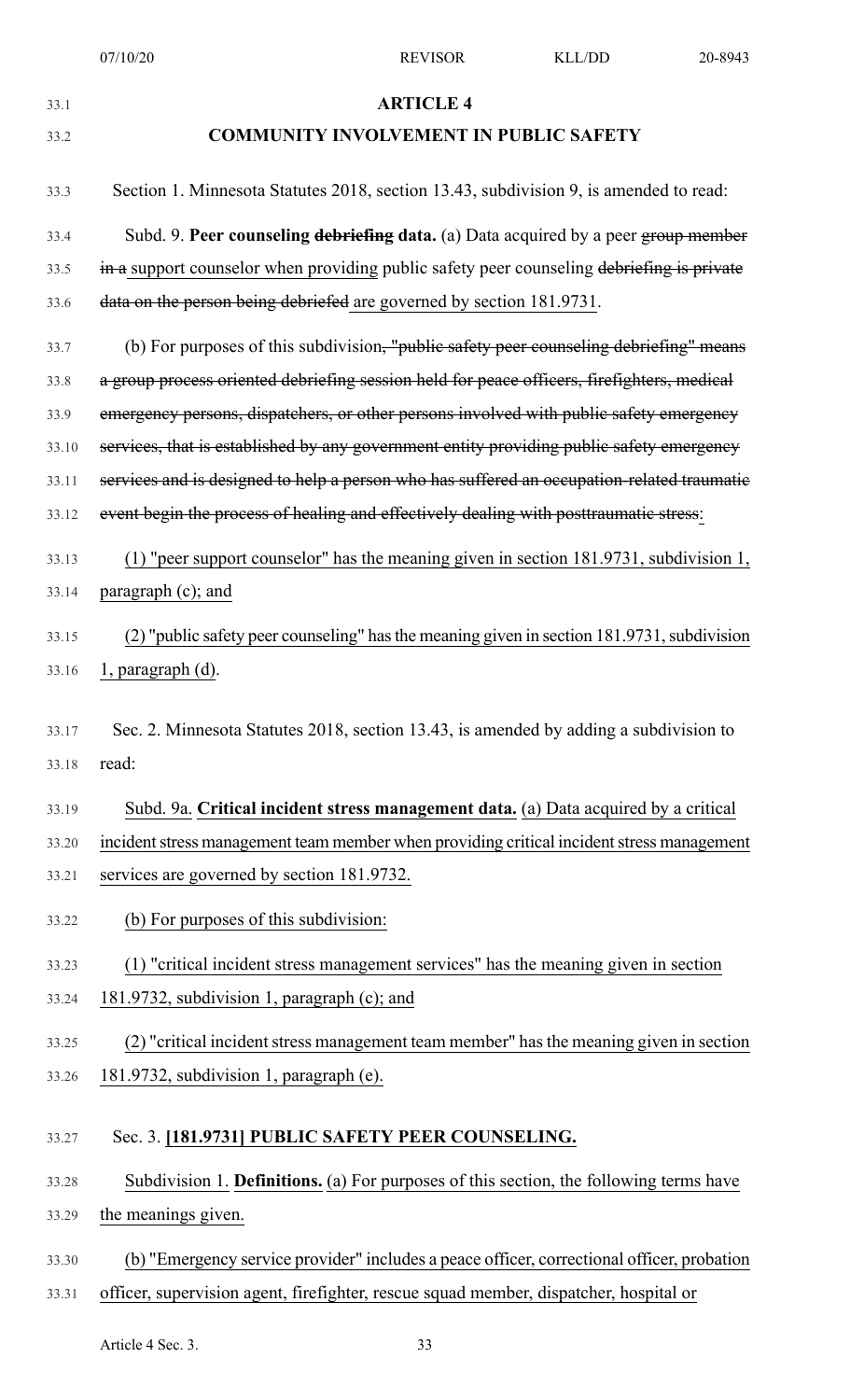| 34.1  | emergency medical clinic personnel, a person who provides emergency medical services              |
|-------|---------------------------------------------------------------------------------------------------|
| 34.2  | for a Minnesota licensed ambulance service, forensic science professional, or other person        |
| 34.3  | involved with public safety emergency services, either paid or volunteer.                         |
| 34.4  | (c) "Peer support counselor" means an individual who is:                                          |
| 34.5  | (1) specially trained to provide public safety peer counseling services in accordance             |
| 34.6  | with standards that are both (i) established by an accredited mental health organization or       |
| 34.7  | network, and (ii) recognized by the commissioner of public safety; and                            |
| 34.8  | (2) designated by the emergency service provider's agency to provide such services.               |
| 34.9  | (d) "Public safety peer counseling" means one or more sessions, led by a peer support             |
| 34.10 | counselor, designed to help an emergency service provider who experienced an                      |
| 34.11 | occupation-related trauma, illness, or stress develop skills and strategies to better understand, |
| 34.12 | cope with, and process emotions and memories tied to the trauma, illness, or stress. Public       |
| 34.13 | safety peer counseling includes group sessions led by a peer support counselor, one-to-one        |
| 34.14 | contact with a peer support counselor, and meetings with a peer support counselor to obtain       |
| 34.15 | referrals to appropriate mental health or community support services.                             |
| 34.16 | Subd. 2. Peer support counselor; prohibition on being witness or party. A peer                    |
| 34.17 | support counselor may not provide public safety peer counseling to an emergency service           |
| 34.18 | provider if the emergency service provider is seeking public safety peer counseling to address    |
| 34.19 | a critical incident, as defined in section 181.9732, subdivision 1, paragraph (b), to which       |
| 34.20 | the peer support counselor is a witness. A peer support counselor may refer the person to         |
| 34.21 | another peer support counselor or other appropriate mental health or community support            |
| 34.22 | service.                                                                                          |
| 34.23 | Subd. 3. Disclosure prohibited. (a) Except as provided in subdivision 4, a peer support           |
| 34.24 | counselor or any person who receives public safety peer counseling shall not be required          |
| 34.25 | to disclose information to a third party that was obtained solely through the provision or        |
| 34.26 | receipt of public safety peer counseling.                                                         |
| 34.27 | (b) Government data on individuals receiving peer counseling are classified as private            |
| 34.28 | data on individuals, as defined by section 13.02, subdivision 12, but may be disclosed as         |
| 34.29 | provided in subdivision 4.                                                                        |
| 34.30 | Subd. 4. Exceptions. The prohibition established under subdivision 3 does not apply if            |
| 34.31 | any of the following are true:                                                                    |
| 34.32 | (1) the peer support counselor reasonably believes the disclosure is necessary to prevent         |
| 34.33 | harm to self by the person in receipt of public safety peer counseling or to prevent the person   |
|       |                                                                                                   |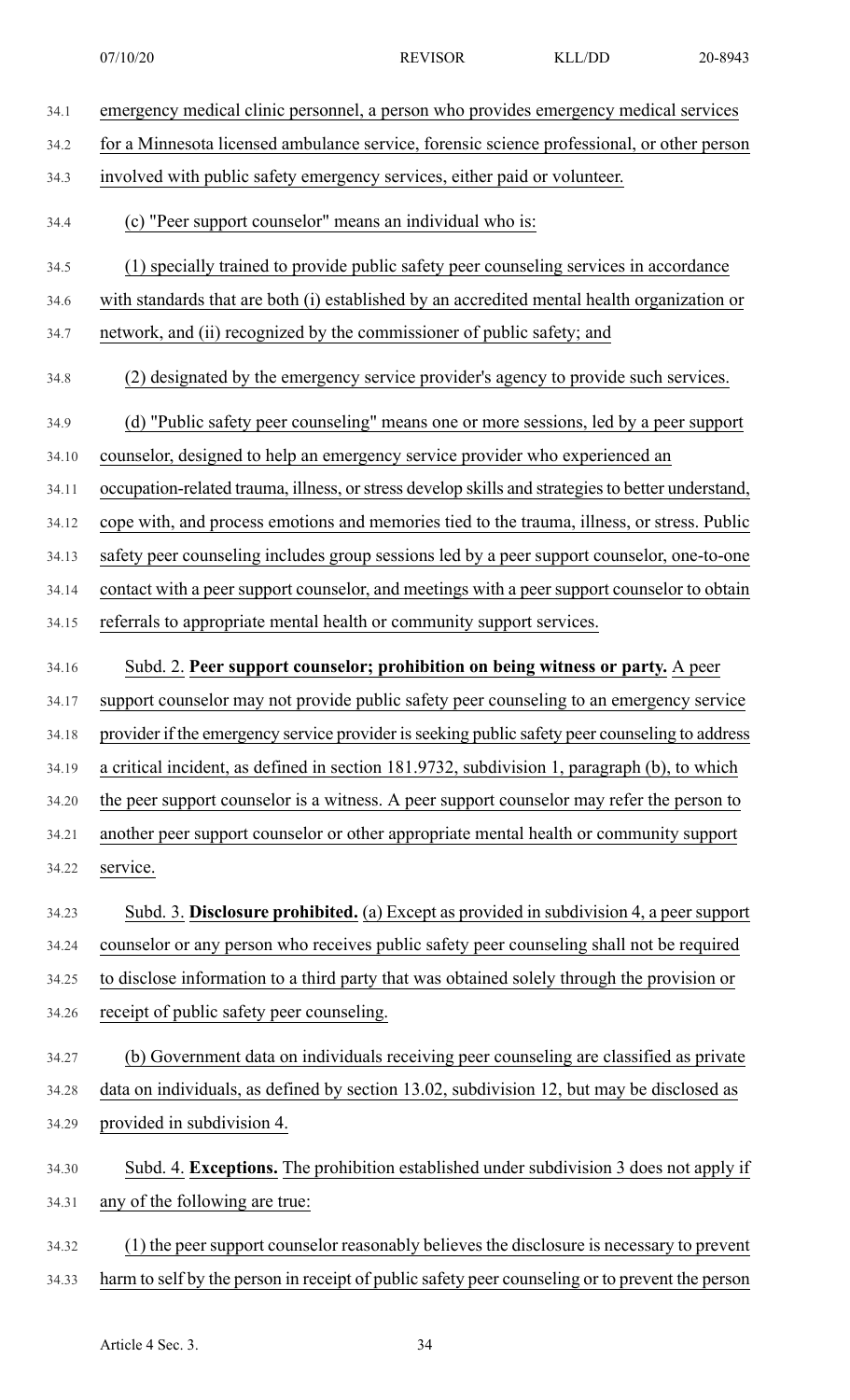| 35.1  | from harming another person, provided the disclosure is only for the purpose of preventing      |
|-------|-------------------------------------------------------------------------------------------------|
| 35.2  | the person from harming self or others and limited to information necessary to prevent such     |
| 35.3  | harm;                                                                                           |
| 35.4  | (2) the person receiving public safety peer counseling discloses information that is            |
| 35.5  | required to be reported under the mandated reporting laws, including, but not limited to,       |
| 35.6  | the reporting of maltreatment of minors under section 626.556 and the reporting of              |
| 35.7  | maltreatment of vulnerable adults under section 626.557, provided the disclosure is only        |
| 35.8  | for the purpose of reporting maltreatment and limited to information necessary to make          |
| 35.9  | such a report;                                                                                  |
| 35.10 | (3) the person who received public safety peer counseling provides written consent              |
| 35.11 | authorizing disclosure of the information;                                                      |
| 35.12 | (4) the emergency service provider who received public safety peer counseling is deceased       |
| 35.13 | and the surviving spouse or administrator of the estate of the deceased emergency service       |
| 35.14 | provider gives written consent authorizing disclosure of the information; or                    |
| 35.15 | (5) the emergency service provider who received public safety peer counseling voluntarily       |
| 35.16 | testifies, in which case the peer support counselor may be compelled to testify on the same     |
| 35.17 | subject.                                                                                        |
| 35.18 | Sec. 4. [181.9732] CRITICAL INCIDENT STRESS MANAGEMENT.                                         |
| 35.19 | Subdivision 1. Definitions. (a) For purposes of this section, the following terms have          |
| 35.20 | the meanings given.                                                                             |
| 35.21 | (b) "Critical incident" means an event that results in acute or cumulative psychological        |
| 35.22 | stress or trauma to an emergency service provider. Critical incident includes but is not        |
| 35.23 | limited to any encounter which may result in the death of or serious injury to another person   |
| 35.24 | such as fatal motor vehicle accidents, child abuse investigations, death investigations, and    |
| 35.25 | large scale man-made or natural disasters.                                                      |
| 35.26 | (c) "Critical incident stress management services" means consultation, risk assessment,         |
| 35.27 | education, intervention, and other crisis intervention services provided by a critical incident |
| 35.28 | stress management team or critical incident stress management team member to an emergency       |
| 35.29 | service provider affected by a critical incident.                                               |
| 35.30 | (d) "Critical incident stress management team" means a group organized to provide               |
| 35.31 | critical incident stress management to emergency service providers and consists of critical     |
| 35.32 | incident stress management team members. A critical incident stress management team may         |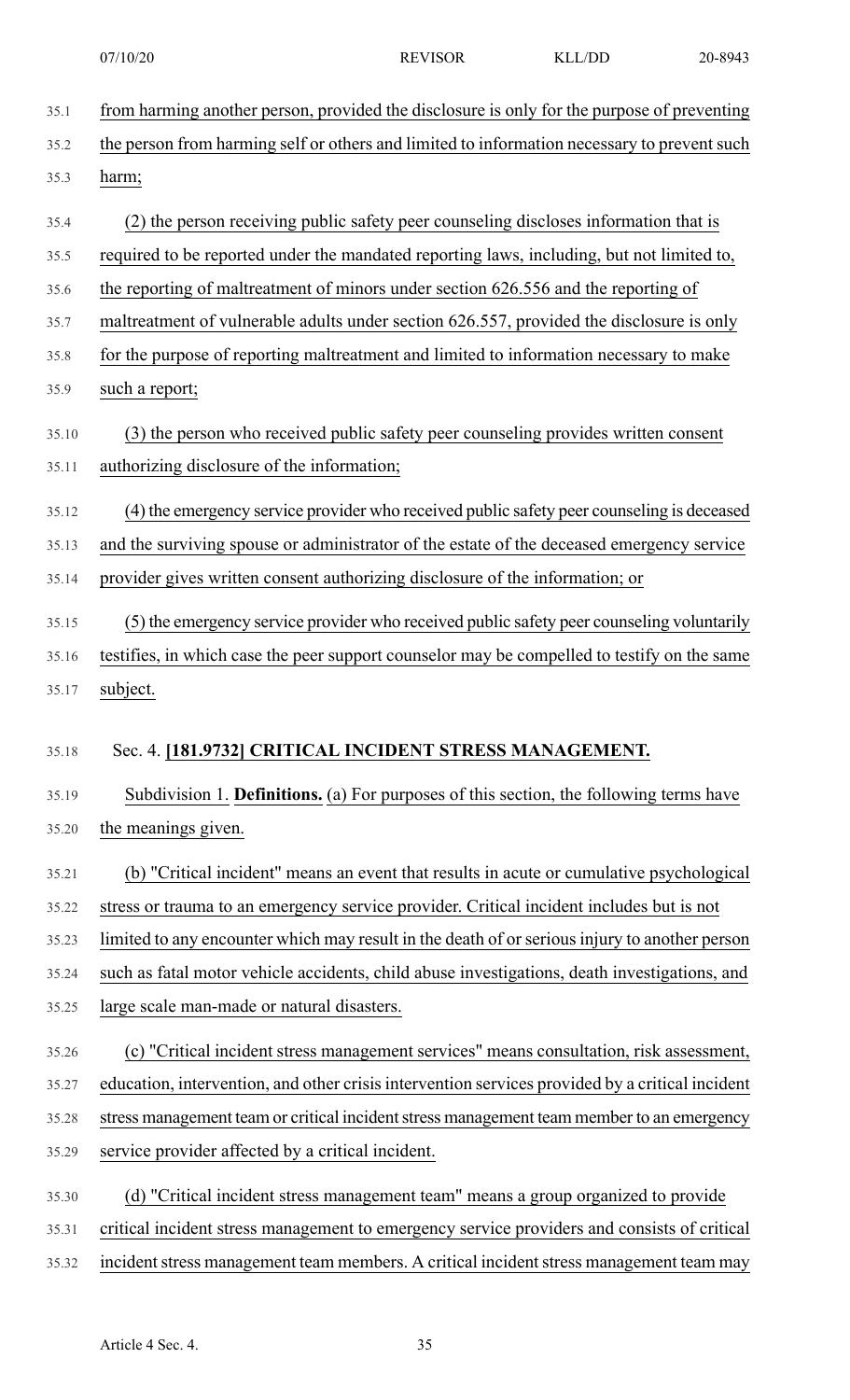| 36.1  | include members from any emergency service discipline, mental health professionals, and      |
|-------|----------------------------------------------------------------------------------------------|
| 36.2  | designated emergency service chaplains.                                                      |
| 36.3  | (e) "Critical incident stress management team member" means an individual who:               |
| 36.4  | (1) is trained to provide critical incident stress management services in accordance with    |
| 36.5  | standards that are both (i) established by a nationally recognized critical incident stress  |
| 36.6  | management organization or network, and (ii) recognized by the commissioner of public        |
| 36.7  | safety;                                                                                      |
| 36.8  | (2) was approved to function as a critical incident stress management team member prior      |
| 36.9  | to the time critical incident stress management services are provided; and                   |
| 36.10 | (3) is approved to function as a critical incident stress management team member at the      |
| 36.11 | time the critical incident stress management services are provided.                          |
| 36.12 | (f) "Emergency service provider" includes a peace officer, correctional officer, probation   |
| 36.13 | officer, supervision agent, firefighter, rescue squad member, dispatcher, hospital or        |
| 36.14 | emergency medical clinic personnel, a person who provides emergency medical services         |
| 36.15 | for a Minnesota licensed ambulance service, forensic science professional, or other person   |
| 36.16 | involved with public safety emergency services, either paid or volunteer.                    |
| 36.17 | Subd. 2. Team members; prohibition on being witness or party. A person who                   |
| 36.18 | otherwise qualifies as a critical incident stress management team member may not be part     |
| 36.19 | of a critical incident stress management team providing services to an emergency service     |
| 36.20 | provider if the critical incident stress management team member is a witness to the critical |
| 36.21 | incident for which the person is receiving services.                                         |
| 36.22 | Subd. 3. Disclosure prohibited. (a) Except as provided in subdivision 4, a critical          |
| 36.23 | incident stress management team member or any person who receives critical incident stress   |
| 36.24 | management services shall not be required to disclose information to a third party that was  |
| 36.25 |                                                                                              |
| 36.26 | obtained solely through the provision or receipt of critical incident stress management      |
|       | services.                                                                                    |
| 36.27 | (b) Government data on individuals receiving critical incident stress management services    |
| 36.28 | are classified as private data on individuals, as defined by section 13.02, subdivision 12,  |
| 36.29 | but may be disclosed as provided in subdivision 4.                                           |
| 36.30 | Subd. 4. Exceptions. The prohibition established under subdivision 3 does not apply if       |
| 36.31 | any of the following are true:                                                               |
| 36.32 | (1) the critical incident stress management team member reasonably believes the              |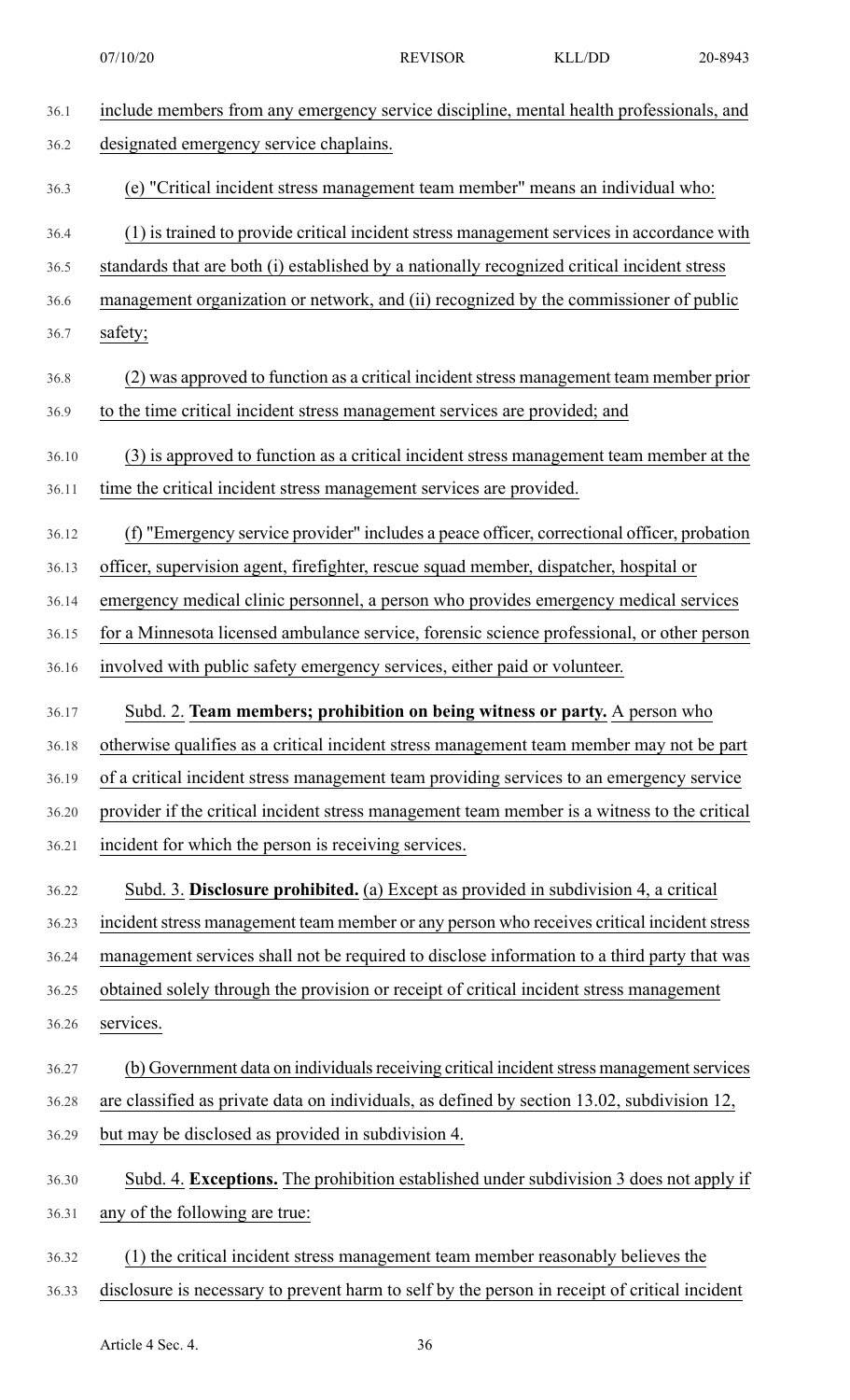| 37.1  | stress management services or to prevent the person from harming another person, provided        |
|-------|--------------------------------------------------------------------------------------------------|
| 37.2  | the disclosure is only for the purpose of preventing the person from harming self or others      |
| 37.3  | and limited to information necessary to prevent such harm;                                       |
| 37.4  | (2) the person receiving critical incident stress management services discloses information      |
| 37.5  | that is required to be reported under the mandated reporting laws, including, but not limited    |
| 37.6  | to, the reporting of maltreatment of minors under section 626.556 and the reporting of           |
| 37.7  | maltreatment of vulnerable adults under section 626.557, provided the disclosure is only         |
| 37.8  | for the purpose of reporting maltreatment and limited to information necessary to make           |
| 37.9  | such a report;                                                                                   |
| 37.10 | (3) the person who received critical incident stress management services provides written        |
| 37.11 | consent authorizing disclosure of the information;                                               |
| 37.12 | (4) the emergency service provider who received critical incident stress management              |
| 37.13 | services is deceased and the surviving spouse or administrator of the estate of the deceased     |
| 37.14 | emergency service provider gives written consent authorizing disclosure of the information;      |
| 37.15 | or                                                                                               |
| 37.16 | (5) the emergency service provider who received critical incident stress management              |
| 37.17 | services voluntarily testifies, in which case the critical incident stress management team       |
| 37.18 | member may be compelled to testify on the same subject.                                          |
|       |                                                                                                  |
| 37.19 | Sec. 5. Minnesota Statutes 2018, section 201.014, is amended by adding a subdivision to          |
| 37.20 | read:                                                                                            |
| 37.21 | Subd. 2a. Felony conviction; restoration of civil right to vote. An individual convicted         |
| 37.22 | of a felony has the civil right to vote restored when the individual completes any incarceration |
| 37.23 | imposed and executed by the court for the offense, or upon sentencing if no incarceration        |
| 37.24 | is imposed. If the individual is later incarcerated for the same offense, the individual's civil |
| 37.25 | right to vote is lost only during the period of incarceration.                                   |
|       |                                                                                                  |
| 37.26 | Sec. 6. Minnesota Statutes 2018, section 201.071, subdivision 1, is amended to read:             |
| 37.27 | Subdivision 1. Form. Both paper and electronic voter registration applications must              |
| 37.28 | contain the same information unless otherwise provided by law. A voter registration              |
| 37.29 | application must contain spaces for the following required information: voter's first name,      |

37.30 middle name, and last name; voter's previous name, if any; voter's current address; voter's

- 37.31 previous address, if any; voter's date of birth; voter's municipality and county of residence;
- 37.32 voter's telephone number, if provided by the voter; date of registration; current and valid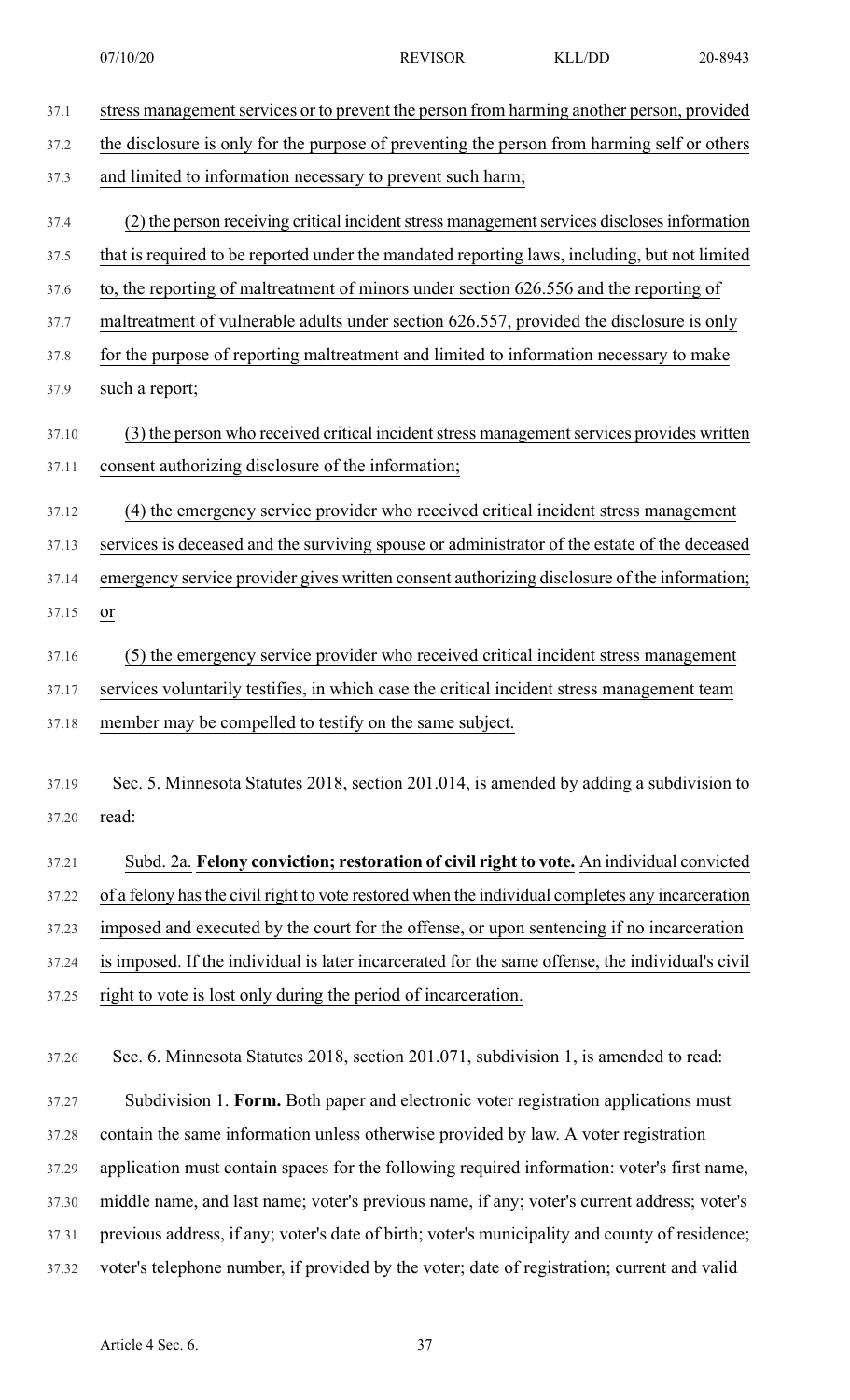38.4 registration application may include the voter's e-mail address, if provided by the voter. The

38.5 electronic voter registration application must include the voter's e-mail address. The

- 38.6 registration application may include the voter's interest in serving as an election judge, if
- 38.7 indicated by the voter. The application must also contain the following certification of voter 38.8 eligibility:
- 38.9 "I certify that I:
- 38.10 (1) will be at least 18 years old on election day;

38.11 (2) am a citizen of the United States;

38.12 (3) will have resided in Minnesota for 20 days immediately preceding election day;

38.13 (4) maintain residence at the address given on the registration form;

38.14 (5) am not under court-ordered guardianship in which the court order revokes my right 38.15 to vote;

38.16 (6) have not been found by a court to be legally incompetent to vote;

38.17 (7) have the right to vote because, if I have been convicted of a felony, my felony sentence

38.18 has expired (been completed) or I have been discharged from my sentence am not currently

- 38.19 incarcerated for a felony offense; and
- 38.20 (8) have read and understand the following statement: that giving false information is a 38.21 felony punishable by not more than five years imprisonment or a fine of not more than 38.22 \$10,000, or both."

38.23 The certification must include boxes for the voter to respond to the following questions:

- 38.24 "(1) Are you a citizen of the United States?" and
- 38.25 "(2) Will you be 18 years old on or before election day?"
- 38.26 And the instruction:

38.27 "If you checked 'no' to either of these questions, do not complete this form."

38.28 The form of the voter registration application and the certification of voter eligibility

38.29 must be as provided in this subdivision and approved by the secretary of state. Voter

38.30 registration forms authorized by the National Voter Registration Act must also be accepted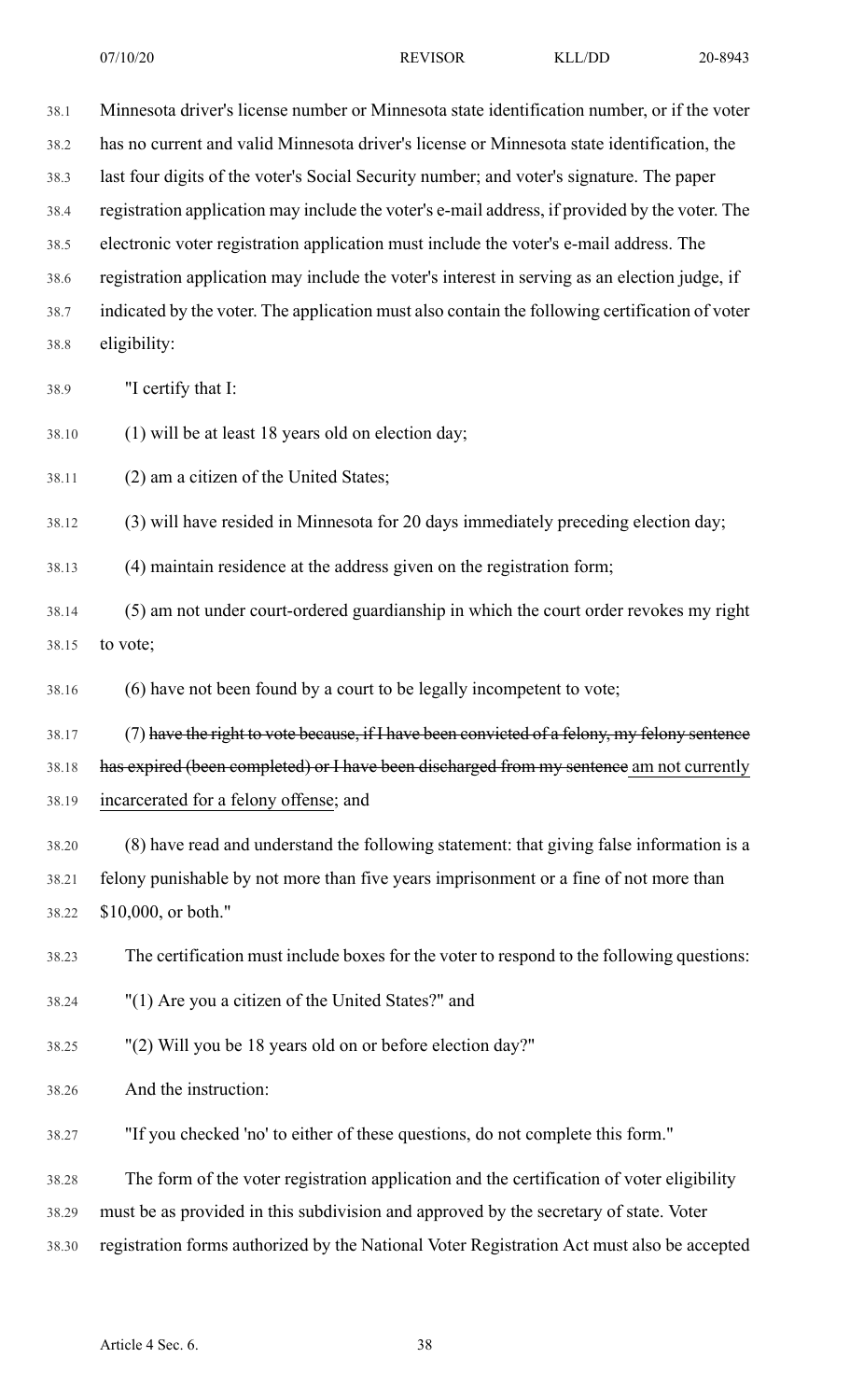- 39.1 as valid. The federal postcard application form must also be accepted as valid if it is not 39.2 deficient and the voter is eligible to register in Minnesota.
- 39.3 An individual may use a voter registration application to apply to register to vote in 39.4 Minnesota or to change information on an existing registration.

### 39.5 Sec. 7. **[201.276] DUTIES OF SECRETARY OF STATE; INFORMATION ABOUT** 39.6 **VOTING RIGHTS.**

- 39.7 The secretary of state shall develop accurate and complete information in a single 39.8 publication about the voting rights of people who have been charged with or convicted of 39.9 a crime. This publication must be made available electronically to the state court administrator 39.10 for distribution to judges, court personnel, probation officers, and the commissioner of 39.11 corrections for distribution to corrections officials, parole and supervised release agents,
- 39.12 and the public.
- 39.13 Sec. 8. Minnesota Statutes 2019 Supplement, section 204C.10, is amended to read:

### 39.14 **204C.10 POLLING PLACE ROSTER; VOTER SIGNATURE CERTIFICATE;** 39.15 **VOTER RECEIPT.**

- 39.16 (a) An individual seeking to vote shall sign a polling place roster or voter signature 39.17 certificate which states that the individual:
- 39.18 (1) is at least 18 years of age,;
- 39.19 (2) is a citizen of the United States,;
- 39.20 (3) has resided in Minnesota for 20 days immediately preceding the election,;
- 39.21 (4) maintains residence at the address shown,;
- 39.22 (5) is not under a guardianship in which the court order revokes the individual's right to 39.23 vote,;
- $39.24$  (6) has not been found by a court of law to be legally incompetent to vote  $\theta$ ;
- 39.25 (7) has the right to vote because, if the individual was convicted of a felony, the felony
- 39.26 sentence has expired or been completed or the individual has been discharged from the
- 39.27 sentence, completed the term of incarceration, if any, for the felony offense;
- 39.28 (8) is registered; and
- 39.29 (9) has not already voted in the election.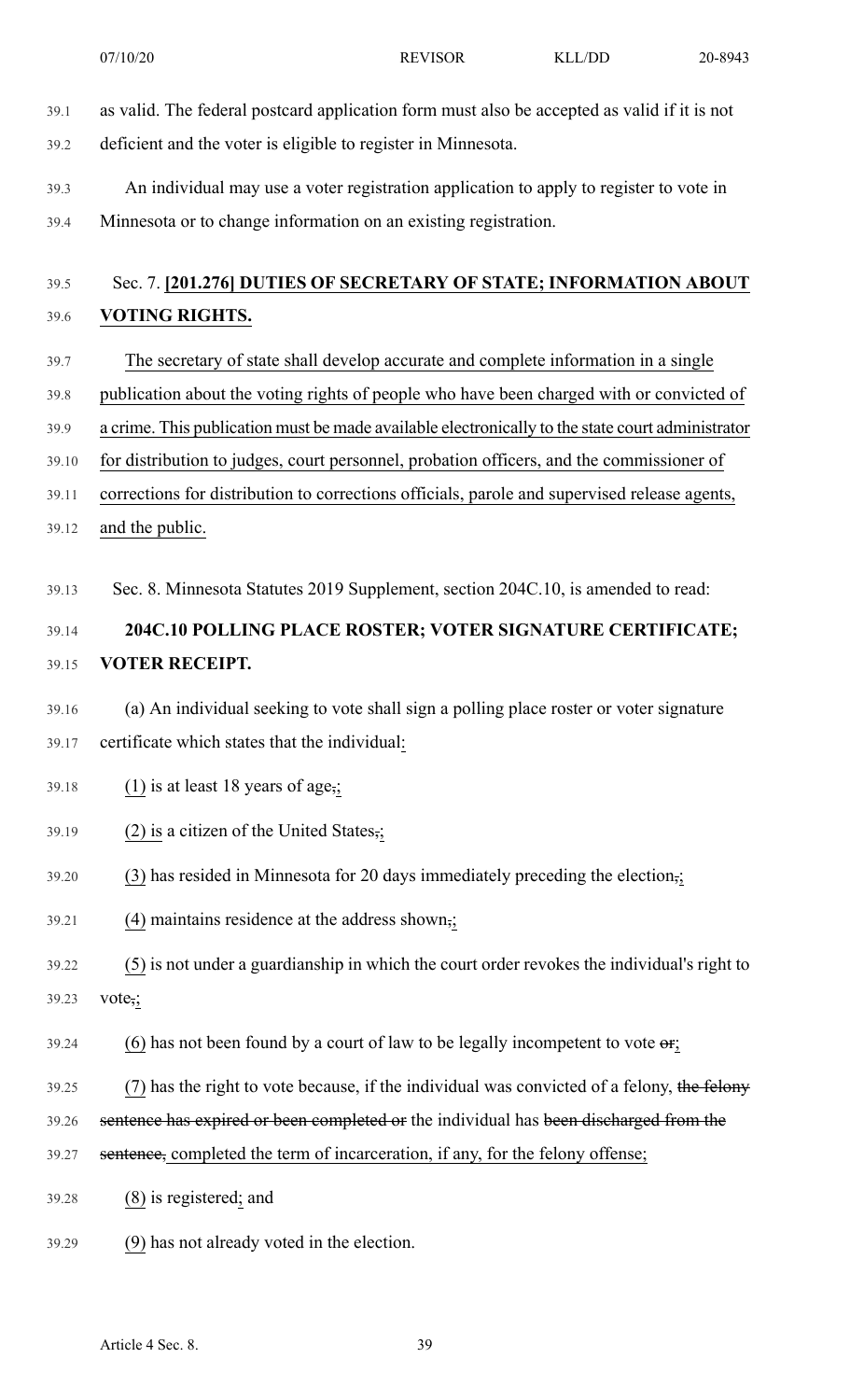40.1 The roster must also state: "I understand that deliberately providing false information 40.2 is a felony punishable by not more than five years imprisonment and a fine of not more than 40.3 \$10,000, or both."

40.4 (b) At the presidential nomination primary, the polling place roster must also state: "I 40.5 am in general agreement with the principles of the party for whose candidate I intend to 40.6 vote." This statement must appear separately from the statements required in paragraph (a). 40.7 The felony penalty provided for in paragraph (a) does not apply to this paragraph.

40.8 (c) A judge may, before the applicant signs the roster or voter signature certificate, 40.9 confirm the applicant's name, address, and date of birth.

40.10 (d) After the applicant signs the roster or voter signature certificate, the judge shall give 40.11 the applicant a voter's receipt. The voter shall deliver the voter's receipt to the judge in 40.12 charge of ballots as proof of the voter's right to vote, and thereupon the judge shall hand to 40.13 the voter the ballot. The voters' receipts must be maintained during the time for notice of 40.14 filing an election contest.

40.15 (e) Whenever a challenged status appears on the polling place roster, an election judge 40.16 must ensure that the challenge is concealed or hidden from the view of any voter other than 40.17 the voter whose status is challenged.

#### 40.18 Sec. 9. **[243.205] NOTICE OF RESTORATION OF RIGHT TO VOTE.**

40.19 Subdivision 1. **Correctional facilities; designation of official.** The chief executive

40.20 officer of each state and local correctional facility shall designate an official within the

40.21 facility to provide the notice and application required under this section to persons to whom

40.22 the civil right to vote is restored by reason of the persons' release from actual incarceration.

40.23 The official shall maintain an adequate supply of voter registration applications and

- 40.24 informational materials for this purpose.
- 40.25 Subd. 2. **Notice requirement.** A notice of restoration of the civil right to vote and a 40.26 voter registration application must be provided as follows:
- 40.27 (1) the chief executive officer of each state and local correctional facility shall provide
- 40.28 the notice and application to a person being released from the facility following incarceration
- 40.29 for a felony-level offense; and
- 40.30 (2) a probation officer orsupervised release agentshall provide the notice and application 40.31 to all individuals under correctional supervision for a felony-level offense.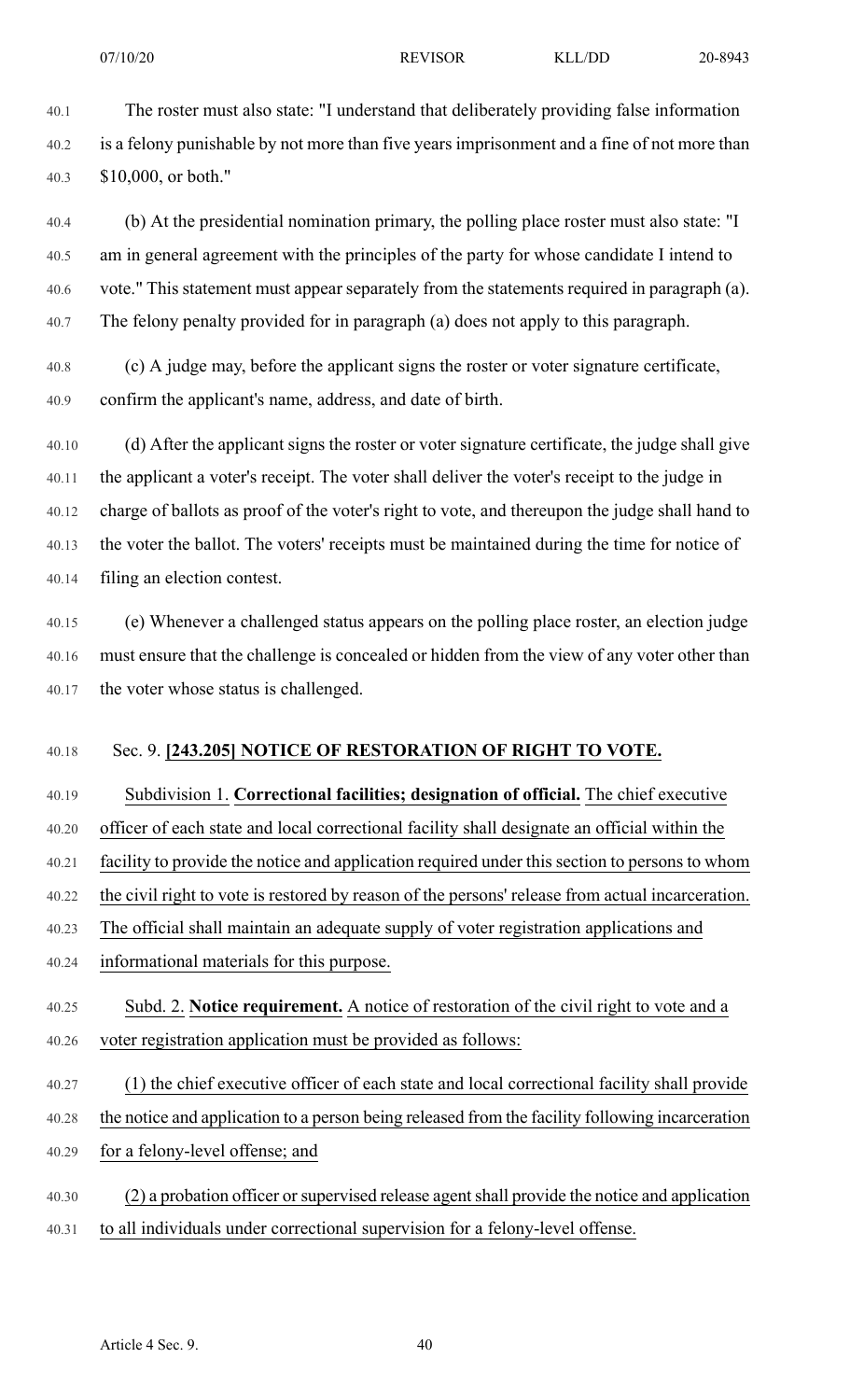|       | 07/10/20                                                                                        | <b>REVISOR</b> | <b>KLL/DD</b> | 20-8943 |
|-------|-------------------------------------------------------------------------------------------------|----------------|---------------|---------|
| 41.1  | Subd. 3. Form of notice. The notice required by subdivision 2 must appear substantially         |                |               |         |
| 41.2  | as follows:                                                                                     |                |               |         |
| 41.3  | "NOTICE OF RESTORATION OF YOUR RIGHT TO VOTE.                                                   |                |               |         |
| 41.4  | Your receipt of this notice today means that your right to vote in Minnesota has been           |                |               |         |
| 41.5  | restored. Before you can vote on election day, you still need to register to vote. To register, |                |               |         |
| 41.6  | you may complete a voter registration application and return it to the Office of the Minnesota  |                |               |         |
| 41.7  | Secretary of State. You may also register to vote in your polling place on election day. You    |                |               |         |
| 41.8  | will not be permitted to cast a ballot until you register to vote. The first time you appear at |                |               |         |
| 41.9  | your polling place to cast a ballot, you may be required to provide proof of your current       |                |               |         |
| 41.10 | residence."                                                                                     |                |               |         |
| 41.11 | Subd. 4. <b>Failure to provide notice.</b> A failure to provide proper notice as required by    |                |               |         |
| 41.12 | this section does not prevent the restoration of the person's civil right to vote.              |                |               |         |
| 41.13 | Sec. 10. [299A.018] OFFICER-INVOLVED DEATH REVIEW BOARD.                                        |                |               |         |
| 41.14 | Subdivision 1. Definitions. (a) The following terms have the meanings provided.                 |                |               |         |
| 41.15 | (b) "Board" means the Officer-Involved Death Review Board.                                      |                |               |         |
|       |                                                                                                 |                |               |         |
| 41.16 | (c) "Commissioner" means the commissioner of public safety.                                     |                |               |         |
| 41.17 | (d) "Law enforcement agency" has the meaning given in section 626.84, subdivision 1,            |                |               |         |
| 41.18 | paragraph (f).                                                                                  |                |               |         |
| 41.19 | (e) "Officer-involved death" means the death of a person that results from a peace officer's    |                |               |         |
| 41.20 | use of force while the officer is on duty or off duty but performing activities that are within |                |               |         |
| 41.21 | the scope of the officer's law enforcement duties.                                              |                |               |         |
| 41.22 | "Peace officer" has the meaning given in section 626.84, subdivision 1, paragraph<br>(f)        |                |               |         |
| 41.23 | $(c)$ .                                                                                         |                |               |         |
| 41.24 | Subd. 2. Establishment; membership; office support. (a) The Officer-Involved Death              |                |               |         |
| 41.25 | Review Board is established in the Department of Public Safety. The board consists of the       |                |               |         |
| 41.26 | following members:                                                                              |                |               |         |
| 41.27 | (1) the superintendent of the Bureau of Criminal Apprehension;                                  |                |               |         |
| 41.28 | (2) a member of the Peace Officer Standards and Training Board selected by the executive        |                |               |         |
| 41.29 | director of the Peace Officer Standards and Training Board;                                     |                |               |         |
| 41.30 | (3) a representative of the Office of Violence Prevention in the Department of Health;          |                |               |         |
| 41.31 | (4) the commissioner of the Department of Human Rights or a designee;                           |                |               |         |
|       |                                                                                                 |                |               |         |

Article 4 Sec. 10. 41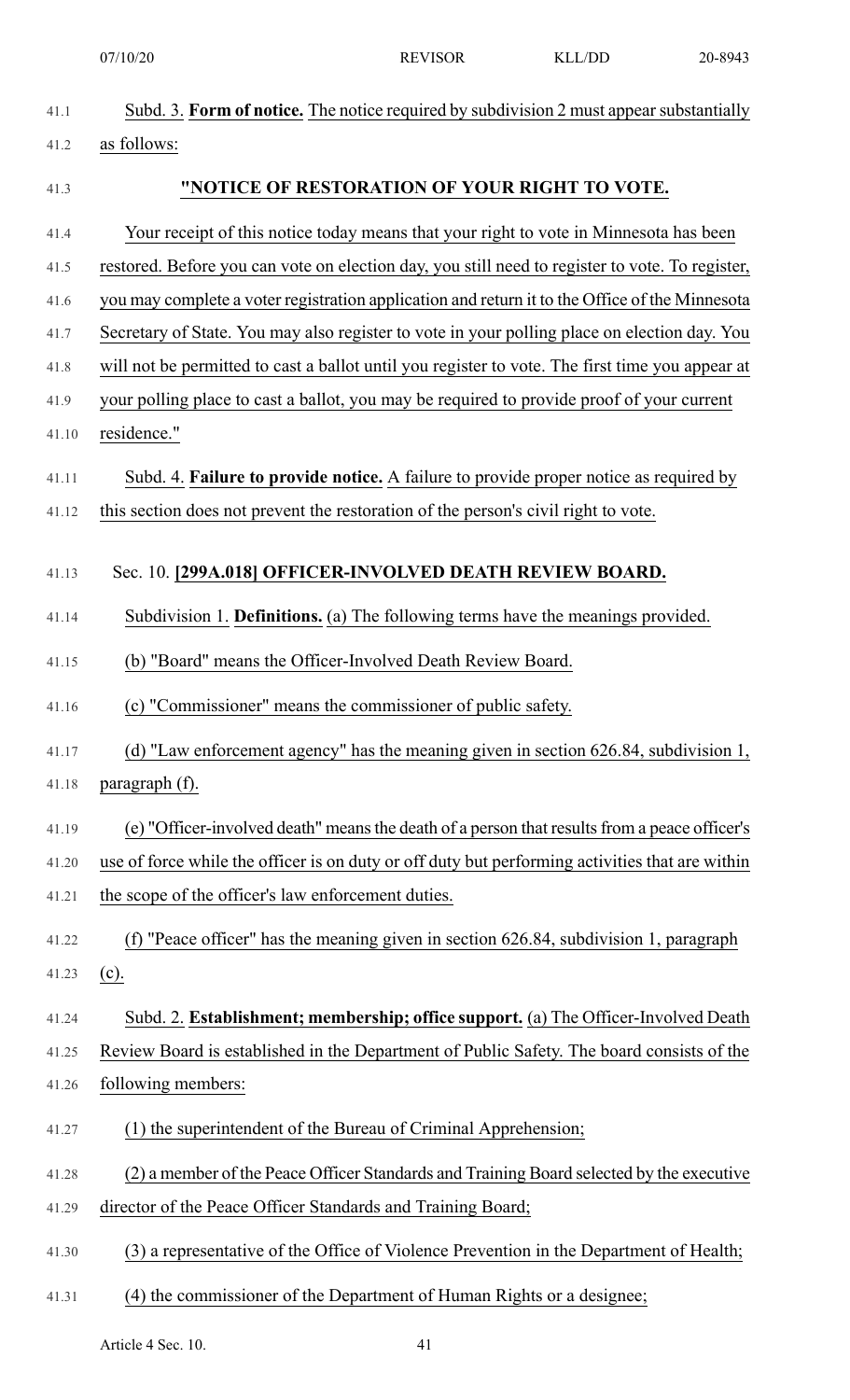07/10/20 REVISOR KLL/DD 20-8943

| 42.1  | (5) the commissioner of corrections or a designee; and                                            |
|-------|---------------------------------------------------------------------------------------------------|
| 42.2  | (6) six persons selected by the commissioner that must include:                                   |
| 42.3  | (i) a medical examiner or coroner;                                                                |
| 42.4  | (ii) a use of force expert;                                                                       |
| 42.5  | (iii) a civil rights expert;                                                                      |
| 42.6  | (iv) a prosecutor with expertise in officer-involved death reviews;                               |
| 42.7  | (v) a member of the public from the seven-county metropolitan area; and                           |
| 42.8  | (vi) a member of the public from outside of the seven-county metropolitan area.                   |
| 42.9  | (b) Members appointed by the commissioner of public safety under paragraph (a), clause            |
| 42.10 | $(6)$ , items $(v)$ and $(vi)$ , serve a two-year term, and may be reappointed for one additional |
| 42.11 | term.                                                                                             |
| 42.12 | (c) The commissioner must convene the board no later than November 1, 2020, and                   |
| 42.13 | provide meeting space and administrative assistance necessary for the board to conduct its        |
| 42.14 | work, including documentation of meetings and review findings.                                    |
| 42.15 | Subd. 3. Review teams. (a) The board shall appoint a review team from among the board             |
| 42.16 | members to collect, review, and analyze data related to each officer-involved death that          |
| 42.17 | occurs in the state. The board may also invite other relevant persons to participate as full      |
| 42.18 | members of a review team as needed. Review team membership should represent the cultural          |
| 42.19 | and racial diversity of the community where the death occurred, to the extent possible. A         |
| 42.20 | member may not participate in a review if the member is a current or former employee of           |
| 42.21 | the agency that is the subject of the team's review.                                              |
| 42.22 | (b) In determining the cause of death, the review team shall consider death certificates          |
| 42.23 | and other data relevant to determining cause of death, including investigative reports and        |
| 42.24 | medical records. The review team may also analyze additional available information                |
| 42.25 | concerning the decedent.                                                                          |
| 42.26 | (c) As part of the review team's investigation of a peace officer involved in an                  |
| 42.27 | officer-involved death, the team should review:                                                   |
| 42.28 | (1) the peace officer's complete employment and training records;                                 |
| 42.29 | (2) the policies and standard operating procedures of the agency that employs the peace           |
| 42.30 | officer;                                                                                          |
| 42.31 | (3) applicable collective bargaining agreements; and                                              |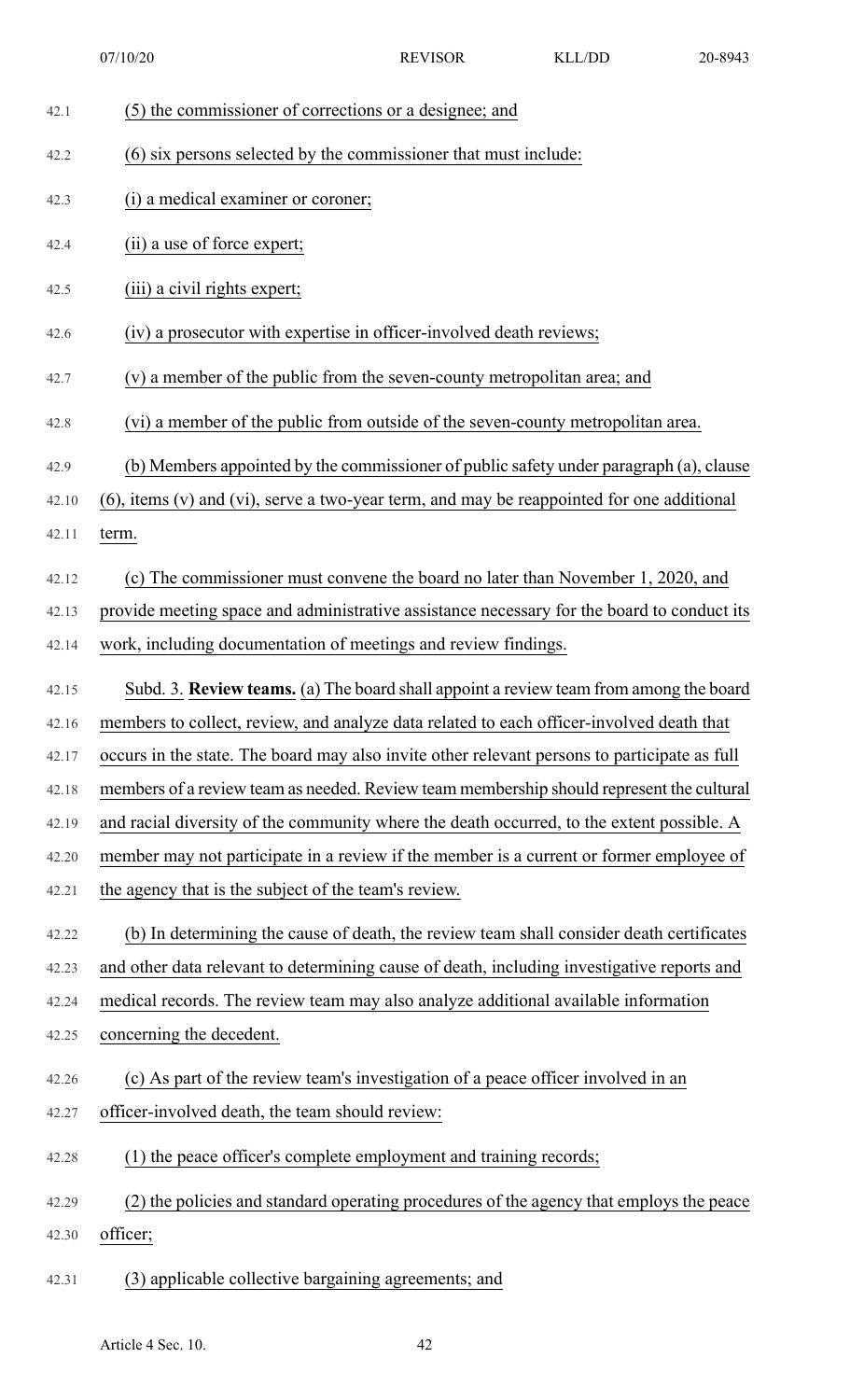| 07/10/20 |
|----------|
|----------|

| 43.1         | (4) other pertinent information concerning the peace officer and the agency that employs           |
|--------------|----------------------------------------------------------------------------------------------------|
| 43.2         | the peace officer.                                                                                 |
| 43.3         | Subd. 4. Access to data. (a) The review team has access to the following not public                |
| 43.4         | data, as defined in section 13.02, subdivision 8a, relating to an officer-involved death:          |
| 43.5         | (1) inactive law enforcement investigative data under section 13.82;                               |
| 43.6         | (2) autopsy records and coroner or medical examiner investigative data under section               |
| 43.7         | 13.83;                                                                                             |
| 43.8<br>43.9 | (3) hospital, public health, or other medical records of the decedent under section 13.384;<br>and |
| 43.10        | (4) records under section 13.46, created by social service agencies that provided services         |
| 43.11        | to the decedent.                                                                                   |
| 43.12        | (b) Access to medical records under this paragraph also includes records governed by               |
| 43.13        | sections 144.291 to 144.298.                                                                       |
| 43.14        | (c) The board has access to corrections and detention data as provided in section 13.85.           |
| 43.15        | Subd. 5. Agency notice; cooperation. (a) The chief law enforcement officer of a law                |
| 43.16        | enforcement agency that has an officer-involved death must notify the commissioner within          |
| 43.17        | 30 days of the death. The commissioner shall forward a copy of the filing to the board. The        |
| 43.18        | notification shall contain information concerning the reason for and circumstances                 |
| 43.19        | surrounding the death.                                                                             |
| 43.20        | (b) The law enforcement agency that employs a peace officer who was involved in an                 |
| 43.21        | officer-involved death must cooperate fully with the board and a review team appointed by          |
| 43.22        | the board. The chief law enforcement officer of the agency that employs an officer under           |
| 43.23        | investigation by a review team must provide written answers to questions posed by the              |
| 43.24        | review team or the board.                                                                          |
| 43.25        | Subd. 6. Compel production of records; subpoena. As part of any review, the board                  |
| 43.26        | may compel the production of other records by applying to the district court for a subpoena,       |
| 43.27        | which will be effective throughout the state according to the Rules of Civil Procedure.            |
| 43.28        | Subd. 7. Officer-involved death reviews and recommendations. (a) The board must                    |
| 43.29        | conduct an initial review of each officer-involved death within 90 days of the final               |
| 43.30        | adjudication of the event to determine any immediate action, appropriate local representation,     |
| 43.31        | and timeline. The board must submit a publicly available summary of the incident and the           |
| 43.32        | board's response plan.                                                                             |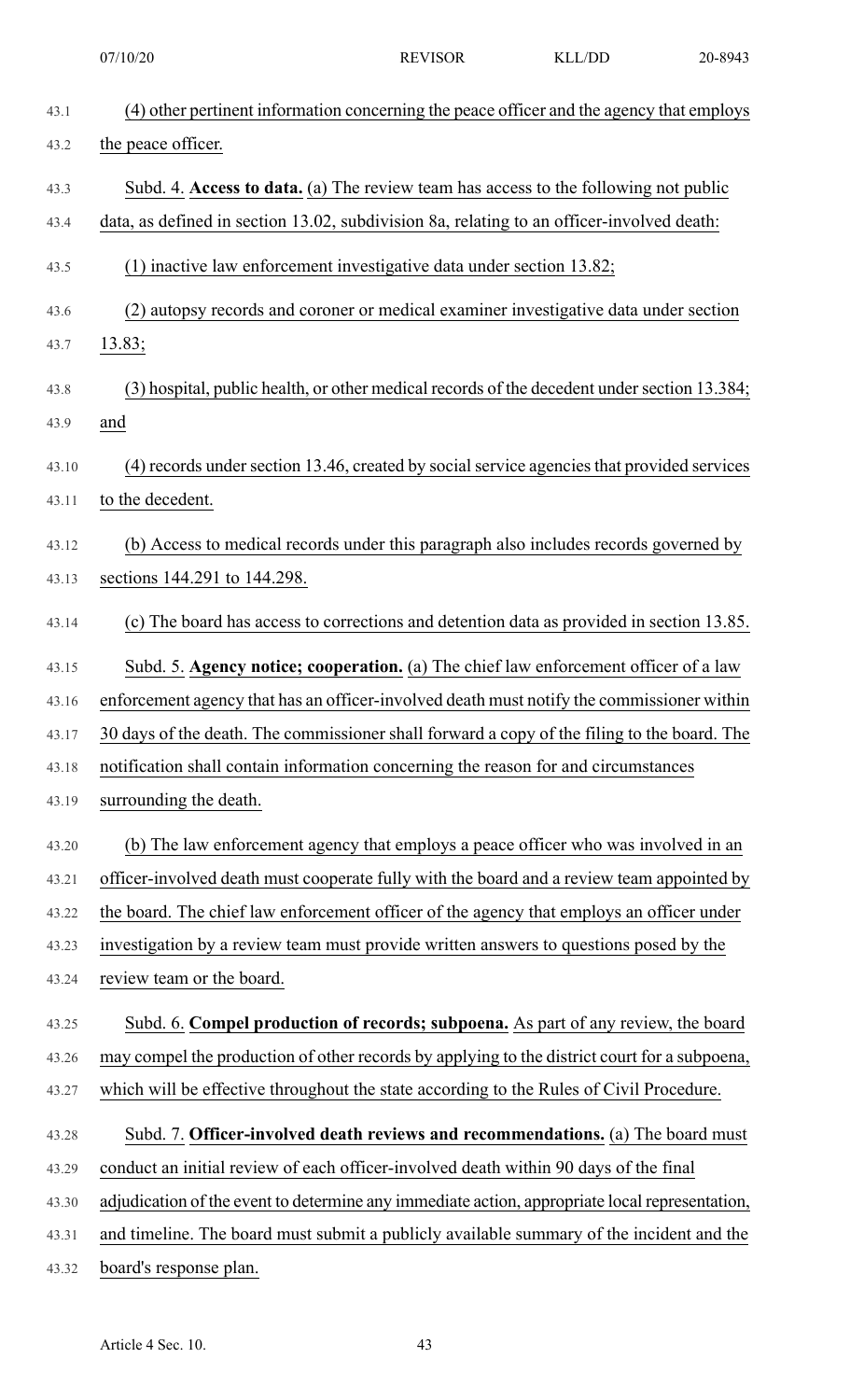| 44.1  | (b) The board must identify and analyze the root causes of the incident.                       |
|-------|------------------------------------------------------------------------------------------------|
| 44.2  | (c) The full review must be completed within six months of the final adjudication of the       |
| 44.3  | event and the report must be filed with the commissioner and agency that employed the          |
| 44.4  | peace officer involved in the event within 60 days of completion of the review.                |
| 44.5  | (d) The board shall make recommendations to the commissioner for changes in statewide          |
| 44.6  | training of peace officers. Following the analysis, the board must prepare a report that       |
| 44.7  | recommends policy and system changes to reduce and prevent future incidents across             |
| 44.8  | jurisdictions, agencies, and systems.                                                          |
| 44.9  | (e) The commissioner must post the report on the Department of Public Safety's public          |
| 44.10 | website. The posted report must comply with chapter 13 and any data that is not public data    |
| 44.11 | must be redacted.                                                                              |
|       |                                                                                                |
| 44.12 | Subd. 8. Confidentiality; data privacy. (a) Meetings of the board are not subject to           |
| 44.13 | chapter 13D. A person attending a board meeting may not disclose what transpired at the        |
| 44.14 | meeting, except to carry out the purposes of the review or as otherwise provided in this       |
| 44.15 | subdivision.                                                                                   |
| 44.16 | (b) The board may disclose the names of the decedents in the cases it reviews.                 |
| 44.17 | (c) Proceedings and records of the board are confidential data as defined in section 13.02,    |
| 44.18 | subdivision 3, or protected nonpublic data as defined in section 13.02, subdivision 13,        |
| 44.19 | regardless of their classification in the hands of the person who provided the data, and are   |
| 44.20 | not subject to discovery or introduction into evidence in a civil or criminal action against a |
| 44.21 | professional, the state, or a county agency, arising out of the matters the team is reviewing. |
| 44.22 | Information, documents, and records otherwise available from other sources are not immune      |
| 44.23 | from discovery or use in a civil or criminal action solely because they were presented during  |
| 44.24 | proceedings of the board.                                                                      |
| 44.25 | (d) This subdivision does not limit a person who presented information before the board        |
| 44.26 | or who is a member of the panel from testifying about matters within the person's knowledge.   |
| 44.27 | However, in a civil or criminal proceeding, a person may not be questioned about the person's  |
| 44.28 | good faith presentation of information to the board or opinions formed by the person as a      |
| 44.29 | result of the board meetings.                                                                  |
| 44.30 | (e) In addition to the requirements of section 13.05, subdivision 5, the board must            |
| 44.31 | establish written procedures to ensure individuals have access to not public data only if      |
| 44.32 | authorized in writing by the board. The ability of authorized individuals to enter, update,    |
| 44.33 | or access not public data must be limited through the use of role-based access that            |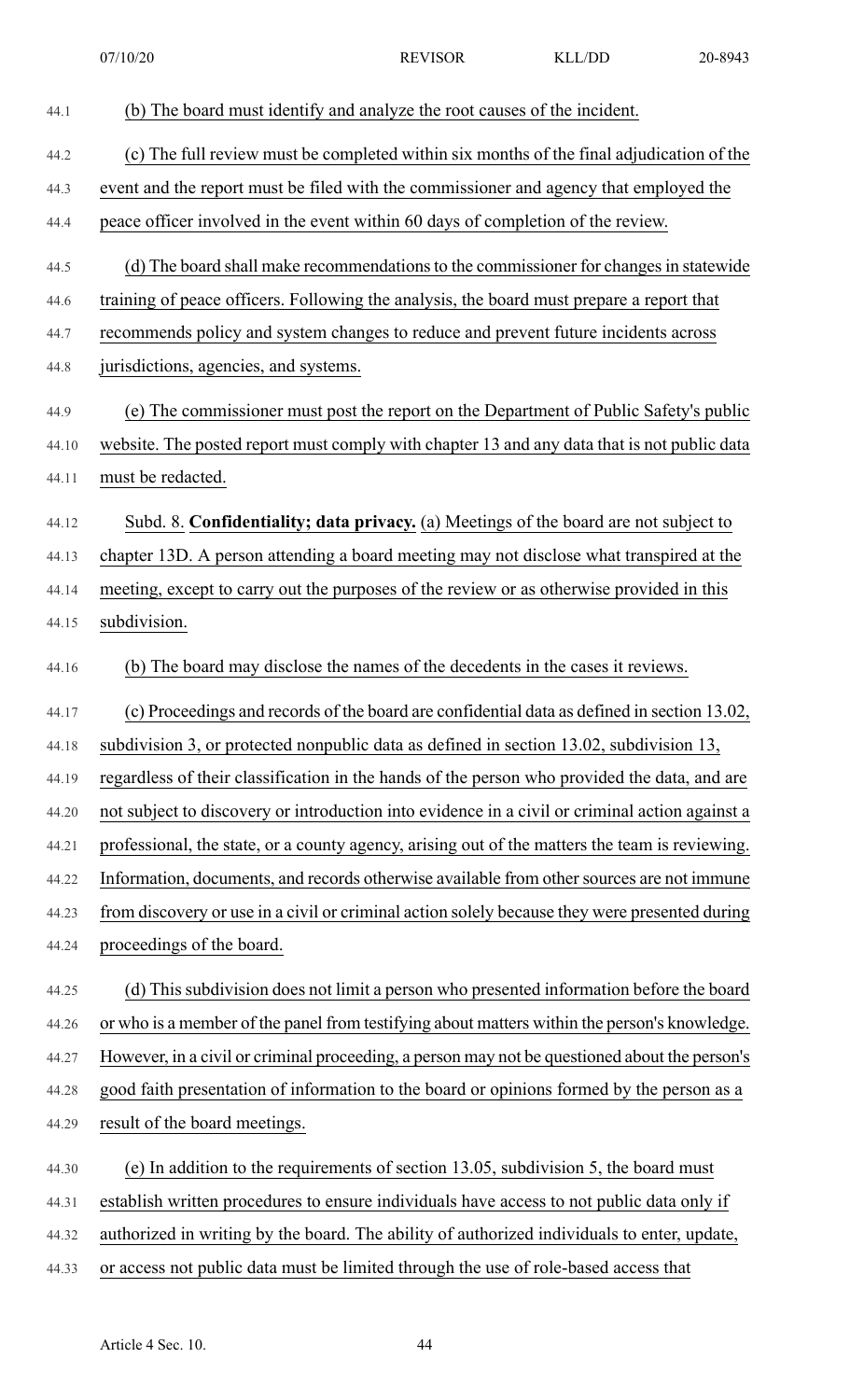45.1 corresponds to the official duties or training level of the individual and the statutory 45.2 authorization that grants access for that purpose. All queries and responses, and all actions 45.3 in which data are entered, updated, accessed, shared, or disseminated, must be recorded in 45.4 a data audit trail. Data contained in the audit trail are public, to the extent that the data are 45.5 not otherwise classified by law. 45.6 Subd. 9. **External advice.** The board shall identify an external impartial entity to facilitate 45.7 reviews and establish the review process. 45.8 Subd. 10. **Reports to the legislature.** By June 15 of each year, the board must report 45.9 to the chairs and ranking minority members of the house of representatives and senate 45.10 committees and divisions with jurisdiction over public safety on: 45.11 (1) the number of reviews performed under this section in the last year; 45.12 (2) aggregate data on reviews performed; 45.13 (3) the number of reviews that included a recommendation that the law enforcement 45.14 agency under review implement a corrective action plan; 45.15 (4) a description of any recommendations made to the commissioner for statewide 45.16 training of peace officers; and 45.17 (5) recommendations for legislative action. 45.18 Sec. 11. **[299A.625] COMMUNITY-LED PUBLIC SAFETY COORDINATOR.** 45.19 Subdivision 1. **Community-led public safety coordinator established.** The 45.20 commissioner of public safety shall appoint a statewide community-led public safety 45.21 coordinator in the Office of Justice Programs who shall serve in the unclassified service. 45.22 Subd. 2. **Duties.** The office shall: 45.23 (1) promote and monitor alternatives to traditional policing models; 45.24 (2) identify effective forms of community-led intervention to promote public safety; 45.25 (3) strengthen connections between community members and local law enforcement 45.26 agencies; 45.27 (4) encourage the use of restorative justice programs including but not limited to 45.28 sentencing circles; and 45.29 (5) administer grants to promote community-based crisis intervention and promote 45.30 community healing.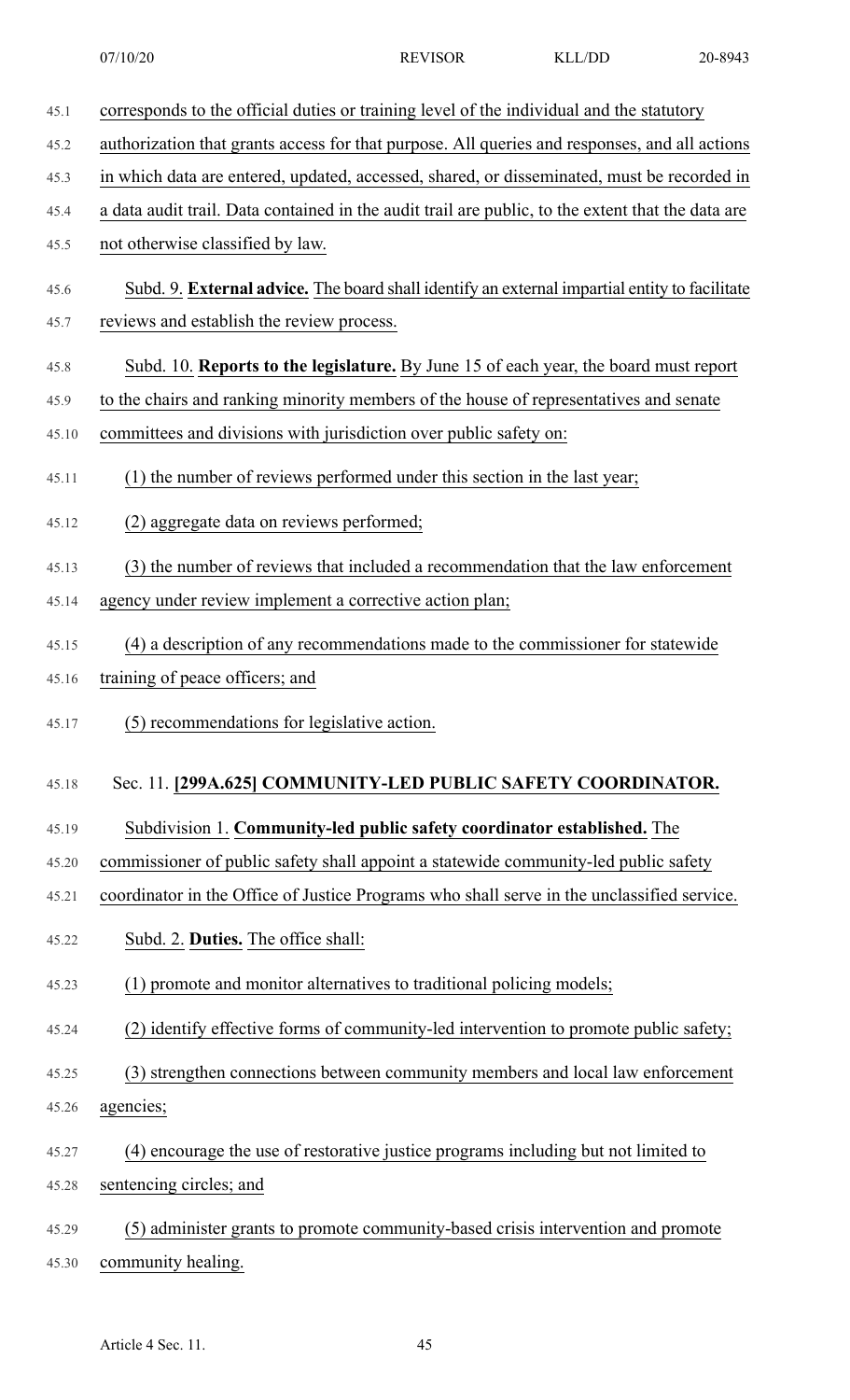07/10/20 REVISOR KLL/DD 20-8943

46.1 **EFFECTIVE DATE.** This section is effective July 1, 2020.

46.2 Sec. 12. Minnesota Statutes 2018, section 609.165, subdivision 1, is amended to read:

46.3 Subdivision 1. **Restoration.** When a person has been deprived of civil rights by reason 46.4 of conviction of a crime and is thereafter discharged, such discharge shall restore the person 46.5 to all civil rights and to full citizenship, with full right to vote and hold office, the same as 46.6 if such conviction had not taken place, and the order of discharge shall so provide.

#### 46.7 Sec. 13. **[626.5534] USE OF FORCE REPORTING.**

46.8 Subdivision 1. **Report required.** A chief law enforcement officer must provide the 46.9 information requested by the Federal Bureau of Investigation about each incident of law 46.10 enforcement use of force resulting in serious bodily injury or death, as those terms are 46.11 defined in the Federal Bureau of Investigation's reporting requirements, to the superintendent 46.12 of the Bureau of Criminal Apprehension. The superintendent shall adopt a reporting form 46.13 for use by law enforcement agencies in making the report required under this section. The 46.14 report must include for each incident all of the information requested by the Federal Bureau 46.15 of Investigation.

46.16 Subd. 2. **Use of information collected.** A chief law enforcement officer must file the 46.17 report under subdivision 1 once a month in the form required by the superintendent. The 46.18 superintendent must summarize and analyze the information received and submit an annual 46.19 written report to the chairs and ranking minority members of the house of representatives 46.20 and senate committees with jurisdiction over public safety. The superintendent shall submit 46.21 the information to the Federal Bureau of Investigation.

46.22 Sec. 14. Minnesota Statutes 2018, section 626.8469, is amended to read:

### 46.23 **626.8469 TRAINING IN CRISIS RESPONSE, CONFLICT MANAGEMENT,** 46.24 **AND CULTURAL DIVERSITY.**

46.25 Subdivision 1. **In-service training required.** Beginning July 1, 2018, the chief law 46.26 enforcement officer of every state and local law enforcement agency shall provide in-service 46.27 training in crisis intervention and mental illness crises; conflict management and mediation; 46.28 and recognizing and valuing community diversity and cultural differencesto include implicit 46.29 bias training to every peace officer and part-time peace officer employed by the agency. 46.30 The training shall comply with learning objectives developed and approved by the board 46.31 and shall meet board requirements for board-approved continuing education credit. Crisis 46.32 intervention and mental illness crisis training shall meet the standards in subdivision 1a.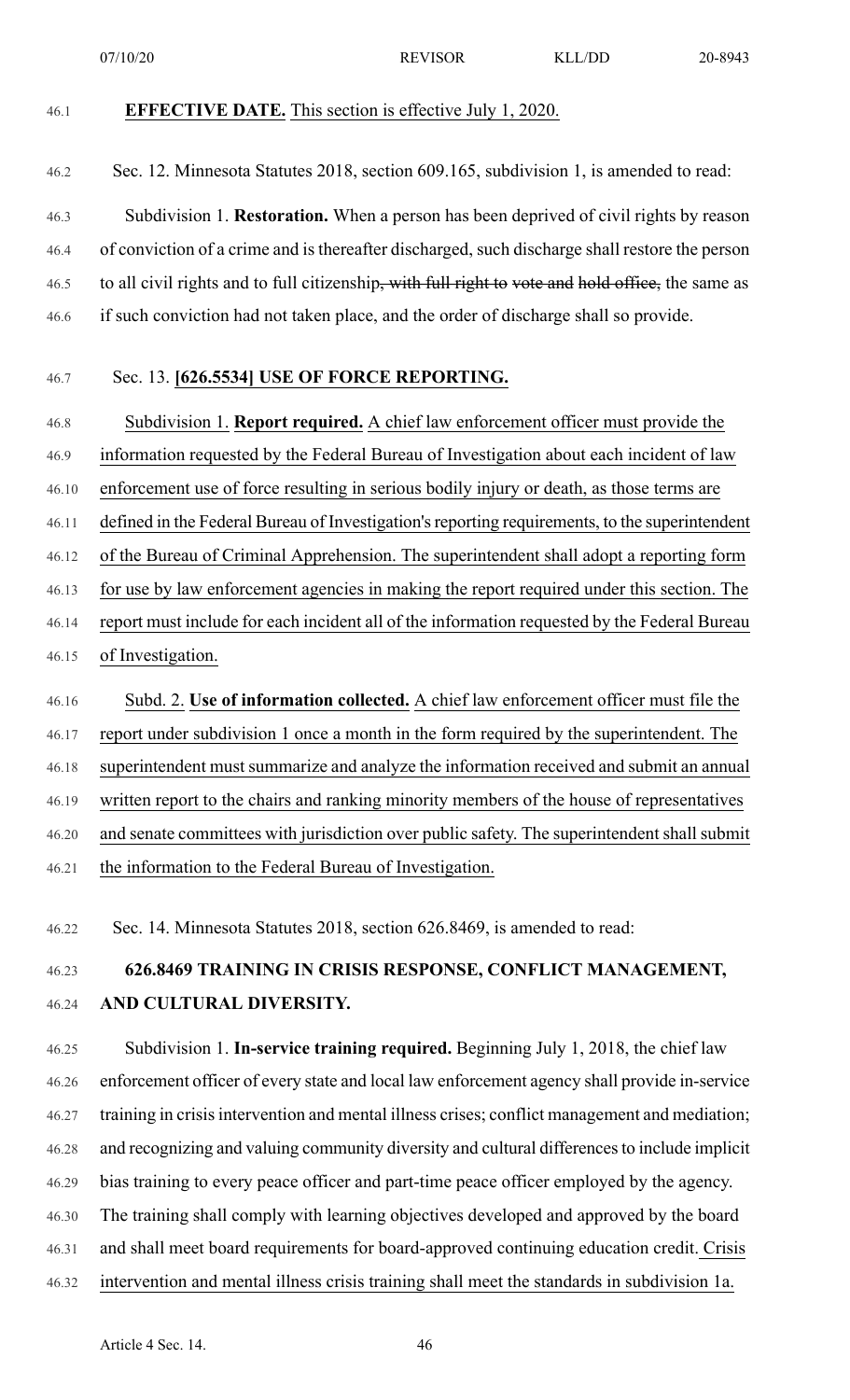- 47.1 The training shall consist of at least 16 continuing education credits with a minimum of six 47.2 hours for crisis intervention and mental illness crisis training within an officer's three-year 47.3 licensing cycle. Each peace officer with a license renewal date after June 30, 2018, is not 47.4 required to complete this training until the officer's next full three-year licensing cycle. 47.5 Subd. 1a. **Crisis intervention and mental illness crisis training.** (a) The board, in 47.6 consultation with the commissioner of human services and mental health stakeholders, shall 47.7 create a list of approved entities and training courses to instruct peace officers in techniques 47.8 for responding to a mental illness crisis. A course must include scenario-based instruction 47.9 and cover most of the following issues: 47.10 (1) techniques for relating to individuals with mental illnesses and the individuals' 47.11 families; 47.12 (2) techniques for crisis de-escalation; 47.13 (3) techniques for relating to diverse communities and education on mental illness 47.14 diversity; 47.15 (4) mental illnesses and the criminal justice system; 47.16 (5) community resources and supports for individuals experiencing a mental illness crisis 47.17 and for the individuals' families; 47.18 (6) psychotropic medications and the medications' side effects; 47.19 (7) co-occurring mental illnesses and substance use disorders; 47.20 (8) suicide prevention; and 47.21 (9) mental illnesses and disorders and the symptoms. 47.22 (b) A course must also include training on children and families of individuals with 47.23 mental illnesses to enable officers to respond appropriately to others who are present during 47.24 a mental illness crisis. The board shall update the list of approved entities and training 47.25 courses periodically as it considers appropriate. 47.26 Subd. 2. **Record keeping required.** The head of every local and state law enforcement 47.27 agency shall maintain written records of the agency's compliance with the requirements of
- 47.28 subdivision 1. subdivisions 1 and 1a including, at a minimum:
- 47.29 (1) documentation of the training provider;
- 47.30 (2) documentation of the content of the training provided;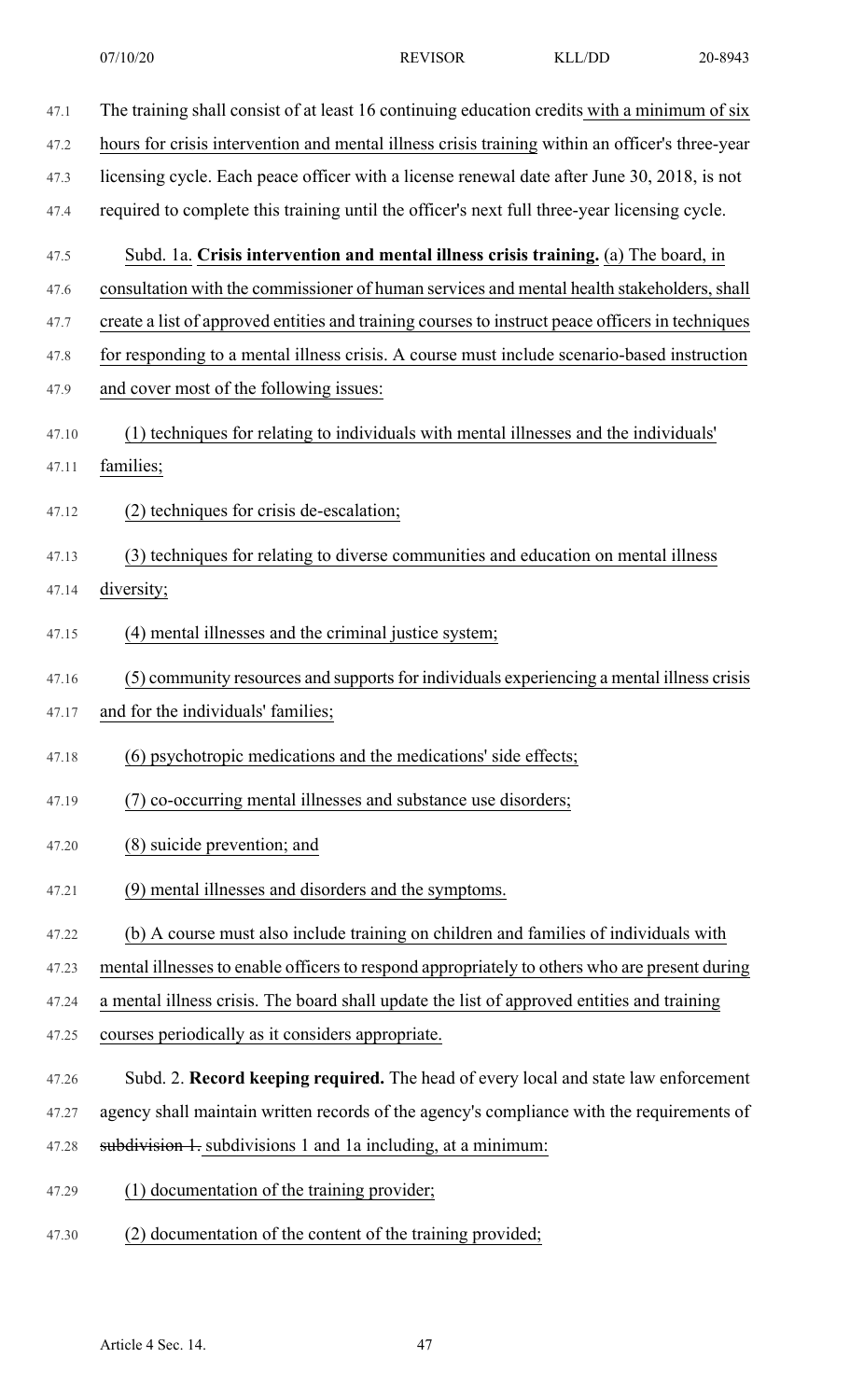- 48.1 (3) documentation that crisis intervention and mental illness crisis training included
- 48.2 scenario-based instruction in compliance with the standards described in subdivision 1a;

#### 48.3 (4) compiled evaluations; and

#### 48.4 (5) explanation of expenditure of funds.

- 48.5 The documentation is subject to periodic review by the board, and shall be made available
- 48.6 submitted to the board at its request. The board shall include in the compliance reviews
- 48.7 required in section 626.8459 an evaluation of the effectiveness of in-service crisisintervention
- 48.8 and mental illness crisis training in reducing officer use of force and diverting people
- 48.9 experiencing a mental illness crisis from arrest.
- 48.10 Subd. 3. **Licensing sanctions; injunctive relief.** The board may impose licensing
- 48.11 sanctions and seek injunctive relief under section 214.11 for failure to comply with the 48.12 requirements of this section.

#### 48.13 Sec. 15. **[626.8474] AUTISM TRAINING.**

- 48.14 Subdivision 1. **Learning objectives required.** (a) By January 1, 2021, the board shall
- 48.15 prepare learning objectives for preservice and in-service training on ensuring safer
- 48.16 interactions between peace officers and persons with autism. At a minimum, the objectives
- 48.17 must address the following:
- 48.18 (1) autism overview and behavioral understanding;
- 48.19 (2) best practices for interventions and de-escalation strategies;
- 48.20 (3) prevention and crisis reduction models; and
- 48.21 (4) objective review of tools and technology available.
- 48.22 (b) In developing the learning objectives, the board shall consult with, at a minimum:
- 48.23 (1) individuals with autism;
- 48.24 (2) family members of individuals with autism;
- 48.25 (3) autism experts; and
- 48.26 (4) peace officers.
- 48.27 Subd. 2. **Preservice training required.** (a) The learning objectives developed pursuant
- 48.28 to subdivision 1 must be included in the required curriculum of professional peace officer
- 48.29 educational programs.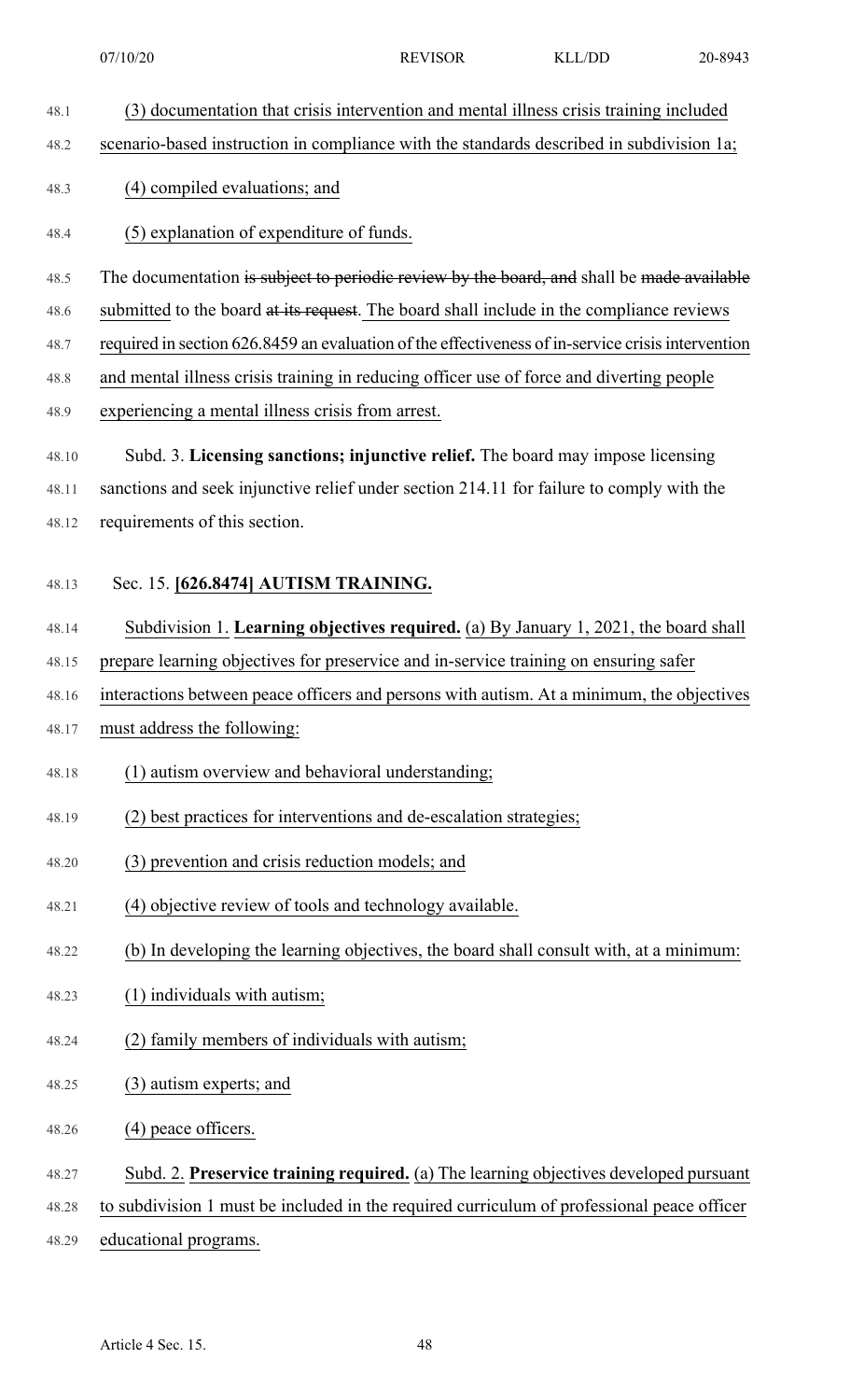- 49.1 (b) A person is not eligible to take the peace officer licensing examination after July 1, 49.2 2021, unless the individual has received the training described in paragraph (a). 49.3 Subd. 3. **In-service training required.** Beginning July 1, 2021, the chief law enforcement 49.4 officer of every state and local law enforcement agency shall provide in-service autism 49.5 training to every peace officer and part-time peace officer employed by the agency. The 49.6 training must comply with the learning objectives developed and approved by the board 49.7 and must meet board requirements for board-approved continuing education credit. The 49.8 training must consist of at least four continuing education credits within an officer's three-year 49.9 licensing cycle. Each peace officer with a license renewal date after June 30, 2021, is not 49.10 required to complete this training until the officer's next full three-year licensing cycle. 49.11 Subd. 4. **Record keeping required.** The head of every local and state law enforcement 49.12 agency shall maintain written records of the agency's compliance with the requirements of 49.13 subdivision 3. The documentation is subject to periodic review by the board, and must be 49.14 made available to the board at its request. 49.15 Subd. 5. **Licensing sanctions; injunctive relief.** The board may impose licensing 49.16 sanctions and seek injunctive relief under section 214.11 for failure to comply with the 49.17 requirements of this section. 49.18 Sec. 16. **APPROPRIATION; PEACE OFFICER CRISIS INTERVENTION AND** 49.19 **MENTAL ILLNESS CRISIS TRAINING.** 49.20 \$145,000 in fiscal year 2021 is appropriated from the general fund to the Peace Officer
- 49.21 Standards and Training (POST) Board to reimburse law enforcement agency crisis
- 49.22 intervention and mental illness crisis training expenses for training that is provided by
- 49.23 approved entities according to Minnesota Statutes, section 626.8469, subdivision 1a.
- 49.24 \$137,000 is added to the board's base.

### 49.25 Sec. 17. **APPROPRIATION; POLICE AND MENTAL HEALTH CRISIS TEAM** 49.26 **COLLABORATION.**

49.27 \$14,000 in fiscal year 2021 is appropriated from the general fund to the Peace Officer 49.28 Standards and Training (POST) Board to administer a pilot project to create collaborations 49.29 between county mobile crisis mental health services described in Minnesota Statutes, section 49.30 245.469, and municipal law enforcement agencies. This appropriation is onetime. The 49.31 appropriation shall be used to purchase tablets and video conferencing telehealth services 49.32 to allow peace officers to connect quickly with members of the mobile crisis mental health 49.33 team to assist individuals in crisis. No later than September 1, 2021, law enforcement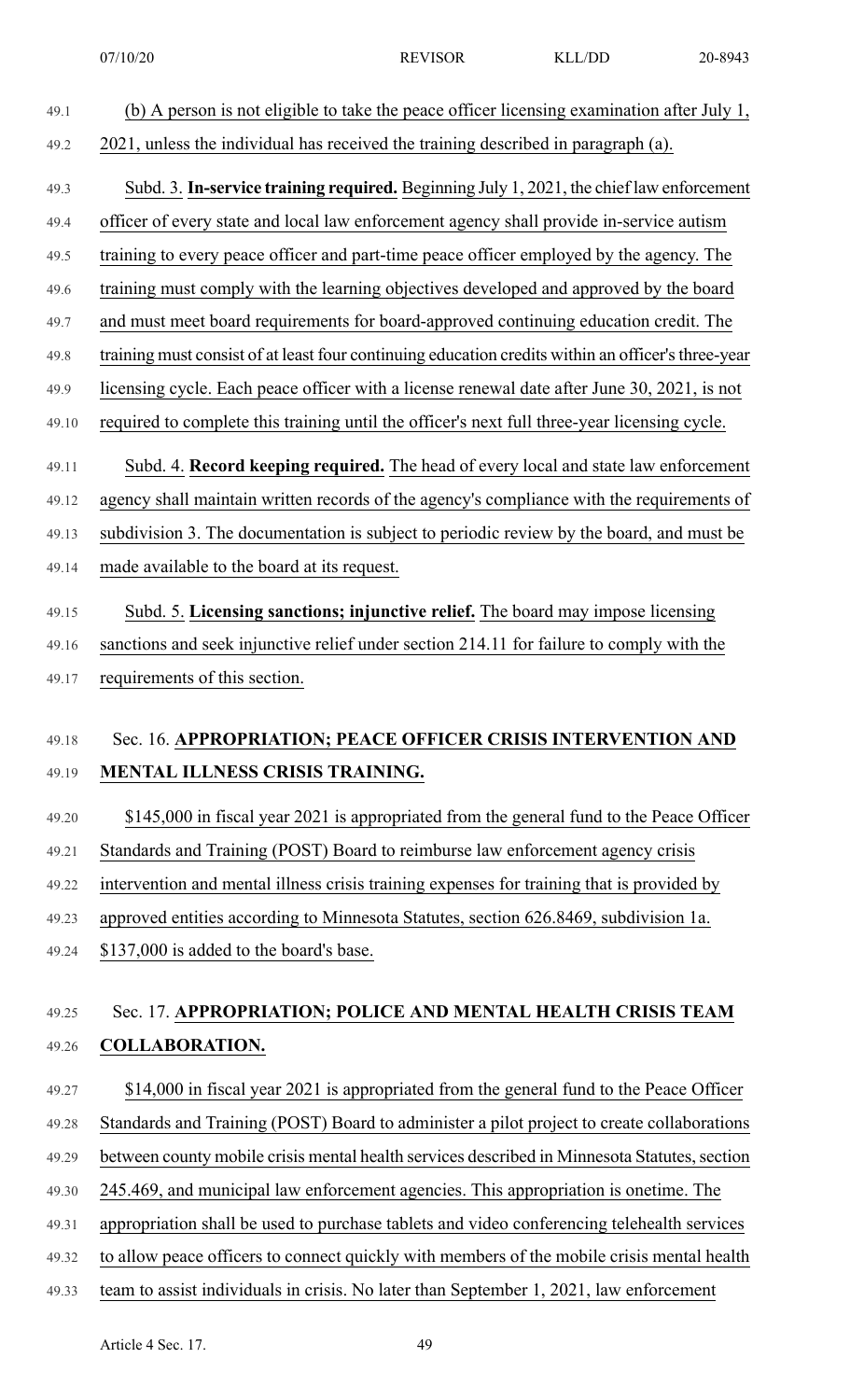| 50.1  | agencies awarded grants shall provide a written report to the board describing the expenditure   |
|-------|--------------------------------------------------------------------------------------------------|
| 50.2  | of funds and evaluating the effectiveness of the project in diverting people experiencing a      |
| 50.3  | mental illness crisis from arrest. The board shall submit a written report compiling the law     |
| 50.4  | enforcement agency reports and evaluating the program to the chairs and ranking minority         |
| 50.5  | members of the house of representatives and senate committees with jurisdiction over public      |
| 50.6  | safety by January 1, 2022.                                                                       |
|       |                                                                                                  |
| 50.7  | Sec. 18. APPROPRIATION.                                                                          |
| 50.8  | \$8,000 is appropriated from the general fund to the Bureau of Criminal Apprehension             |
| 50.9  | for the fiscal year ending June 30, 2021, to implement autism training.                          |
|       |                                                                                                  |
| 50.10 | Sec. 19. COMMUNITY-LED PUBLIC SAFETY GRANTS.                                                     |
| 50.11 | Subdivision 1. Appropriation. \$15,000,000 in fiscal year 2021 is appropriated from              |
| 50.12 | the general fund to the commissioner of public safety to promote community-led public            |
| 50.13 | safety.                                                                                          |
| 50.14 | Subd. 2. Community-led public safety coordinator. Of the amount appropriated in                  |
| 50.15 | subdivision 1, \$100,000 is for one community-led public safety coordinator position at the      |
| 50.16 | Department of Public Safety.                                                                     |
| 50.17 | Subd. 3. Grants to promote community-based responses to crises. (a) Of the amount                |
| 50.18 | appropriated in subdivision 1, \$7,450,000 is for grants to promote mental health                |
| 50.19 | crisis-response teams as provided in this subdivision.                                           |
|       |                                                                                                  |
| 50.20 | (b) The community-led public safety coordinator shall award grants to local units of             |
| 50.21 | government or tribal governments that form a partnership with community-based                    |
| 50.22 | organizations to support, develop, or establish independent crisis-response teams to             |
| 50.23 | de-escalate volatile situations; respond to situations involving a mental health crisis; promote |
| 50.24 | community-based efforts designed to enhance community safety and wellness; and support           |
| 50.25 | community-based strategies to interrupt, intervene in, or respond to violence.                   |
| 50.26 | Subd. 4. Grants to promote community healing. (a) Of the amount appropriated in                  |
| 50.27 | subdivision 1, \$7,450,000 is for grants to promote healing support in black, indigenous, and    |
| 50.28 | people of color communities in Minnesota.                                                        |
| 50.29 | (b) The community-led public safety coordinator shall award grants to community-based            |
| 50.30 | organizations that provide programs and direct intervention to promote wellness and healing      |
| 50.31 | justice. In awarding grants, the coordinator may collaborate with organizations that provide     |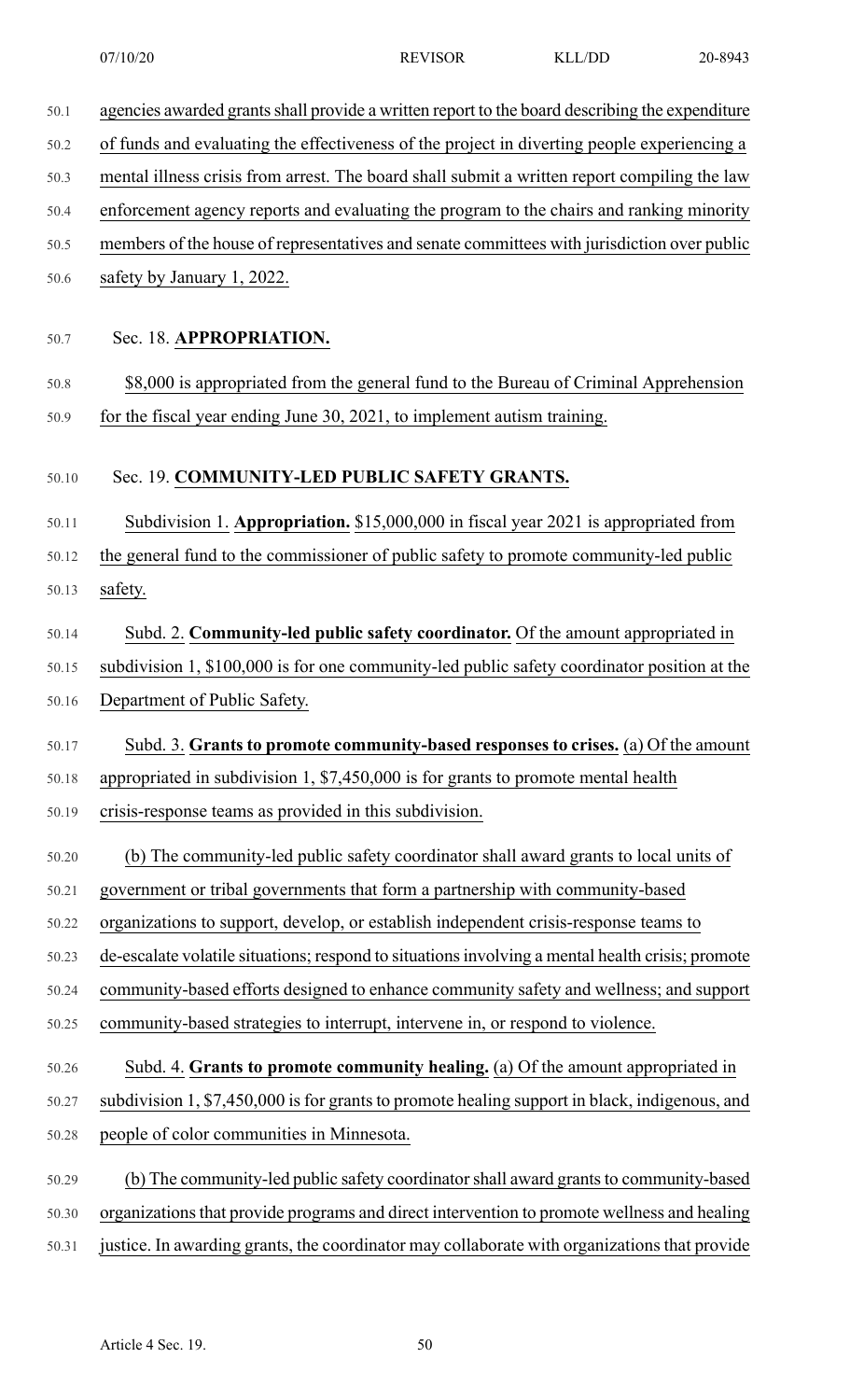| 51.1  | supportive professional community and mutual aid networks for wellness and healing justice  |
|-------|---------------------------------------------------------------------------------------------|
| 51.2  | practitioners. Grants are available for:                                                    |
| 51.3  | (1) programmatic and community care support for wellness and healing justice                |
| 51.4  | practitioners;                                                                              |
| 51.5  | (2) the establishment and expansion of community organizations that provide wellness        |
| 51.6  | and healing justice services;                                                               |
| 51.7  | (3) placing wellness and healing justice practitioners in organizations that provide direct |
| 51.8  | service to black, indigenous, and people of color communities in Minnesota;                 |
| 51.9  | (4) providing healing circles;                                                              |
| 51.10 | (5) establishing and expanding Community Coach Certification programs to train              |
| 51.11 | community healers and establish a long-term strategy to build the infrastructure for        |
| 51.12 | community healers to be available during times of tragedy; and                              |
| 51.13 | (6) restorative justice programs including but not limited to sentencing circles.           |
| 51.14 | Subd. 5. Report. (a) On or before January 15 of each year, the community-led public         |
| 51.15 | safety coordinator shall submit a report to the chairs and ranking minority members of the  |
| 51.16 | legislative committees and divisions with jurisdiction over public safety that includes:    |
| 51.17 | $(1)$ the number of grants issued under subdivision 3;                                      |
| 51.18 | $(2)$ the number of grants issued under subdivision 4;                                      |
| 51.19 | (3) the amount of funding awarded for each project;                                         |
| 51.20 | (4) a description of the programs and services funded;                                      |
| 51.21 | (5) plans for the long-term sustainability of the projects; and                             |
| 51.22 | (6) data on outcomes for the programs and services funded.                                  |
| 51.23 | (b) Grantees must provide information and data requested by the coordinator to support      |
| 51.24 | the development of this report.                                                             |
| 51.25 | <b>EFFECTIVE DATE.</b> This section is effective July 1, 2020.                              |
| 51.26 | Sec. 20. REPEALER.                                                                          |
|       |                                                                                             |

51.27 Minnesota Statutes 2018, section 181.973, is repealed.